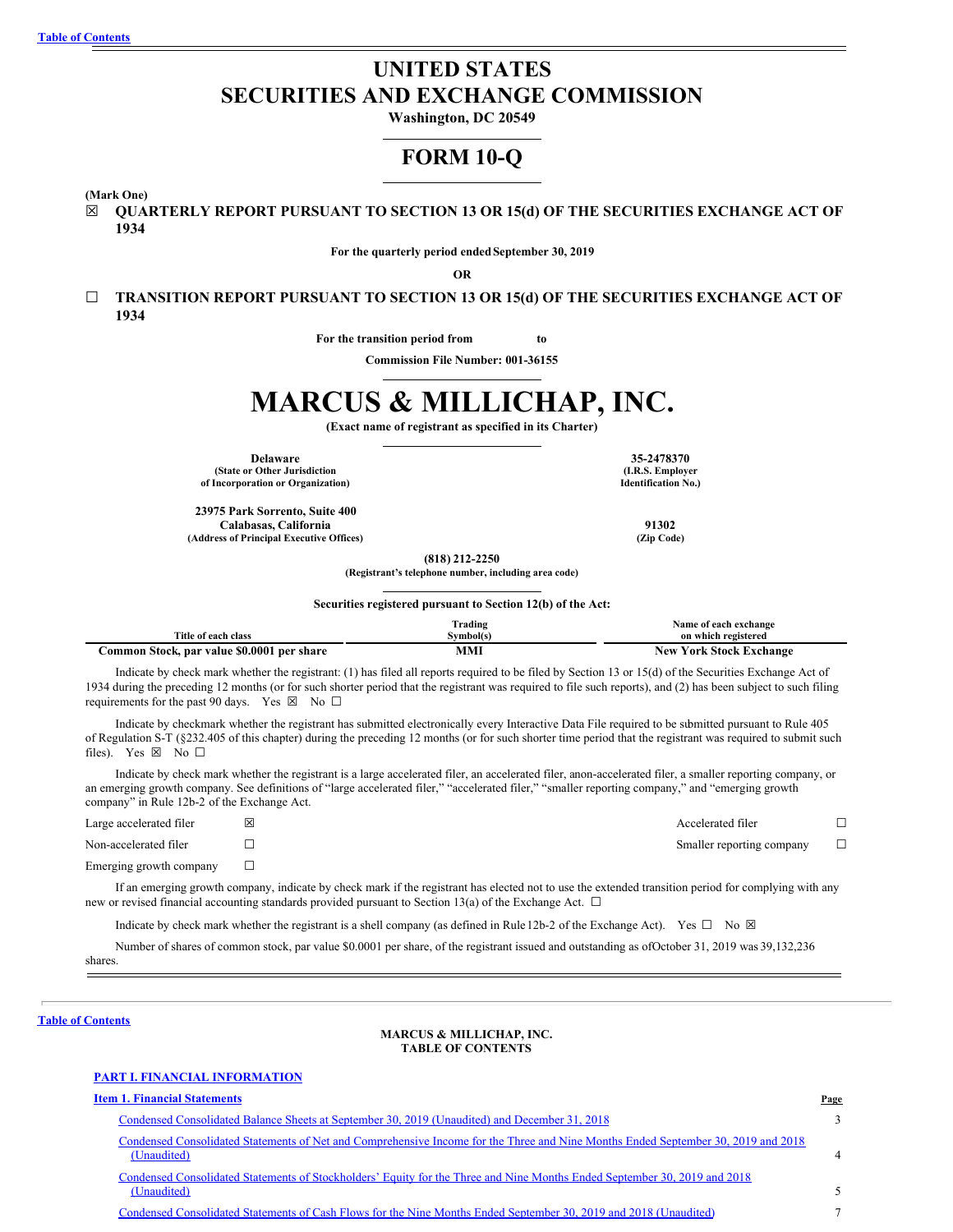| Notes to Condensed Consolidated Financial Statements (Unaudited)                                     | 8  |
|------------------------------------------------------------------------------------------------------|----|
| <u>Item 2. Management's Discussion and Analysis of Financial Condition and Results of Operations</u> | 25 |
| <b>Item 3. Quantitative and Qualitative Disclosures About Market Risk</b>                            | 38 |
| <b>Item 4. Controls and Procedures</b>                                                               | 38 |
| <b>PART II. OTHER INFORMATION</b>                                                                    |    |
| <b>Item 1. Legal Proceedings</b>                                                                     | 39 |
| <b>Item 1A. Risk Factors</b>                                                                         | 39 |
| <b>Item 2. Unregistered Sales of Equity Securities and Use of Proceeds</b>                           | 39 |
| <b>Item 3. Defaults Upon Senior Securities</b>                                                       | 39 |
| <b>Item 4. Mine Safety Disclosures</b>                                                               | 39 |
| <b>Item 5. Other Information</b>                                                                     | 39 |
| <b>Item 6. Exhibits</b>                                                                              | 40 |
| <b>SIGNATURES</b>                                                                                    | 41 |
| 2                                                                                                    |    |

## **Table of [Contents](#page-0-0)**

## **PART I. FINANCIAL INFORMATION**

<span id="page-1-1"></span><span id="page-1-0"></span>**Item 1. Financial Statements**

## **MARCUS & MILLICHAP, INC. CONDENSED CONSOLIDATED BALANCE SHEETS (in thousands, except for shares and par value)**

<span id="page-1-2"></span>

| 2019<br>December 31,<br>2018<br>(Unaudited)<br>Assets<br>Current assets:<br>Cash and cash equivalents<br>\$226,081<br>\$ 214,683<br>Commissions receivable<br>6,316<br>4,948<br>Prepaid expenses<br>9,330<br>7,904<br>Income tax receivable<br>7,786<br>$\overline{\phantom{m}}$<br>Marketable securities, available-for-sale<br>124,475<br>137,436<br>Other assets, net<br>12,352<br>6,368 |
|---------------------------------------------------------------------------------------------------------------------------------------------------------------------------------------------------------------------------------------------------------------------------------------------------------------------------------------------------------------------------------------------|
|                                                                                                                                                                                                                                                                                                                                                                                             |
|                                                                                                                                                                                                                                                                                                                                                                                             |
|                                                                                                                                                                                                                                                                                                                                                                                             |
|                                                                                                                                                                                                                                                                                                                                                                                             |
|                                                                                                                                                                                                                                                                                                                                                                                             |
|                                                                                                                                                                                                                                                                                                                                                                                             |
|                                                                                                                                                                                                                                                                                                                                                                                             |
|                                                                                                                                                                                                                                                                                                                                                                                             |
|                                                                                                                                                                                                                                                                                                                                                                                             |
|                                                                                                                                                                                                                                                                                                                                                                                             |
| Total current assets<br>386,340<br>371,339                                                                                                                                                                                                                                                                                                                                                  |
| Prepaid rent<br>13,892                                                                                                                                                                                                                                                                                                                                                                      |
| Property and equipment, net<br>21,609<br>19,550                                                                                                                                                                                                                                                                                                                                             |
| Operating lease right-of-use assets, net<br>90,165                                                                                                                                                                                                                                                                                                                                          |
| 83,209<br>Marketable securities, available-for-sale<br>70,785                                                                                                                                                                                                                                                                                                                               |
| Assets held in rabbi trust<br>9,102<br>8,268                                                                                                                                                                                                                                                                                                                                                |
| Deferred tax assets, net<br>18,513<br>22,959                                                                                                                                                                                                                                                                                                                                                |
| Goodwill and other intangible assets, net<br>14,647<br>15,385                                                                                                                                                                                                                                                                                                                               |
| 53,432<br>31,778<br>Other assets                                                                                                                                                                                                                                                                                                                                                            |
| Total assets<br>\$<br>664,593<br>\$<br>566,380                                                                                                                                                                                                                                                                                                                                              |
| Liabilities and stockholders' equity                                                                                                                                                                                                                                                                                                                                                        |
| Current liabilities:                                                                                                                                                                                                                                                                                                                                                                        |
| <sup>\$</sup><br>Accounts payable and other liabilities<br>11,003<br>\$<br>11,035                                                                                                                                                                                                                                                                                                           |
| 6,564<br>Notes payable to former stockholders<br>1,087                                                                                                                                                                                                                                                                                                                                      |
| Deferred compensation and commissions<br>32,450<br>47,910                                                                                                                                                                                                                                                                                                                                   |
| Income tax payable<br>4,486                                                                                                                                                                                                                                                                                                                                                                 |
| Operating lease liabilities<br>17,500                                                                                                                                                                                                                                                                                                                                                       |
| 28,338<br>Accrued bonuses and other employee related expenses<br>16,964                                                                                                                                                                                                                                                                                                                     |
| Total current liabilities<br>84,481<br>92.856                                                                                                                                                                                                                                                                                                                                               |
| Deferred compensation and commissions<br>41,695<br>49,887                                                                                                                                                                                                                                                                                                                                   |
| Notes payable to former stockholders<br>6,564                                                                                                                                                                                                                                                                                                                                               |
|                                                                                                                                                                                                                                                                                                                                                                                             |
| Operating lease liabilities<br>64,316                                                                                                                                                                                                                                                                                                                                                       |
| Deferred rent and other liabilities<br>2,001<br>7,499                                                                                                                                                                                                                                                                                                                                       |
| Total liabilities<br>192,493<br>156,806                                                                                                                                                                                                                                                                                                                                                     |
| Commitments and contingencies                                                                                                                                                                                                                                                                                                                                                               |
| Stockholders' equity:                                                                                                                                                                                                                                                                                                                                                                       |
| Preferred stock, \$0.0001 par value:                                                                                                                                                                                                                                                                                                                                                        |
| Authorized shares - 25,000,000; issued and outstanding shares - none at September 30, 2019 and                                                                                                                                                                                                                                                                                              |
| December 31, 2018, respectively                                                                                                                                                                                                                                                                                                                                                             |
| Common stock, \$0.0001 par value:                                                                                                                                                                                                                                                                                                                                                           |
| Authorized shares – 150,000,000; issued and outstanding shares – 39,132,236 and 38,814,464 at September 30,                                                                                                                                                                                                                                                                                 |
| $\overline{4}$<br>2019 and December 31, 2018, respectively<br>4                                                                                                                                                                                                                                                                                                                             |
| 102,142<br>Additional paid-in capital<br>97.458                                                                                                                                                                                                                                                                                                                                             |
| Stock notes receivable from employees<br>(4)<br>(4)                                                                                                                                                                                                                                                                                                                                         |
| Retained earnings<br>367,550<br>311,341                                                                                                                                                                                                                                                                                                                                                     |
| Accumulated other comprehensive income<br>2,408<br>775                                                                                                                                                                                                                                                                                                                                      |
| 472.100<br>409.574<br>Total stockholders' equity                                                                                                                                                                                                                                                                                                                                            |
| Total liabilities and stockholders' equity<br>664.593<br>\$<br>566.380<br>S                                                                                                                                                                                                                                                                                                                 |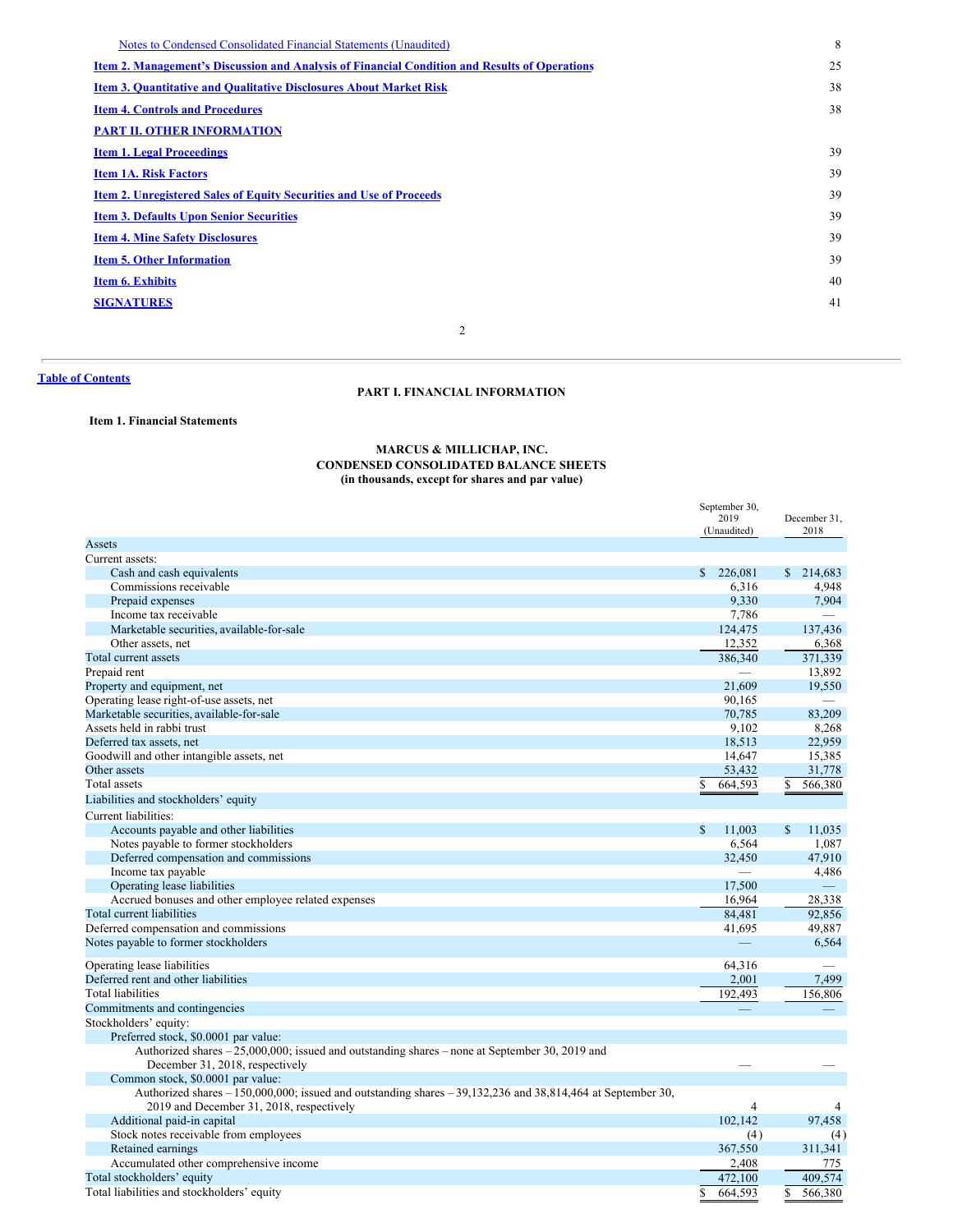## **Table of [Contents](#page-0-0)**

## **MARCUS & MILLICHAP, INC. CONDENSED CONSOLIDATED STATEMENTS OF NET AND COMPREHENSIVE INCOME (in thousands, except per share amounts)**

*(Unaudited)*

<span id="page-2-0"></span>

|                                                                                                     | Three Months Ended<br>September 30, |                      | Nine Months Ended<br>September 30, |                      |
|-----------------------------------------------------------------------------------------------------|-------------------------------------|----------------------|------------------------------------|----------------------|
|                                                                                                     | 2019                                | 2018                 | 2019                               | 2018                 |
| Revenues:                                                                                           |                                     |                      |                                    |                      |
| Real estate brokerage commissions                                                                   | \$180,198                           | \$191,980            | \$513,815                          | \$536,145            |
| Financing fees                                                                                      | 16.013                              | 15,947               | 47,487                             | 41,234               |
| Other revenues                                                                                      | 2,009                               | 2,663                | 7,218                              | 7,154                |
| <b>Total revenues</b>                                                                               | 198,220                             | 210,590              | 568,520                            | 584,533              |
| Operating expenses:                                                                                 |                                     |                      |                                    |                      |
| Cost of services                                                                                    | 124,147                             | 132,896              | 343,682                            | 354,414              |
| Selling, general and administrative expense                                                         | 48,091                              | 48,659               | 149,845                            | 145,792              |
| Depreciation and amortization expense                                                               | 1,910                               | 1,651                | 5,674                              | 4,529                |
| Total operating expenses                                                                            | 174,148                             | 183,206              | 499,201                            | 504,735              |
| Operating income                                                                                    | 24,072                              | 27,384               | 69,319                             | 79,798               |
| Other income (expense), net                                                                         | 2,573                               | 2,127                | 9.067                              | 5,060                |
| Interest expense                                                                                    | (329)                               | (342)                | (1,018)                            | (1,054)              |
| Income before provision for income taxes                                                            | 26,316                              | 29,169               | 77,368                             | 83,804               |
| Provision for income taxes                                                                          | 7,024                               | 8,315                | 21,159                             | 22,772               |
| Net income                                                                                          | 19,292                              | 20,854               | 56,209                             | 61,032               |
| Other comprehensive income (loss):                                                                  |                                     |                      |                                    |                      |
| Marketable securities, available-for-sale:                                                          |                                     |                      |                                    |                      |
| Change in unrealized gains (losses)                                                                 | 160                                 | (115)                | 1,874                              | (779)                |
| Less: reclassification adjustment for net (gains) losses included in other income                   |                                     |                      |                                    |                      |
| (expense), net                                                                                      | (23)                                |                      | (41)                               | 8                    |
| Net change, net of tax of \$46, $\frac{638}{803}$ , \$617 and \$(259) for the three and nine months |                                     |                      |                                    |                      |
| ended September 30, 2019 and 2018, respectively                                                     | 137                                 | (115)                | 1,833                              | (771)                |
| Foreign currency translation gain (loss), net of tax of \$0 for each of the three and nine          |                                     |                      |                                    |                      |
| months ended September 30, 2019 and 2018                                                            | 114                                 | (29)                 | (200)                              | 44                   |
| Total other comprehensive income (loss)                                                             | 251                                 | (144)                | 1.633                              | (727)                |
| Comprehensive income                                                                                | \$<br>19,543                        | Ŝ.<br>20,710         | $\mathbb{S}$<br>57,842             | \$<br>60,305         |
| Earnings per share:                                                                                 |                                     |                      |                                    |                      |
| <b>Basic</b>                                                                                        | \$<br>0.49                          | \$<br>0.53           | S<br>1.43                          | S<br>1.56            |
| <b>Diluted</b>                                                                                      | $\mathbf{s}$<br>0.49                | $\mathbb{S}$<br>0.53 | $\mathbf{s}$<br>1.42               | $\mathbf{s}$<br>1.55 |
| Weighted average common shares outstanding:                                                         |                                     |                      |                                    |                      |
| <b>Basic</b>                                                                                        | 39,441                              | 39,191               | 39,383                             | 39,147               |
| Diluted                                                                                             | 39,550                              | 39,484               | 39,527                             | 39,359               |

*See accompanying notes to condensed consolidated financial statements.*

**Table of [Contents](#page-0-0)**

## **MARCUS & MILLICHAP, INC. CONDENSED CONSOLIDATED STATEMENTS OF STOCKHOLDERS' EQUITY (in thousands, except for shares)**

4

*(Unaudited)*

<span id="page-2-1"></span>

|                                                                                                                 | Three Months Ended September 30, 2019 |                           |                               |                      |                                  |                                                       |                      |                                                 |                 |
|-----------------------------------------------------------------------------------------------------------------|---------------------------------------|---------------------------|-------------------------------|----------------------|----------------------------------|-------------------------------------------------------|----------------------|-------------------------------------------------|-----------------|
|                                                                                                                 | <b>Shares</b>                         | Preferred Stock<br>Amount | Common Stock<br><b>Shares</b> | Amount               | Additional<br>Paid-In<br>Capital | <b>Stock Notes</b><br>Receivable<br>From<br>Employees | Retained<br>Earnings | Accumulated<br>Other<br>Comprehensive<br>Income | Total           |
| Balance at June 30, 2019                                                                                        |                                       | $s =$                     | 39,090,861                    | \$<br>$\overline{4}$ | \$100,098                        | S.<br>(4)                                             | \$348,258            | $\mathbf S$<br>2,157                            | \$450,513       |
| Net and comprehensive income                                                                                    |                                       |                           |                               |                      |                                  |                                                       | 19,292               | 251                                             | 19,543          |
| Stock-based award activity                                                                                      |                                       |                           |                               |                      |                                  |                                                       |                      |                                                 |                 |
| Stock-based compensation                                                                                        |                                       |                           |                               |                      | 2,114                            |                                                       |                      |                                                 | 2,114           |
| Shares issued pursuant to<br>employee stock purchase<br>plan                                                    |                                       |                           |                               |                      |                                  |                                                       |                      |                                                 |                 |
| Issuance of common stock<br>for vesting of restricted<br>stock units                                            |                                       |                           | 41,257                        |                      |                                  |                                                       |                      |                                                 |                 |
| Issuance of common stock<br>for unvested restricted<br>stock awards                                             |                                       |                           | 2,264                         |                      |                                  |                                                       |                      |                                                 |                 |
| Shares withheld related to<br>net share settlement of<br>stock-based awards<br>Balance as of September 30, 2019 |                                       |                           | (2,146)<br>39,132,236         |                      | (70)<br>\$102,142                | (4)                                                   | \$ 367,550           | 2,408                                           | (70)<br>472,100 |

Three Months Ended September 30, 2018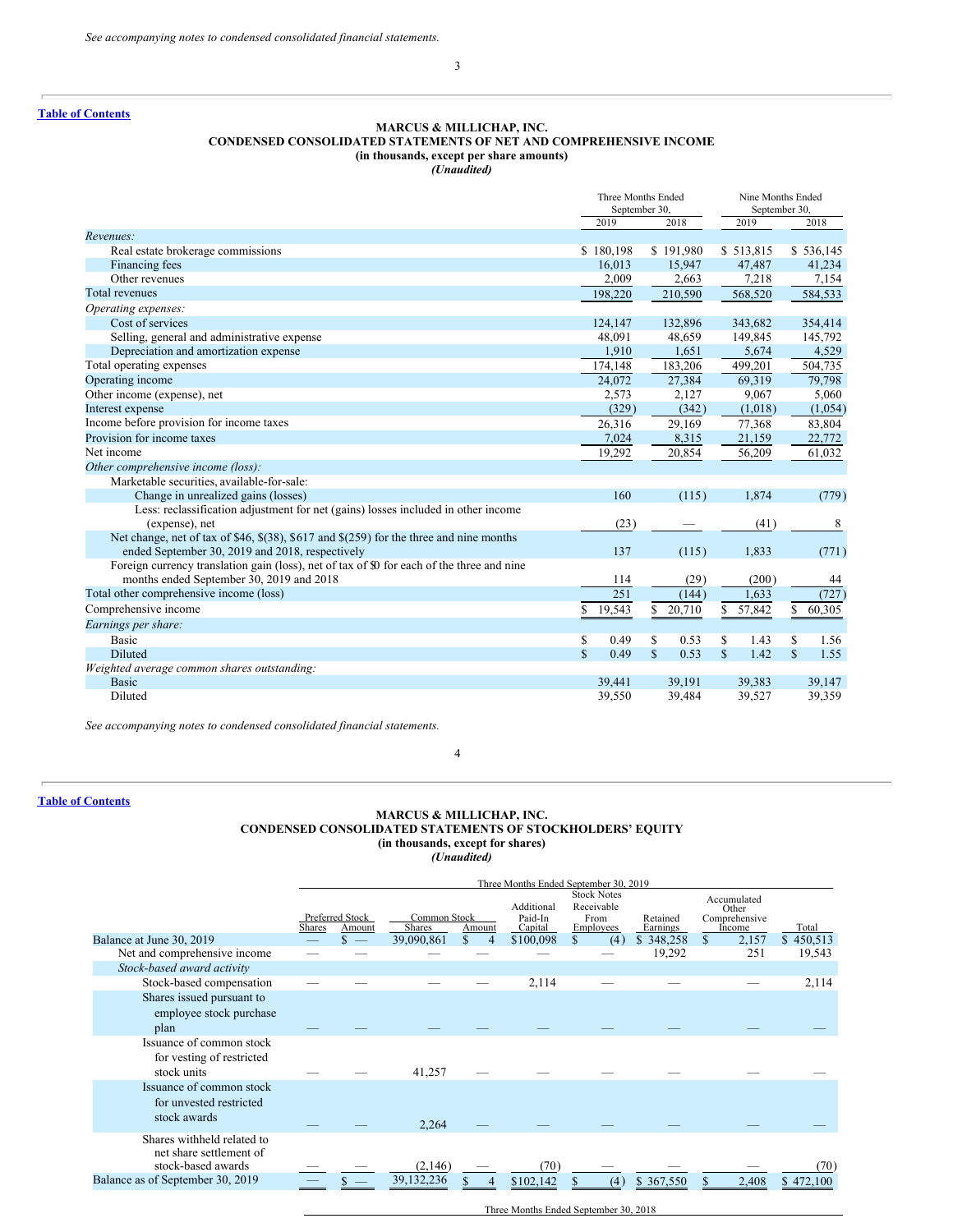|                                                                              |               | Preferred Stock          | Common Stock |                      | Additional<br>Paid-In | <b>Stock Notes</b><br>Receivable<br>From | Retained  | Accumulated<br>Other<br>Comprehensive |           |
|------------------------------------------------------------------------------|---------------|--------------------------|--------------|----------------------|-----------------------|------------------------------------------|-----------|---------------------------------------|-----------|
|                                                                              | <b>Shares</b> | Amount                   | Shares       | Amount               | Capital               | Employees                                | Earnings  | Income (Loss)                         | Total     |
| Balance at June 30, 2018                                                     |               |                          | 38,621,712   | \$<br>$\overline{4}$ | \$94,291              | (4)                                      | \$264,262 | 344                                   | \$358,897 |
| Net and comprehensive income                                                 |               |                          |              |                      |                       |                                          | 20,854    | (144)                                 | 20,710    |
| Stock-based award activity                                                   |               |                          |              |                      |                       |                                          |           |                                       |           |
| Stock-based compensation                                                     |               |                          |              |                      | 3,147                 |                                          |           |                                       | 3,147     |
| Issuance of common stock<br>for vesting of restricted stock                  |               |                          |              |                      |                       |                                          |           |                                       |           |
| units                                                                        |               |                          | 31.235       |                      |                       |                                          |           |                                       |           |
| Shares withheld related to<br>net share settlement of stock-<br>based awards |               |                          | (1, 587)     |                      | (63)                  |                                          |           |                                       | (63)      |
| Balance as of September 30, 2018                                             |               | $\overline{\phantom{m}}$ | 38.651.360   | $\overline{4}$       | \$97,375              | (4)                                      | \$285,116 | 200                                   | \$382,691 |

*See accompanying notes to condensed consolidated financial statements.*

## 5

## **Table of [Contents](#page-0-0)**

## **MARCUS & MILLICHAP, INC. CONDENSED CONSOLIDATED STATEMENTS OF STOCKHOLDERS' EQUITY (continued) (in thousands, except for shares)** *(Unaudited)*

Nine Months Ended September 30, 2019 Stock Notes Accumulated Other Preferred Stock Common Stock<br>Shares Amount Shares Additional Paid-In Receivable From Retained Comprehensive Shares Amount Shares Amount Capital Employees Earnings Income Total Balance at December 31, 2018 — \$ — 38,814,464 \$ 4 \$ 97,458 \$ (4) \$ 311,341 \$ 775 \$ 409,574 Net and comprehensive income *Stock-based award activity* Stock-based compensation — — — — — 7,040 — — — 7,040 Shares issued pursuant to employee stock purchase plan — — 11,022 — 338 — — — 338 Issuance of common stock for vesting of restricted stock units  $-$  366,476  $-$ Issuance of common stock for unvested restricted stock awards –  $-$  12,806  $-$  –  $-$ Shares withheld related to net share settlement of stockbased awards — — — (72,532) — (2,694) — — — (2,694) Balance as of September 30, 2019 —  $\overline{\hspace{1.6cm}S}$   $\overline{\hspace{1.6cm}S}$   $\overline{\hspace{1.6cm}S}$   $\overline{\hspace{1.6cm}S}$   $\overline{\hspace{1.6cm}S}$   $\overline{\hspace{1.6cm}S}$   $\overline{\hspace{1.6cm}S}$   $\overline{\hspace{1.6cm}S}$   $\overline{\hspace{1.6cm}S}$   $\overline{\hspace{1.6cm}S}$   $\overline{\hspace{1.6cm}S}$ 

|                                                                              | Nine Months Ended September 30, 2018 |                                          |               |                                |            |                                  |           |                      |           |
|------------------------------------------------------------------------------|--------------------------------------|------------------------------------------|---------------|--------------------------------|------------|----------------------------------|-----------|----------------------|-----------|
|                                                                              |                                      |                                          |               |                                | Additional | <b>Stock Notes</b><br>Receivable |           | Accumulated<br>Other |           |
|                                                                              |                                      | Preferred Stock                          | Common Stock  |                                | Paid-In    | From                             | Retained  | Comprehensive        |           |
|                                                                              | <b>Shares</b>                        | Amount                                   | <b>Shares</b> | Amount                         | Capital    | Employees                        | Earnings  | Income (Loss)        | Total     |
| Balance at December 31, 2017                                                 |                                      | $\mathbf{s}$<br>$\overline{\phantom{m}}$ | 38,374,011    | $\mathbf{s}$<br>$\overline{4}$ | \$89,877   | \$.<br>(4)                       | \$224,071 | $\mathbf{s}$<br>940  | \$314,888 |
| Cumulative effect of a change in                                             |                                      |                                          |               |                                |            |                                  |           |                      |           |
| accounting principle                                                         |                                      |                                          |               |                                |            |                                  | 13        | (13)                 |           |
| Balance at January 1, 2018, as                                               |                                      |                                          |               |                                |            |                                  |           |                      |           |
| adjusted                                                                     |                                      |                                          | 38,374,011    | $\overline{4}$                 | 89,877     | (4)                              | 224,084   | 927                  | 314,888   |
| Net and comprehensive income                                                 |                                      |                                          |               |                                |            |                                  | 61,032    | (727)                | 60,305    |
| Stock-based award activity                                                   |                                      |                                          |               |                                |            |                                  |           |                      |           |
| Stock-based compensation                                                     |                                      |                                          |               |                                | 8,919      |                                  |           |                      | 8,919     |
| Shares issued pursuant to<br>employee stock purchase<br>plan                 |                                      |                                          | 13,028        |                                | 356        |                                  |           |                      | 356       |
| Issuance of common stock<br>for vesting of restricted stock<br>units         |                                      |                                          | 305,975       |                                |            |                                  |           |                      |           |
| Issuance of common stock<br>for unvested restricted stock<br>awards          |                                      |                                          | 12,852        |                                |            |                                  |           |                      |           |
| Shares withheld related to<br>net share settlement of stock-<br>based awards |                                      |                                          | (54, 506)     |                                | (1,777)    |                                  |           |                      | (1,777)   |
| Balance as of September 30, 2018                                             |                                      |                                          | 38,651,360    |                                | \$97,375   | (4)                              | \$285,116 | 200                  | \$382,691 |

<span id="page-3-0"></span>*See accompanying notes to condensed consolidated financial statements.*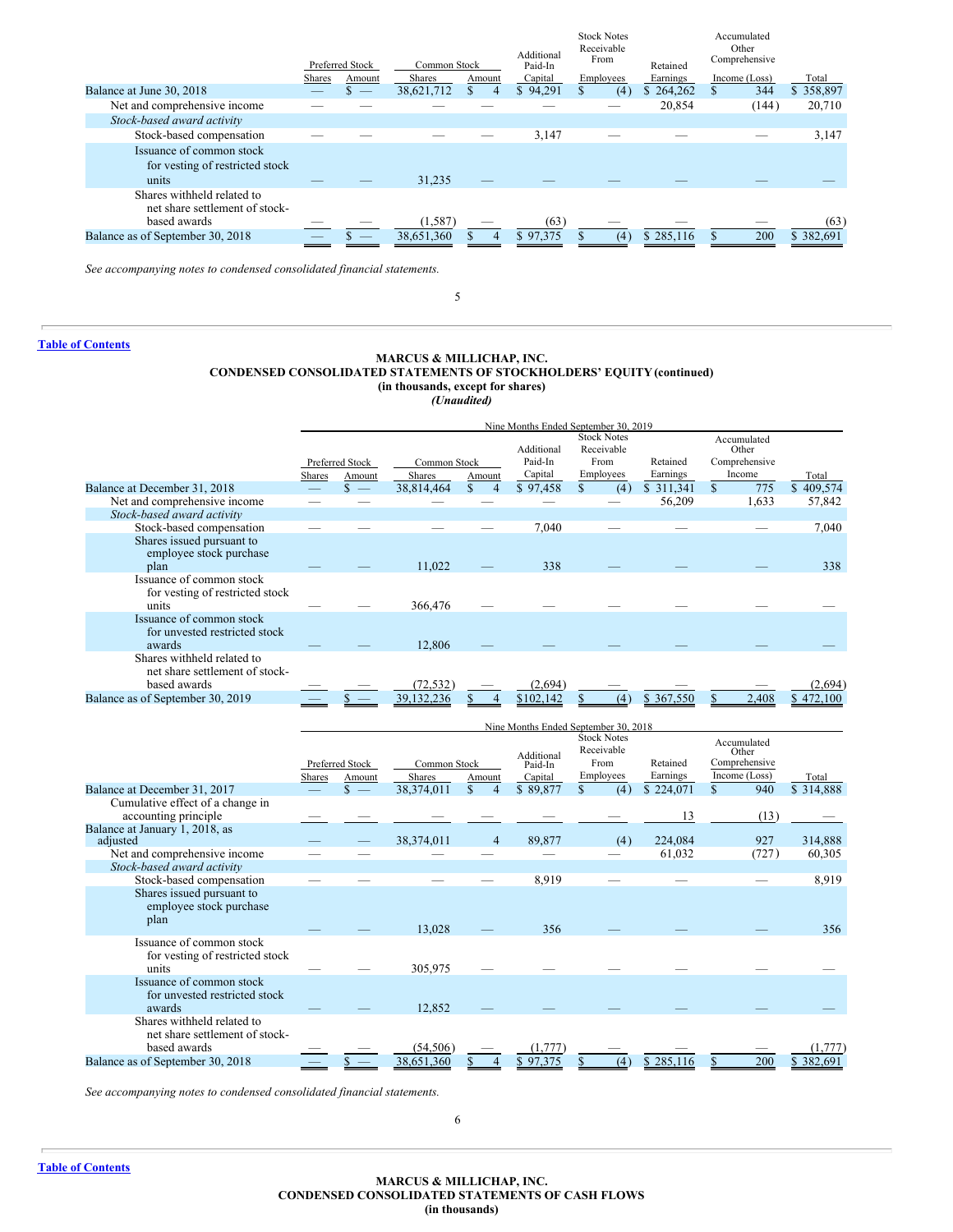#### *(Unaudited)*

|                                                                                             | Nine Months Ended<br>September 30. |                          |
|---------------------------------------------------------------------------------------------|------------------------------------|--------------------------|
|                                                                                             | 2019                               | 2018                     |
| <b>Cash flows from operating activities</b>                                                 |                                    |                          |
| Net income                                                                                  | \$56,209                           | \$61,032                 |
| Adjustments to reconcile net income to net cash (used in) provided by operating activities: |                                    |                          |
| Depreciation and amortization expense                                                       | 5,674                              | 4,529                    |
| Amortization of right-of-use assets                                                         | 15,433                             | $\overline{\phantom{0}}$ |
| Provision of bad debt expense                                                               | 75                                 | 52                       |
| Stock-based compensation                                                                    | 7.040                              | 8,919                    |
| Deferred taxes, net                                                                         | 3,829                              | (735)                    |
| Net realized gains on marketable securities, available-for-sale                             | (70)                               | (12)                     |
| Other non-cash items                                                                        | 489                                | (148)                    |
| Changes in operating assets and liabilities:                                                |                                    |                          |
| Commissions receivable                                                                      | (1,368)                            | 4,183                    |
| Prepaid expenses                                                                            | (1, 426)                           | 3,145                    |
| Prepaid rent                                                                                |                                    | 875                      |
| Other assets, net                                                                           | (31,302)                           | (9,066)                  |
| Accounts payable and other liabilities                                                      | 103                                | (1, 552)                 |
| Income tax receivable/payable                                                               | (12, 272)                          | 7,271                    |
| Accrued bonuses and other employee related expenses                                         | (11,314)                           | (558)                    |
| Deferred compensation and commissions                                                       | (24, 409)                          | (23, 739)                |
| Operating lease liabilities                                                                 | (12, 725)                          |                          |
| Deferred rent and other liabilities                                                         | (19)                               | 817                      |
| Net cash (used in) provided by operating activities                                         | (6,053)                            | 55.013                   |
| <b>Cash flows from investing activities</b>                                                 |                                    |                          |
| Acquisition, net of cash received                                                           |                                    | (6,990)                  |
| Purchases of marketable securities, available-for-sale                                      | (115, 744)                         | (168, 672)               |
| Proceeds from sales and maturities of marketable securities, available-for-sale             | 143,638                            | 88,027                   |
| Issuances of employee notes receivable                                                      | (200)                              | (126)                    |
| Payments received on employee notes receivable                                              | 28                                 | 12                       |
| Purchase of property and equipment                                                          | (6,643)                            | (4, 574)                 |
| Net cash provided by (used in) investing activities                                         | 21.079                             | (92, 323)                |
| <b>Cash flows from financing activities</b>                                                 |                                    |                          |
| Taxes paid related to net share settlement of stock-based awards                            | (2,694)                            | (1,777)                  |
| Proceeds from issuance of shares pursuant to employee stock purchase plan                   | 338                                | 356                      |
| Principal payments on notes payable to former stockholders                                  | (1,087)                            | (1,035)                  |
| Principal payments on stock appreciation rights liability                                   | (185)                              |                          |
| Net cash used in financing activities                                                       | (3,628)                            | (2, 456)                 |
| Net increase (decrease) in cash and cash equivalents                                        | 11,398                             | (39,766)                 |
| Cash and cash equivalents at beginning of period                                            | 214,683                            | 220,786                  |
| Cash and cash equivalents at end of period                                                  | \$226,081                          | \$181,020                |
| Supplemental disclosures of cash flow information                                           |                                    |                          |
| Interest paid during the period                                                             | 2,092<br>S                         | 2,180                    |
| Income taxes paid, net                                                                      | S<br>29,602                        | \$<br>16,237             |

*See accompanying notes to condensed consolidated financial statements.*

## **Table of [Contents](#page-0-0)**

## **MARCUS & MILLICHAP, INC. NOTES TO CONDENSED CONSOLIDATED FINANCIAL STATEMENTS**

7

#### <span id="page-4-0"></span>**1. Description of Business and Basis of Presentation**

#### **Description of Business**

Marcus & Millichap, Inc. (the "Company", "Marcus & Millichap", or "MMI"), a Delaware corporation, is a brokerage firm specializing in commercial real estate investment sales, financing, research and advisory services. As of September 30, 2019, MMI operated 82 offices in the United States and Canada through its wholly-owned subsidiaries, including the operations of Marcus & Millichap Capital Corporation.

## *Reorganization and Initial Public Of ering*

MMI was formed in June 2013 in preparation for Marcus & Millichap Company ("MMC") tospin-off its majority owned subsidiary, Marcus & Millichap Real Estate Investment Services, Inc. ("MMREIS"). Prior to the initial public offering ("IPO") of MMI, all of the preferred and common stockholders of MMREIS (including MMC and employees of MMREIS) contributed all of their outstanding shares to MMI, in exchange for new MMI common stock. As a result, MMREIS became a wholly-owned subsidiary of MMI. Thereafter, MMC distributed 80.0% of the shares of MMI common stock to MMC's shareholders and exchanged the remaining portion of its shares of MMI common stock for cancellation of indebtedness of MMC. MMI completed its IPO on October 30, 2013.

#### **Basis of Presentation**

The financial information presented in the accompanying unaudited condensed consolidated financial statements, has been prepared in accordance with rules and regulations of the U.S. Securities and Exchange Commission ("SEC") for quarterly reports on Form 10-Q and Article 10-01 of Regulation S-X. Accordingly, they do not include all of the information and footnotes required by U.S. generally accepted accounting principles ("U.S. GAAP") for complete financial statements. In the opinion of management, the accompanying unaudited condensed consolidated financial statements and notes include all adjustments (consisting only of normal recurring adjustments) necessary for a fair presentation of the condensed consolidated financial position, results of operations and cash flows for the periods presented. These unaudited condensed consolidated financial statements should be read in conjunction with the annual audited consolidated financial statements and notes thereto for the year ended December 31, 2018 included in the Company's Annual Report on Form 10-K filed on March 1, 2019 with the SEC. The results of the three and nine months ended September 30, 2019 are not necessarily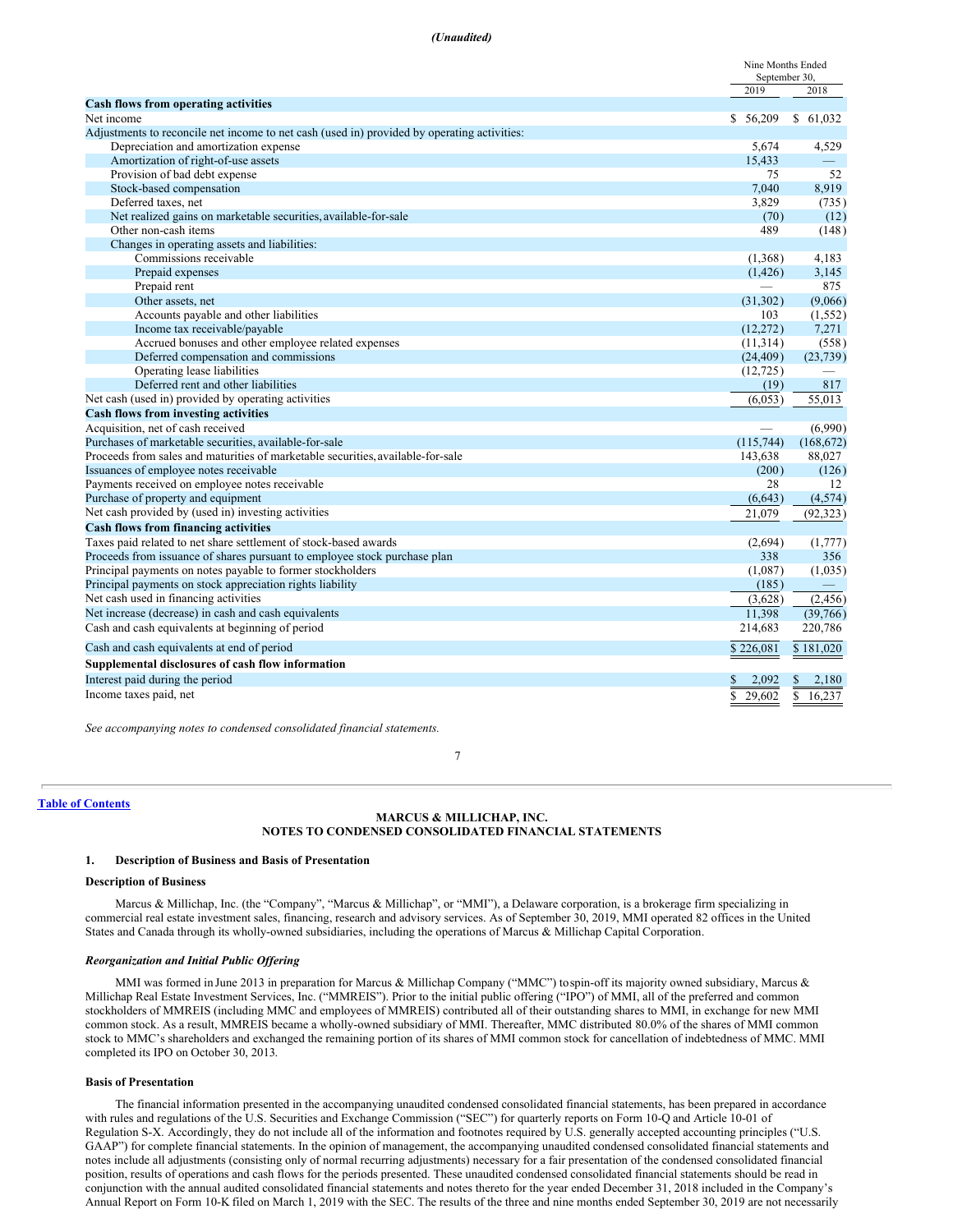indicative of the results to be expected for the year ending December 31, 2019, for other interim periods or future years.

## *Consolidation*

The accompanying condensed consolidated financial statements include the accounts of the Company and its wholly-owned subsidiaries. All significant intercompany balances and transactions have been eliminated in consolidation.

## *Use of Estimates*

The preparation of condensed consolidated financial statements in conformity with U.S. GAAP requires management to make estimates and assumptions that affect the reported amounts of assets and liabilities and the related disclosures at the date of the condensed consolidated financial statements and the reported amounts of revenues and expenses during the reporting period. Actual results could differ from those estimates.

#### *Segment Reporting*

The Company follows U.S. GAAP for segment reporting, which requires reporting information on operating segments in interim and annual financial statements. Substantially all of the Company's operations involve the delivery of commercial real estate services to our customers including real estate investment sales, financing (including mortgage servicing rights revenue) and consulting and advisory services. Management makes operating decisions, assesses performance and allocates resources based on an ongoing review of these integrated operations, which constitute the Company's only operating segment for financial reporting purposes.

## **Reclassifications**

Certain prior-period amounts in Note 13 – "Income Taxes" have been reclassified to conform to the current period presentation. These changes had no impact on the previously reported consolidated results of operations or any totals or subtotals therein.

8

## **Table of [Contents](#page-0-0)**

## **MARCUS & MILLICHAP, INC. NOTES TO CONDENSED CONSOLIDATED FINANCIAL STATEMENTS**

## **2. Accounting Policies and Recent Accounting Pronouncements**

#### **Accounting Policies**

The complete list of the Company's accounting policies is included in the Company's Annual Report on Form10-K filed on March 1, 2019 with the SEC. The following are updated or new accounting policies.

## *Leases*

The Company utilizes operating leases for all its facilities and autos. The Company determines if an arrangement is a lease at inception.Right-of-use assets ("ROU assets") represent the Company's right to use an underlying asset for the lease term and lease liabilities represent the Company's contractual obligation to make lease payments under the lease. Operating leases are included in operating lease ROU assets, non-current, and operating lease liabilities current and non-current captions in the condensed consolidated balance sheets.

Operating lease ROU assets and liabilities are recognized on the commencement date based on the present value of lease payments over the lease term. Lease agreements may contain periods of free rent or reduced rent, predetermined fixed increases in the minimum rent and renewal or termination options, all of which impact the determination of the lease term and lease payments to be used in calculating the lease liability. Certain facility leases provide for rental escalations related to increases in the lessors' direct operating expenses. The Company uses the implicit rate in the lease when determinable. As most of the Company's leases do not have a determinable implicit rate, the Company uses a derived incremental borrowing rate based on borrowing options under its credit agreement. The Company applies a spread over treasury rates for the indicated term of the lease based on the information available on the commencement date of the lease. The Company typically leases general purpose built-out office space, which reverts to the lessor upon termination of the lease. Any payments for completed improvements, determined to be owed by the lessor, net of incentives received, are recorded as an increase to the ROU asset and considered in the determination of the lease cost.

The Company has lease agreements with lease andnon-lease components, which are accounted for as a single lease component. Lease cost is recognized on a straight-line basis over the lease term. Variable lease payments consist of common area costs, insurance, taxes, utilities, parking and other lease related costs, which are determined principally based on billings from landlords.

#### *Concentration of Credit Risk*

Financial instruments that potentially subject the Company to a concentration of credit risk principally consist of cash and cash equivalents due from independent contractors (included under other assets, net current and other assets non-current), investments in marketable securities, available-for-sale, security deposits (included under other assets, non-current) and commissions receivable. Cash and cash equivalents are placed with high-credit quality financial institutions and invested in high-credit quality money market funds and commercial paper. Concentrations of marketable securities, available-for-sale are limited by the approved investment policy.

To reduce its credit risk, the Company monitors the credit standing of the financial institutions and money market funds that represent amounts recorded as cash and cash equivalents. The Company historically has not experienced any significant losses related to cash and cash equivalents.

The Company derives its revenues from a broad range of real estate investors, owners, and users in the United States and Canada, none of which individually represents a significant concentration of credit risk. The Company maintains allowances, as needed, for estimated credit losses based on management's assessment of the likelihood of collection. For the nine months ended September 30, 2019 and 2018, no transaction represented 10% or more of total revenues. Further, while one or more transactions may represent 10% or more of commissions receivable at any reporting date, amounts due are typically collected within 10 days of settlement and, therefore, do not expose the Company to significant credit risk.

During the three and nine months ended September 30, 2019 and 2018, the Company's Canadian operations represented less than1% of total revenues.

During the three and nine months ended September 30, 2019 and 2018,no office represented 10% or more of total revenues.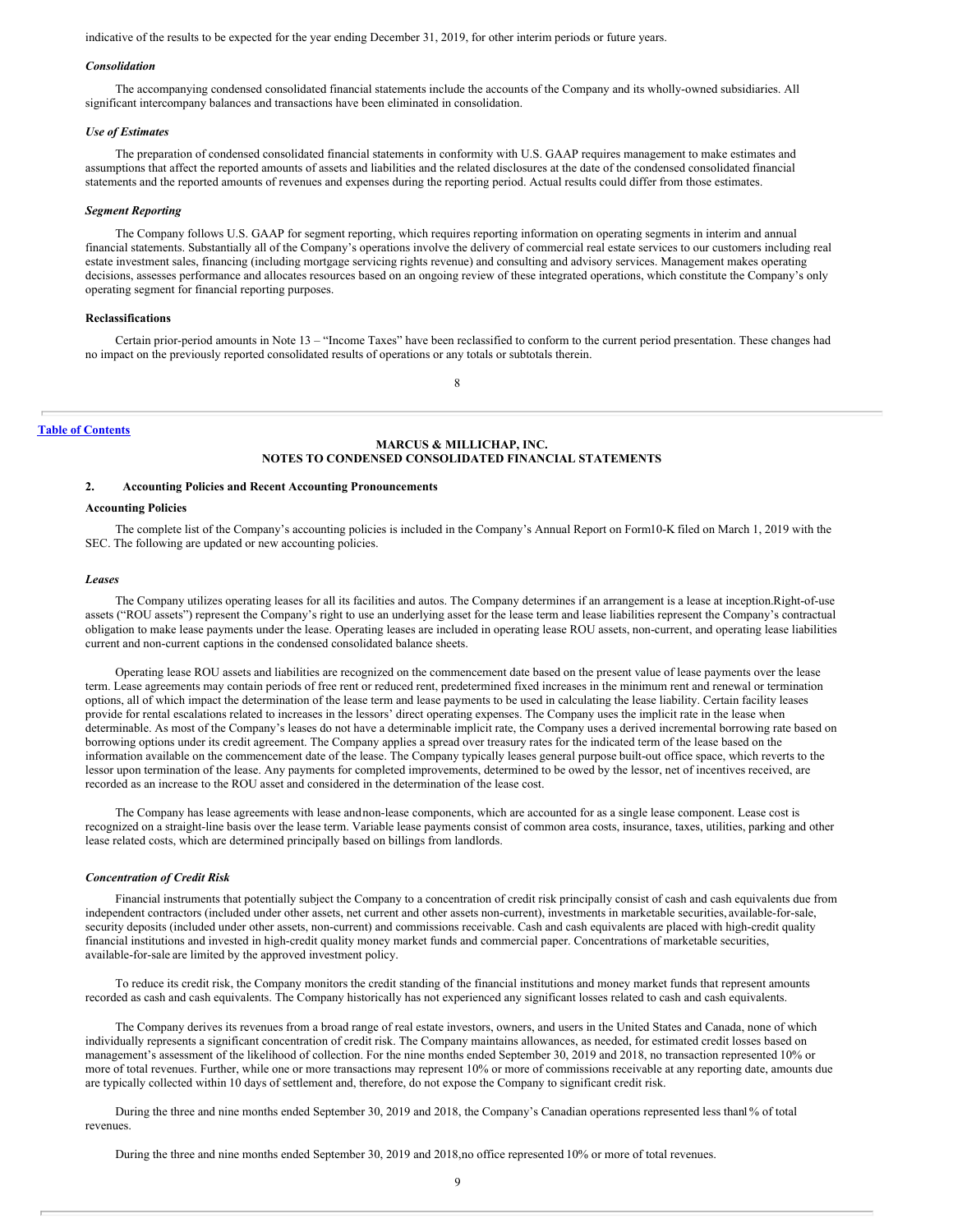## **MARCUS & MILLICHAP, INC. NOTES TO CONDENSED CONSOLIDATED FINANCIAL STATEMENTS**

## **Recent Accounting Pronouncements**

## *Adopted*

In February 2016, the Financial Accounting Standards Board ("FASB") issued Accounting Standards Update ("ASU") No.2016-02, *Leases*, to increase transparency and comparability by recognizing lease assets and lease liabilities on the balance sheet and disclosing key information about leasing arrangements. The Company adopted the new standard effective January 1, 2019, which resulted in the recognition of ROU assets and lease liabilities for operating leases. Upon adoption, the Company, in determining ROU assets, also considered currently recorded amounts related to differences in straight line lease expense and cash lease payments and prepaid rent. ROU assets and operating lease obligations in connection with adoption of the new lease standard were \$76.7 million. On the adoption date, the Company reclassified deferred rent in the amount of \$5.6 million (the noncurrent portion was included in defered rent and other liabilities, and the current portion was included in accounts payable and other liabilities in the accompanying condensed consolidated balance sheets) and prepaid rent in the amount of \$13.4 million to ROU assets. The Company also reclassified prepaid rent in the amount of \$462,000 to other assets, current.

The adoption of the new standard had a material impact on the Company's condensed consolidated balance sheet, but did not have a material impact on the Company's condensed consolidated statements of net and comprehensive income.

The Company elected available practical expedients permitted under the guidance, which among other items, allow the Company to (i) carry forward its historical lease classification, (ii) not reassess leases for the definition of "lease" under the new standard, (iii) utilize a discount rate as of the effective date and (iv) not record leases that expired or were terminated prior to the effective date.

The Company made an accounting policy election to account for lease andnon-lease components as a single lease component.

The Company implemented internal controls and key system functionality to enable the preparation of the required financial information.

In March 2017, the FASB issued ASU No.2017-08, *Receivables – Nonrefundable Fees and Other Costs (Subtopic 310-20): Premium Amortization on Purchased Callable Debt Securities* ("ASU 2017-08"). The Company adopted the new standard effective January 1, 2019. ASU2017-08 shortens the amortization period of a callable security that was acquired at a premium to the earliest call date of that security instead of the contractual life of the security. The adoption of ASU 2017-08 did not have a material effect on the Company's condensed consolidated financial statements.

#### *Pending Adoption*

In June 2016, the FASB issued ASU No.2016-13, *Financial Instruments—Credit Losses* ("ASU 2016-13"). ASU 2016-13 is effective for reporting periods beginning after December 15, 2019 and early adoption is permitted. For the Company, the new standard will be effective on January 1, 2020. Under ASU 2016-13, the Company will be required to use an expected-loss model for its marketable securities,available-for sale, which requires that credit losses be presented as an allowance rather than as an impairment write-down. Reversals of credit losses (in situations in which the estimate of credit losses declines) is permitted in the reporting period that the change occurs. Current U.S. GAAP prohibits reflecting reversals of impairment losses. The Company is currently evaluating the impact of this new standard on its investment policy and impairment model for marketable securities, available-for-sale and other financial assets, and due to the average credit rating of its marketable securities, and nature and type of theavailable-for-sale and other financial assets it holds, the Company does not expect the standard to have a material impact on its condensed consolidated financial statements at adoption or in subsequent periods.

In August 2018, the FASB issued ASU No.2018-13, *Fair Value Measurement (Topic 820): Disclosure Framework—Changes to the Disclosure Requirements for Fair Value Measurement* ("ASU 2018-13"). ASU 2018-13 is effective for reporting periods beginning after December 15, 2019 and early adoption is permitted. For the Company, the new standard will be effective on January 1, 2020. ASU 2018-13 modifies prior disclosure requirements for fair value measurement. ASU 2018-13 removes certain disclosure requirements related to the fair value hierarchy, such as removing the requirement to disclose the amount of and reasons for transfers between Level 1 and Level 2, modifies existing disclosure requirements related to measurement uncertainty and adds new disclosure requirements for recurring and nonrecurring fair value measurements, such as disclosing the range and weighted average of significant unobservable inputs used to develop Level 3 fair value measurements. As of September 30, 2019, the Company had contingent consideration liability of \$2.9 million and mortgage servicing rights ("MSRs") of \$2.0 million measured as Level 3. The Company is currently evaluating the impact of this new standard and does not expect ASU 2018-13 to have a material effect on its condensed consolidated financial statements.

10

## **Table of [Contents](#page-0-0)**

## **MARCUS & MILLICHAP, INC. NOTES TO CONDENSED CONSOLIDATED FINANCIAL STATEMENTS**

In August 2018, the FASB issued ASU No.2018-15, *Internal-Use Software (Subtopic 350-40)- Customer's Accounting for Implementation Costs* Incurred in a Cloud Computing Arrangement That is a Service Contract ("ASU 2018-15"). ASU 2018-15 is effective for reporting periods beginning after December 15, 2019 and early adoption is permitted. For the Company, the new standard will be effective on January 1, 2020. ASU 2018-15 aligns the requirements for capitalizing implementation costs incurred in a hosting arrangement that is a service contract with the requirements for capitalizing implementation costs incurred to develop or obtain internal-use software (and hosting arrangements that include an internal use software license), by permitting a customer in a cloud computing arrangement that is a service contract to capitalize certain implementation costs as if the arrangement was an internal-use software project. The Company is currently evaluating the impact of this new standard and does not expect ASU2018-15 to have a material effect on its condensed consolidated financial statements.

#### **3. Property and Equipment, Net**

Property and equipment, net consisted of the following (in thousands):

|                                                 | September 30, 2019 |  | December 31, 2018 |
|-------------------------------------------------|--------------------|--|-------------------|
| Computer software and hardware equipment        | 24.489             |  | 20,427            |
| Furniture, fixtures, and equipment              | 23.410             |  | 24,227            |
| Less: accumulated depreciation and amortization | (26.290)           |  | (25.104)          |
|                                                 | 21.609             |  | 19.550            |

During the nine months ended September 30, 2019 and 2018, the Companywrote-off approximately \$3.3 million and \$1.4 million, respectively, of fully depreciated computer software and hardware equipment and furniture, fixtures and equipment.

As of September 30, 2019 and 2018, property and equipment additions incurred but not yet paid included in accounts payable and other liabilities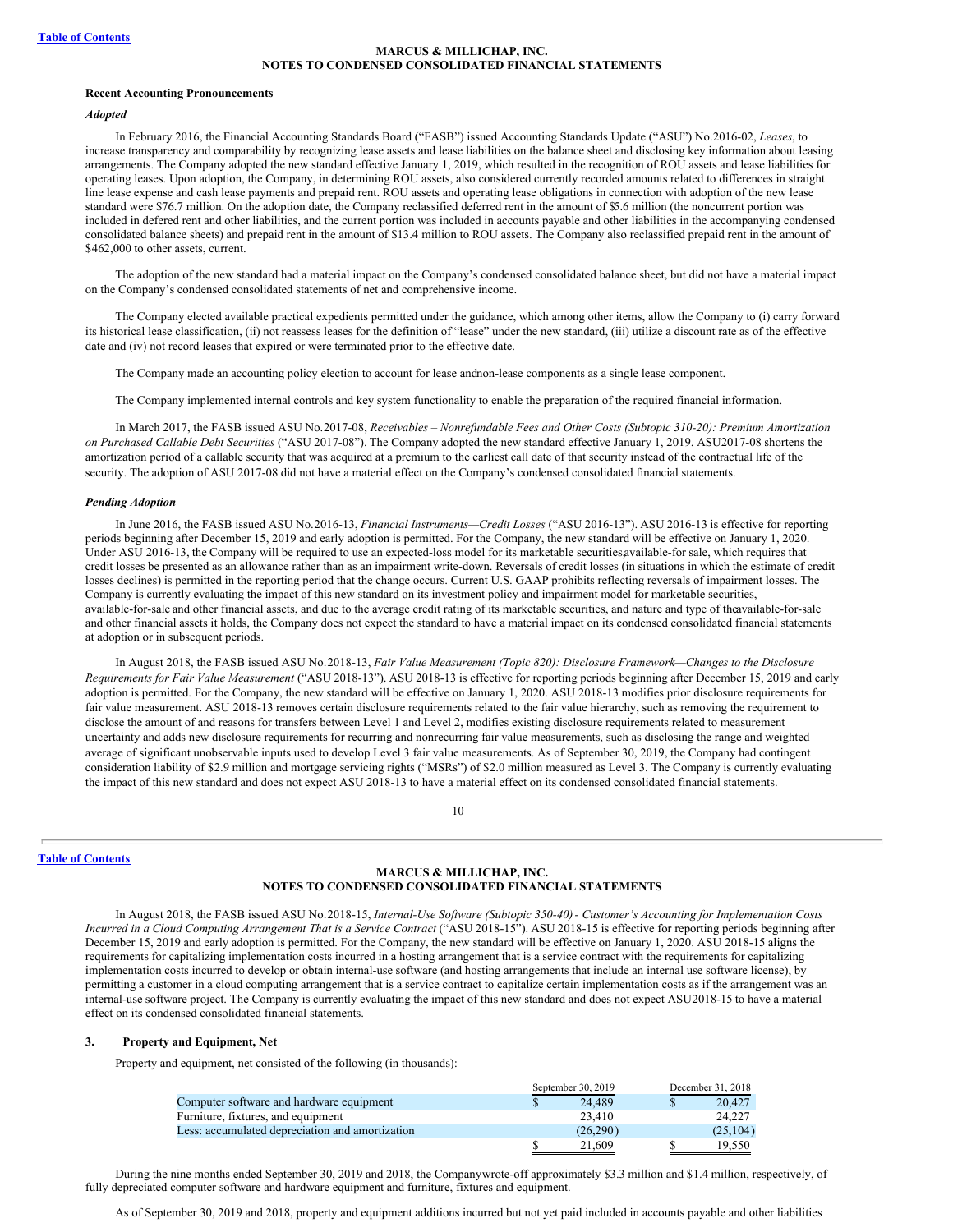## **4. Operating Leases**

The Company has operating leases for all of its facilities and autos. As of September 30, 2019, operating lease ROU assets were \$05.6 million and the related accumulated amortization was \$15.4 million.

The operating lease cost consisted of the following (in thousands):

|                           | Three Months Ended | Nine Months Ended  |        |
|---------------------------|--------------------|--------------------|--------|
|                           | September 30, 2019 | September 30, 2019 |        |
| Operating lease cost:     |                    |                    |        |
| Lease cost $(1)$          | 6.148              | \$                 | 18,163 |
| Variable lease cost $(2)$ | 1.423              |                    | 3,913  |
| Sublease income           | (68)               |                    | (199)  |
|                           | 7.503              |                    |        |

(1) Includes short-term lease cost and ROU asset amortization.

(2) Primarily relates to common area maintenance, property taxes, insurance, utilities and parking.

Maturities of lease liabilities by fiscal year consisted of the following (in thousands):

|                                              | September 30, 2019 |
|----------------------------------------------|--------------------|
| Remainder of 2019                            | \$<br>5,187        |
| 2020                                         | 20.724             |
| 2021                                         | 18,233             |
| 2022                                         | 14,158             |
| 2023                                         | 10,959             |
| Thereafter                                   | 21,345             |
| Total future minimum lease payments          | 90,606             |
| Less imputed interest                        | (8,790)            |
| Present value of operating lease liabilities | 81,816             |

11

**Table of [Contents](#page-0-0)**

## **MARCUS & MILLICHAP, INC. NOTES TO CONDENSED CONSOLIDATED FINANCIAL STATEMENTS**

Supplemental cash flow information and noncash activity related to the operating leases consisted of the following (in thousands):

|                                                                                  | Nine Months Ended<br>September 30, 2019 |
|----------------------------------------------------------------------------------|-----------------------------------------|
| Operating cash flow information:                                                 |                                         |
| Cash paid for amounts included in the measurement of operating lease liabilities | 15,064                                  |
| Noncash activity:                                                                |                                         |
| ROU assets obtained in exchange for operating lease liabilities                  | 17.806                                  |
| Tenant improvements owned by lessor related to ROU assets (1)                    | 3.642                                   |

(1) Reclassification from other assets current.

Additional noncash activity in connection with the adoption of the new lease standard on January 1, 2019 included recording of \$76.7 million of ROU assets and operating lease liabilities, and reclassifying \$7.8 million in prepaid rent and deferred rent to ROU assets.

Other information related to the operating leases consisted of the following:

|                                                 | September 30, 2019 |
|-------------------------------------------------|--------------------|
| Weighted average remaining operating lease term | $5.18$ years       |
| Weighted average discount rate                  | $3.9\%$            |

Prior to the adoption of the new leases standard (as previously disclosed in the Company's Annual Report on Form10-K for the year ended December 31, 2018), future minimum lease payments under non-cancelable operating leases for office facilities and autos with terms in excess of one year consisted of the following (in thousands):

|            | December 31, 2018 |
|------------|-------------------|
| 2019       | 19,649<br>S       |
| 2020       | 19,287            |
| 2021       | 16,833            |
| 2022       | 12,368            |
| 2023       | 8,805             |
| Thereafter | 10,452            |
|            | 87.394<br>P       |

## **5. Investments in Marketable Securities**

Amortized cost and fair value of marketable securities, available-for-sale, by type of security consisted of the following (in thousands):

|                                    | September 30, 2019 |  |                              |  |                               | December 31, 2018 |                   |                              |                               |               |
|------------------------------------|--------------------|--|------------------------------|--|-------------------------------|-------------------|-------------------|------------------------------|-------------------------------|---------------|
|                                    | Amortized<br>Cost  |  | Gross<br>Unrealized<br>Gains |  | Gross<br>Unrealized<br>Losses | Fair<br>Value     | Amortized<br>Cost | Gross<br>Unrealized<br>Gains | Gross<br>Unrealized<br>Losses | Fair<br>Value |
| Short-term investments:            |                    |  |                              |  |                               |                   |                   |                              |                               |               |
| U.S. treasuries                    | \$109,208          |  | 192                          |  | (1)                           | \$109,399         | \$121,252         |                              | 79                            | \$121,180     |
| U.S. government sponsored entities |                    |  |                              |  |                               |                   | 3,512             |                              | (7)                           | 3,505         |
| Corporate debt securities          | 15,019             |  | 57                           |  |                               | 15.076            | 11.962            |                              | '11`                          | 11,951        |
| Asset-backed securities and other  |                    |  |                              |  |                               |                   | 806               |                              | (6)                           | 800           |
|                                    | \$124,227          |  | 249                          |  |                               | \$124,475         | \$137,532         |                              | 103                           | \$137,436     |
| Long-term investments:             |                    |  |                              |  |                               |                   |                   |                              |                               |               |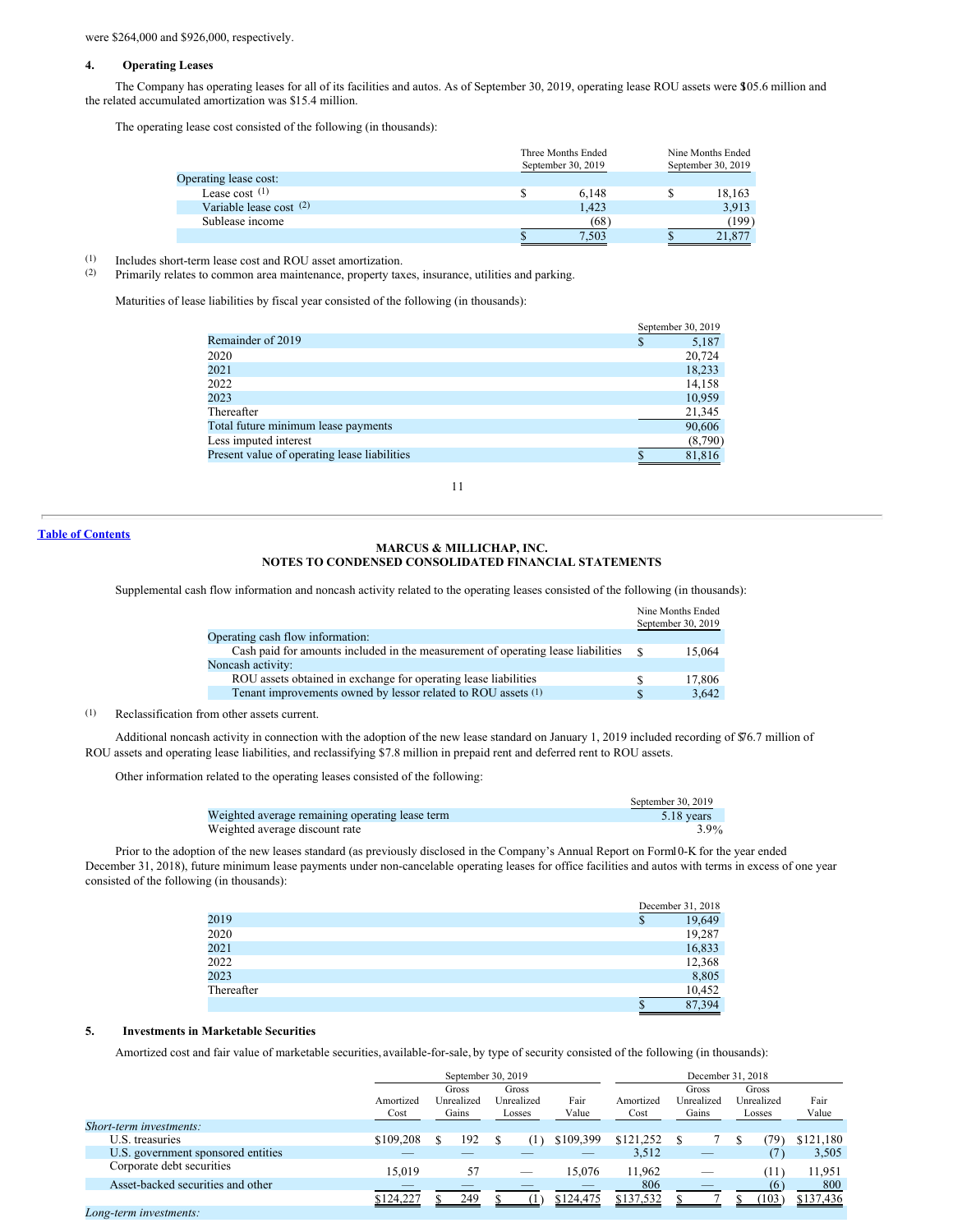| U.S. treasuries                    | \$30.146 |      |      | $(15)$ \$ 30,456 | \$44,997  | 128 | (115) | \$45,010  |
|------------------------------------|----------|------|------|------------------|-----------|-----|-------|-----------|
| U.S. government sponsored entities | 1.415    |      | (4)  | 1.413            | 1,569     | -   | (62)  | 1,507     |
| Corporate debt securities          | 29,870   | 980  | (8)  | 30.842           | 32,467    |     | (633) | 31,837    |
| Asset-backed securities and other  | 7.965    |      | (4)  | 8.074            | 4.889     |     | (46)  | 4.855     |
|                                    | \$69,396 | .420 | 13 I | \$70,785         | \$ 83,922 | 143 | (856) | \$ 83,209 |

## **Table of [Contents](#page-0-0)**

## **MARCUS & MILLICHAP, INC. NOTES TO CONDENSED CONSOLIDATED FINANCIAL STATEMENTS**

The amortized cost and fair value of the Company's investments inavailable-for-sale securities that have been in a continuous unrealized loss position consisted of the following (in thousands):

|                     | September 30, 2019 |            | December 31, 2018 |            |  |  |
|---------------------|--------------------|------------|-------------------|------------|--|--|
|                     | Unrealized         |            | Unrealized        |            |  |  |
|                     | Loss               | Fair Value |                   | Fair Value |  |  |
| Less than 12 months | (28)               | \$11,931   | (576)             | \$127,326  |  |  |
| 12 months or longer | (4)                |            | 383               | \$ 30,609  |  |  |

Gross realized gains and gross realized losses from the sales of the Company'savailable-for-sale securities consisted of the following (in thousands):

|                             |                          | Three Months Ended<br>September 30. | Nine Months Ended<br>September 30. |      |  |
|-----------------------------|--------------------------|-------------------------------------|------------------------------------|------|--|
|                             | 2019                     | 2018                                | 2019                               | 2018 |  |
| Gross realized gains $(1)$  | 58                       |                                     |                                    |      |  |
| Gross realized losses $(1)$ | $\overline{\phantom{a}}$ | $\overline{\phantom{a}}$            | (47)                               | _    |  |

(1) Recorded in other income (expense), net in the condensed consolidated statements of net and comprehensive income. The cost basis of securities sold were determined based on the specific identification method.

As of September 30, 2019, the Company considers the declines in market value of its marketable securities,available-for-sale to be temporary in nature and does not consider any of its investments other-than-temporarily impaired. The Company has no current intent to sell, and it is not more likely than not that the Company will be required to sell these investments before recovery of their amortized cost basis, which may be at maturity. The Company may sell certain of its marketable securities, available-for-sale prior to their stated maturities for strategic reasons including, but not limited to, anticipated liquidity and capital requirements, anticipated credit deterioration, duration management or when a security no longer meets the criteria of the Company's investment policy.

Amortized cost and fair value of marketable securities, available-for-sale, by contractual maturity consisted of the following (in thousands, except weighted average data):

|                                        | September 30, 2019    |            | December 31, 2018 |            |  |  |
|----------------------------------------|-----------------------|------------|-------------------|------------|--|--|
|                                        | <b>Amortized Cost</b> | Fair Value |                   | Fair Value |  |  |
| Due in one year or less                | 124,227               | \$124,475  | 137.532           | \$137,436  |  |  |
| Due after one year through five years  | 49.754                | 50.435     | 61,875            | 61,846     |  |  |
| Due after five years through ten years | 14.923                | 15.601     | 17.310            | 16,747     |  |  |
| Due after ten years                    | 4,719                 | 4,749      | 4,737             | 4,616      |  |  |
|                                        | 193,623               | \$195,260  | 221.454           | \$220,645  |  |  |
| Weighted average contractual maturity  | 1.9 years             |            | 1.8 years         |            |  |  |

Actual maturities may differ from contractual maturities because certain borrowers have the right to prepay certain obligations with or without prepayment penalties.

## **6. Goodwill and Other Intangible Assets**

Goodwill and intangible assets, net consisted of the following (in thousands):

|                                 |  | September 30, 2019       |  |         |          |  |        |             | December 31, 2018 |              |       |                |        |              |  |       |
|---------------------------------|--|--------------------------|--|---------|----------|--|--------|-------------|-------------------|--------------|-------|----------------|--------|--------------|--|-------|
|                                 |  |                          |  |         | Net      |  |        |             |                   | Net          |       |                |        |              |  |       |
|                                 |  | Gross Carrying<br>Amount |  |         |          |  |        | Accumulated |                   |              | Book  | Gross Carrying |        | Accumulated  |  | Book  |
|                                 |  |                          |  |         |          |  |        |             |                   | Amortization | Value |                | Amount | Amortization |  | Value |
| Goodwill and intangible assets: |  |                          |  |         |          |  |        |             |                   |              |       |                |        |              |  |       |
| Goodwill <sup>(1)</sup>         |  | 11.459                   |  | --      | \$11.459 |  | 11.459 |             |                   | \$11,459     |       |                |        |              |  |       |
| Intangible assets $(1)$         |  | 4,240                    |  | (1,052) | 3,188    |  | 4.240  |             | (314)             | 3,926        |       |                |        |              |  |       |
|                                 |  | 15.699                   |  | (1,052) | \$14,647 |  | 15.699 |             | (314)             | \$15,385     |       |                |        |              |  |       |

(1) Represents additions from acquisitions.

## 13

## **Table of [Contents](#page-0-0)**

## **MARCUS & MILLICHAP, INC. NOTES TO CONDENSED CONSOLIDATED FINANCIAL STATEMENTS**

The changes in the carrying amount of goodwill consisted of the following (in thousands):

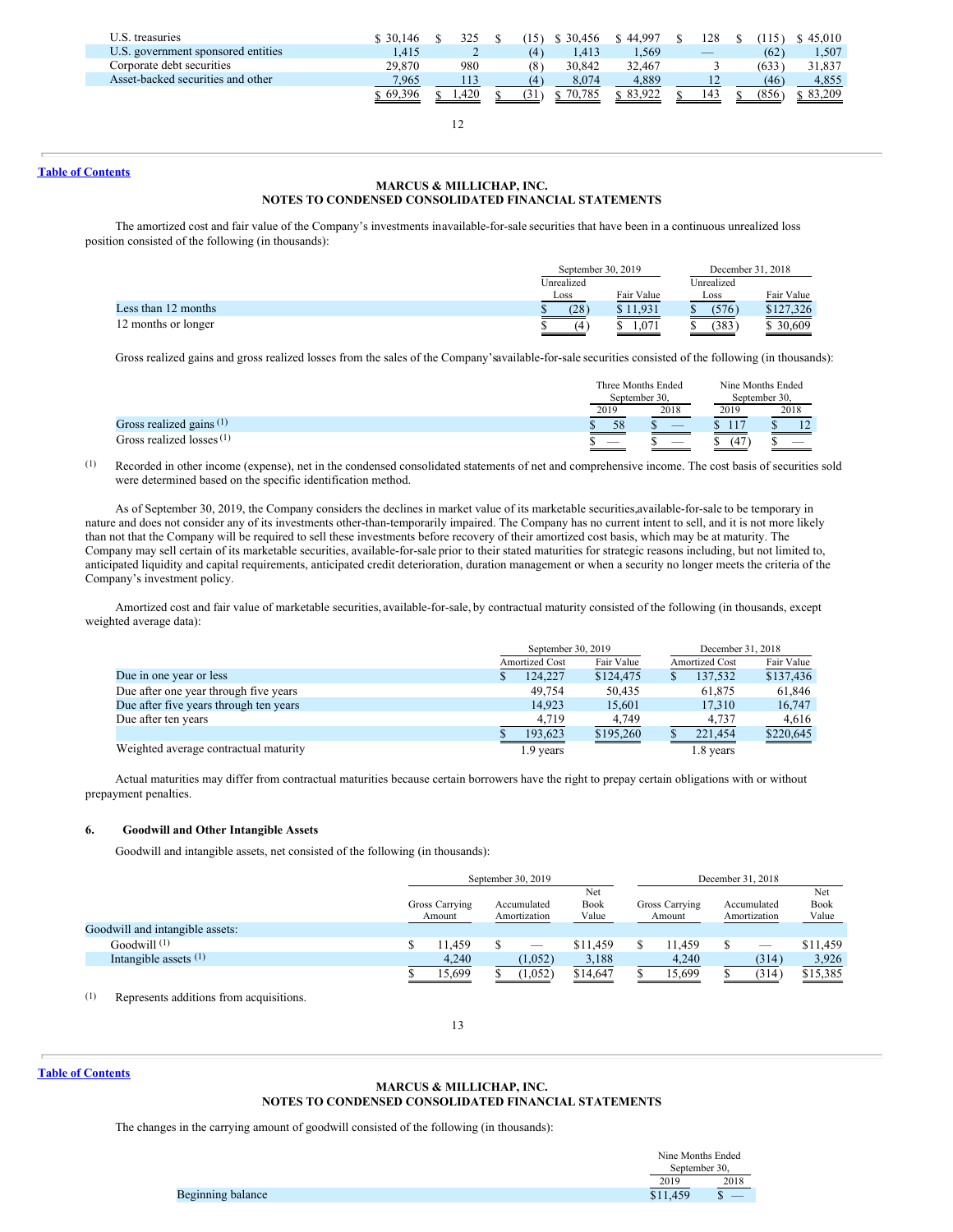| Additions from acquisitions |                  | 4.186                    |
|-----------------------------|------------------|--------------------------|
| Impairment losses           |                  | <b>STATE OF BUILDING</b> |
| Ending balance              | \$11,459<br>$ -$ | \$4,186                  |

Estimated amortization expense for intangible assets for the next five years and thereafter consisted of the following (in thousands):

|                   | September 30, |
|-------------------|---------------|
|                   | 2019          |
| Remainder of 2019 | \$<br>205     |
| 2020              | 817           |
| 2021              | 743           |
| 2022              | 621           |
| 2023              | 493           |
| Thereafter        | 309           |
|                   | \$<br>3,188   |

## **7. Selected Balance Sheet Data**

## **Other Assets**

Other assets consisted of the following (in thousands):

|                                                |                       | Current              | Non-Current |                      |  |  |
|------------------------------------------------|-----------------------|----------------------|-------------|----------------------|--|--|
|                                                | September 30,<br>2019 | December 31,<br>2018 |             | December 31,<br>2018 |  |  |
| MSRs, net of amortization                      | _                     |                      | 2.039       | 2.209                |  |  |
| Due from independent contractors, net $(1)(2)$ | 2.381                 | 3.831                | 48.911      | 27,157               |  |  |
| Security deposits                              |                       |                      | 1,313       | 1.196                |  |  |
| Employee notes receivable $(3)$                | 150                   | 156                  | 373         | 370                  |  |  |
| Customer trust accounts and other              | 9,821                 | 2,381                | 796         | 846                  |  |  |
|                                                | 12,352                | 6,368                | 53.432      | 31.778               |  |  |

(1) Represents amounts advanced, notes receivable and other receivables due from the Company's investment sales and financing professionals. The notes receivable along with interest are typically collected from future commissions and are generally due in one to five years.

(2) Includes allowance for doubtful accounts related to current receivables of \$404 and \$514 as of September 30, 2019 and December 31, 2018, respectively. The Company recorded a provision for bad debt expense of \$88 and \$81 and wrote-off \$82 and \$17 of these receivables for the three months ended September 30, 2019 and 2018, respectively. The Company recorded a provision for bad debt expense of \$75 and \$52 and wrote-off \$185 and \$72 of these receivables for the nine months ended September 30, 2019 and 2018, respectively. Any cash receipts on notes are applied first to unpaid principal balance prior to any income being recognized.

(3) Reduction of accrued bonuses and other employee related expenses in settlement of employee notes receivable were \$60 and \$192 for the nine months ended September 30, 2019 and 2018, respectively. See Note 9 – "Related-Party Transactions" for additional information.

#### 14

## **Table of [Contents](#page-0-0)**

## **MARCUS & MILLICHAP, INC. NOTES TO CONDENSED CONSOLIDATED FINANCIAL STATEMENTS**

## *MSRs*

The net change in the carrying value of MSRs consisted of the following (in thousands):

|                            |   | September 30,<br>2019 | December 31,<br>2018 |       |  |
|----------------------------|---|-----------------------|----------------------|-------|--|
| Beginning balance          | Φ | 2.209                 |                      |       |  |
| Additions from acquisition |   |                       |                      | 2,121 |  |
| <b>Additions</b>           |   | 243                   |                      | 391   |  |
| Amortization               |   | (413)                 |                      | (303) |  |
| <b>Ending balance</b>      |   | 2.039                 |                      | 2.209 |  |

The portfolio of loans serviced by the Company aggregated \$1.6 billion as of September 30, 2019 and December 31, 2018. See Note 10 – "Fair Value Measurements" for additional information on MSRs.

In connection with MSR activities, the Company holds funds in escrow for the benefit of the lenders. These funds, which totaled \$2.6 million and \$2.1 million as of September 30, 2019 and December 31, 2018, respectively, and the offsetting obligations are not presented in the Company's condensed consolidated financial statements as they do not represent assets and liabilities of the Company.

## **Deferred Compensation and Commissions**

Deferred compensation and commissions consisted of the following (in thousands):

|                                                                        |                       | Current | Non-Current           |                      |  |  |
|------------------------------------------------------------------------|-----------------------|---------|-----------------------|----------------------|--|--|
|                                                                        | September 30,<br>2019 |         | September 30,<br>2019 | December 31,<br>2018 |  |  |
| Stock appreciation rights ("SARs") liability $(1)$                     | 1.895                 | 1.810   | 18.082                | 19.299               |  |  |
| Commissions payable to investment sales and financing<br>professionals | 29.118                | 44.812  | 16.858                | 23.983               |  |  |
| Deferred compensation liability $(1)$                                  | 1,437                 | 1,288   | 6.755                 | 6,605                |  |  |
|                                                                        | 32.450                | 47.910  | 41.695                | 49.887               |  |  |

(1) The SARs and deferred compensation liability become subject to payout as a result of a participant no longer being considered as a service provider. As a result of the retirement of certain participants, estimated amounts to be paid to the participants within the next twelve months have been classified as current.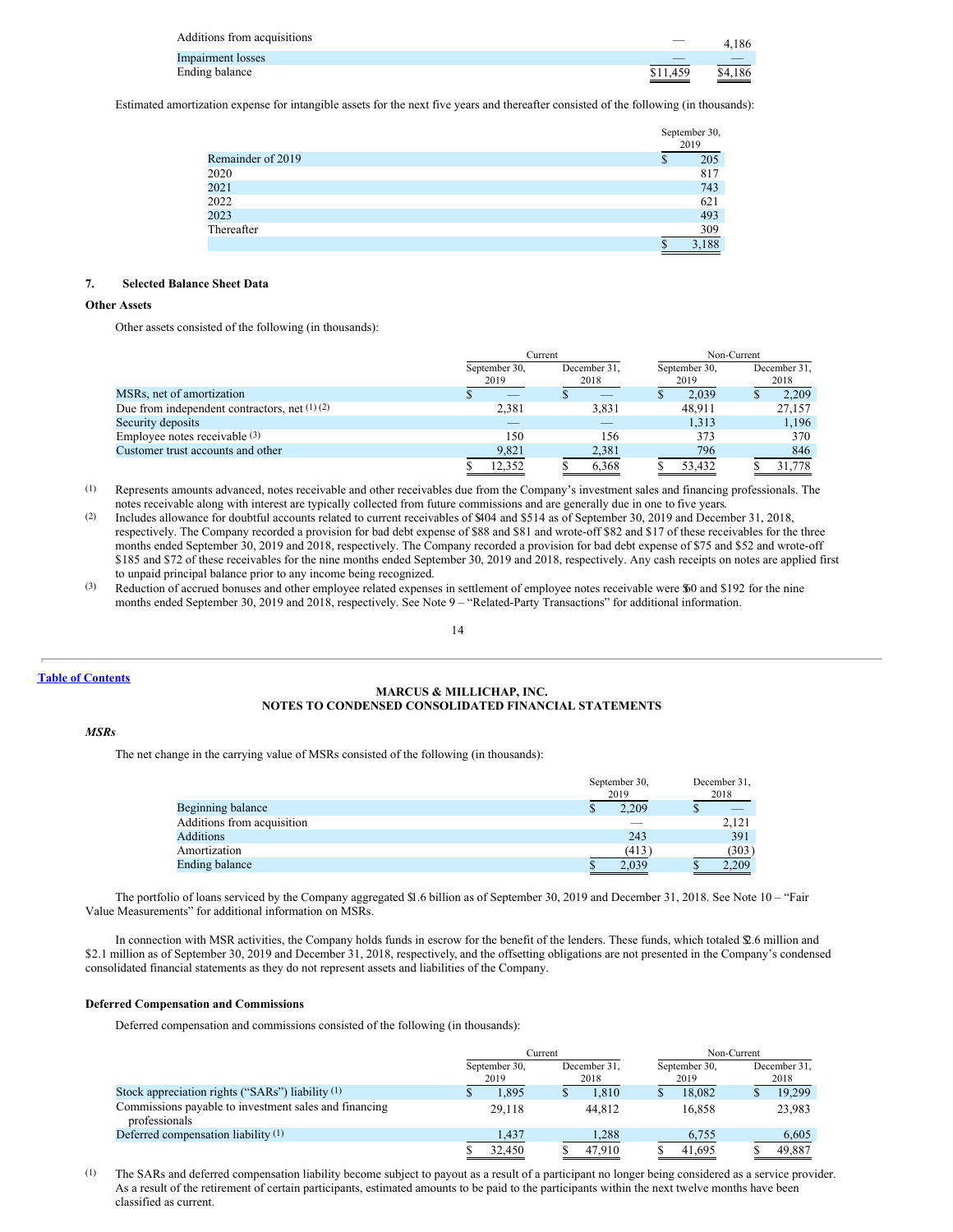#### *SARs Liability*

Prior to the IPO, certain employees of the Company were granted SARs under a stock-based compensation program assumed by MMC. In connection with the IPO, the SARs agreements were revised, the MMC liability of \$20.0 million for the SARs was frozen as ofMarch 31, 2013, and was transferred to MMI through a capital distribution. The SARs liability will be settled with each participant in ten annual installments in January of each year upon retirement or termination from service, or in full upon consummation of a change in control of the Company.

Under the revised agreements, MMI is required to accrue interest on the outstanding balance beginning onJanuary 1, 2014 at a rate based on the 10-year treasury note plus 2%. The rate resets annually. The rates at January 1, 2019 and 2018 were4.684% and 4.409%, respectively. MMI recorded interest expense related to this liability of \$226,000 and \$220,000 for the three months ended September 30, 2019 and 2018, respectively, and \$678,000 and \$669,000 for the nine months ended September 30, 2019 and 2018, respectively.

Estimated payouts within the next twelve months for participants that have separated from service have been classified as current.During the nine months ended September 30, 2019 and 2018, the Company made total payments of \$1.8 million, consisting of principal (\$185,000) and accumulated interest (\$1.6 million) and \$1.7 million, consisting of accumulated interest, respectively.

15

#### **Table of [Contents](#page-0-0)**

## **MARCUS & MILLICHAP, INC. NOTES TO CONDENSED CONSOLIDATED FINANCIAL STATEMENTS**

#### *Commissions Payable*

Certain investment sales professionals have the ability to earn additional commissions after meeting certain annual revenue thresholds. These commissions are recognized as cost of services in the period in which they are earned as they relate to specific transactions closed. The Company has the ability to defer payment of certain commissions, at its election, for up to three years. Commissions payable that are not expected to be paid within twelve months are classified as long-term.

## *Deferred Compensation Liability*

A select group of management is eligible to participate in the Marcus & Millichap Deferred Compensation Plan (the "Deferred Compensation Plan"). The Deferred Compensation Plan is a non-qualified deferred compensation plan that is intended to comply with Section 409A of the Internal Revenue Code and permits participants to defer compensation up to the limits set forth in the Deferred Compensation Plan. Amounts are paid out generally when the participant is no longer a service provider; however, an in-service payout election is available to participants. Participants may elect to receive payouts as a lump sum or quarterly over a two to fifteen-year period. The Company elected to fund the Deferred Compensation Plan through company owned variable life insurance policies. The Deferred Compensation Plan is managed by a third-party institutional fund manager, and the deferred compensation and investment earnings are held as a Company asset in a rabbi trust, which is recorded in assets held in rabbi trust in the accompanying condensed consolidated balance sheets. The assets in the trust are restricted unless the Company becomes insolvent, in which case the trust assets are subject to the claims of the Company's creditors. The Company may also, in its sole and absolute discretion, elect to withdraw at any time a portion of the trust assets by an amount by which the fair market value of the trust assets exceeds 110% of the aggregate deferred compensation liability represented by the participants' accounts. Estimated payouts within the next twelve months for participants that have separated from service or elected in service payout have been classified as current. During the nine months ended September 30, 2019 and 2018, the Company made total payments to participants of \$1.3 million and \$946,000, respectively.

The assets held in the rabbi trust are carried at the cash surrender value of the variable life insurance policies, which represents its fair valueThe net change in the carrying value of the assets held in the rabbi trust and the net change in the carrying value of the deferred compensation liability, each exclusive of additional contributions, distributions and trust expenses, consisted of the following (in thousands):

|                                                                                           |      | Three Months Ended<br>September 30. | Nine Months Ended<br>September 30. |      |  |  |
|-------------------------------------------------------------------------------------------|------|-------------------------------------|------------------------------------|------|--|--|
|                                                                                           | 2019 | 2018                                | 2019                               | 2018 |  |  |
| Increase in the carrying value of the assets held in the rabbi trust <sup>(1)</sup>       |      | 266                                 | 959                                | 456  |  |  |
| Increase in the net carrying value of the deferred compensation obligation <sup>(2)</sup> |      | -267                                | $94^{\circ}$<br>S.                 | 455  |  |  |

(1) Recorded in other income (expense), net in the condensed consolidated statements of net and comprehensive income.<br>(2) Recorded in selling, general and administrative expense in the condensed consolidated statements of

Recorded in selling, general and administrative expense in the condensed consolidated statements of net and comprehensive income.

#### **Deferred Rent and Other Liabilities**

Deferred rent and other liabilities consisted of the following (in thousands):

|                                        |                       | Non-Current |                      |  |  |
|----------------------------------------|-----------------------|-------------|----------------------|--|--|
|                                        | September 30,<br>2019 |             | December 31,<br>2018 |  |  |
| Deferred rent $(1)$                    | $-$                   |             | 5.445                |  |  |
| Contingent consideration and other (2) | 2.001                 |             | 2.054                |  |  |
|                                        | 2.001                 |             | 7.499                |  |  |

(1) The Company does not have deferred rent in 2019 due to adoption of the new lease standard on January 1, 2019.<br>(2) The current portions of contingent consideration in the amounts of \$853 and \$821 as of Sentember 30, 201

The current portions of contingent consideration in the amounts of \$853 and \$821 as of September 30, 2019 and December 31, 2018, respectively, are included in accounts payable and other liabilities in the condensed consolidated balance sheets.

## **Table of [Contents](#page-0-0)**

## **MARCUS & MILLICHAP, INC. NOTES TO CONDENSED CONSOLIDATED FINANCIAL STATEMENTS**

#### **8. Notes Payable to Former Stockholders**

In conjunction with the spin-off and IPO, notes payable to certain former stockholders of MMREIS were issued in settlement of restricted stock and SARs awards that were redeemed by MMREIS upon the termination of employment by the former stockholders (the "Notes"). Such Notes had been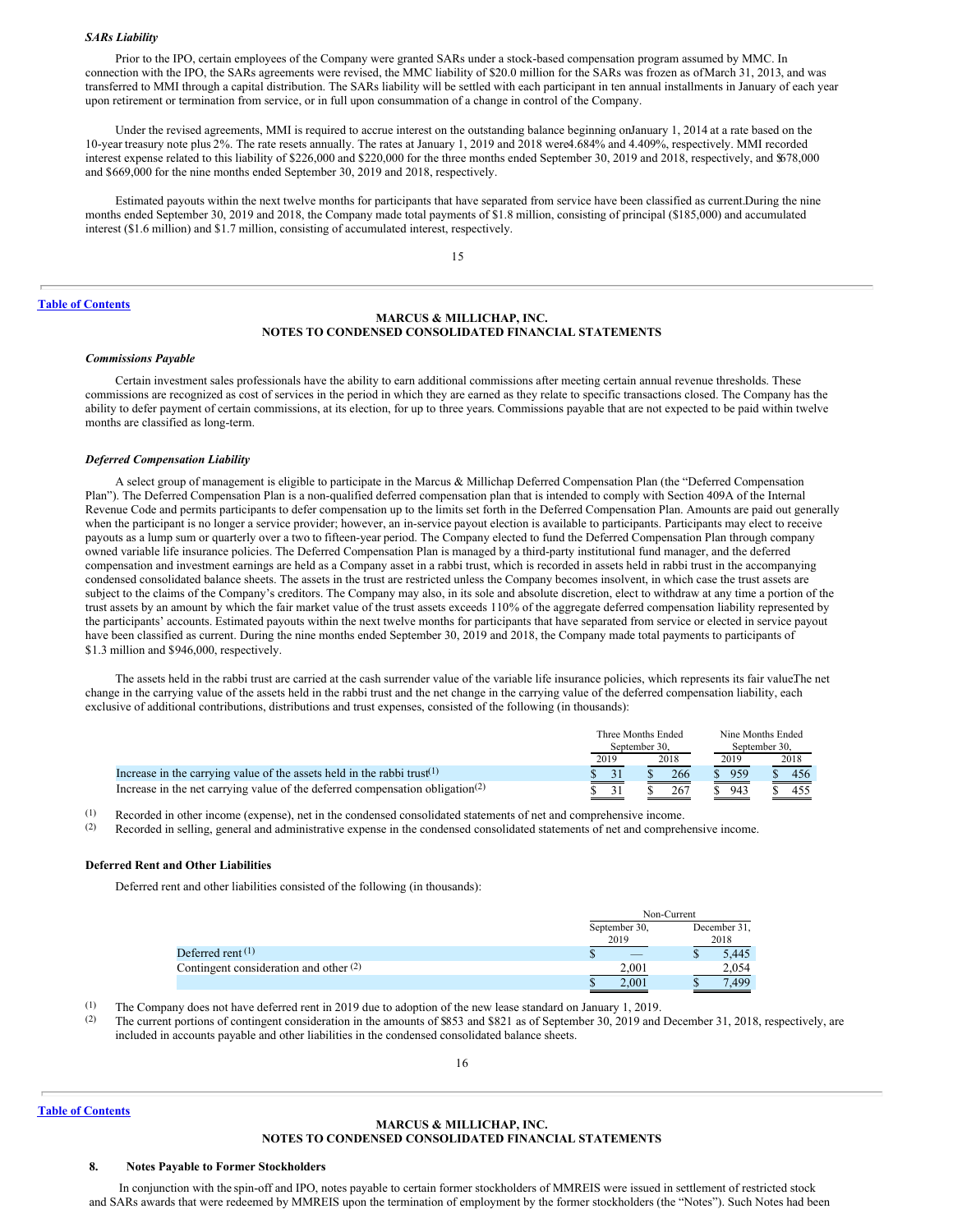previously assumed by MMC, and were transferred to the Company. The Notes are unsecured and bear interest at 5% with annual principal and interest installments with a final principal payment due during the second quarter of 2020. During each of the nine months ended September 30, 2019 and 2018, the Company made total payments on the Notes of \$1.5 million, including principal and interest.

## **9. Related-Party Transactions**

#### **Shared and Transition Services**

Certain services are provided to the Company under a Transition Services Agreement ("TSA") between MMC and the Company. The TSA is intended to provide certain services until the Company acquires the services separately. Under the TSA, the Company incurred net costs during the three months ended September 30, 2019 and 2018 of \$21,000 and \$20,000, respectively, and during the nine months ended September 30, 2019 and 2018 of \$96,000 and \$147,000, respectively. These amounts are included in selling, general and administrative expense in the accompanying condensed consolidated statements of net and comprehensive income.

## **Brokerage and Financing Services with the Subsidiaries of MMC**

MMC has wholly or majority owned subsidiaries that buy and sell commercial real estate properties. The Company performs certain brokerage and financing services related to transactions of the subsidiaries of MMC. For the three months ended September 30, 2019 and 2018, the Company earned real estate brokerage commissions and financing fees of \$1.2 million and \$1.8 million, respectively, from transactions with subsidiaries of MMC related to these services. The Company incurred cost of services of \$688,000 and \$1.1 million, respectively, related to these revenues. For the nine months ended September 30, 2019 and 2018, the Company earned real estate brokerage commissions and financing fees of \$4.0 million and \$4.9 million, respectively, from transactions with subsidiaries of MMC related to these services. The Company incurred cost of services of \$2.3 million and \$2.9 million, respectively, related to these revenues.

#### **Operating Lease with MMC**

The Company has an operating lease with MMC for a single-story office building located in Palo Alto, California, which expires onMay 31, 2022. The related operating lease cost for the three months ended September 30, 2019 and 2018 was \$333,000 and \$257,000, respectively, and for the nine months ended September 30, 2019 and 2018 was \$999,000 and \$765,000, respectively. Operating lease cost is included in selling, general and administrative expense in the accompanying condensed consolidated statements of net and comprehensive income. See Note 4 – "Operating Leases" for additional information.

#### **Accounts Payable and Other Liabilities with MMC**

As of September 30, 2019 and December 31, 2018, accounts payable and other liabilities with MMC totaling \$93,000 and \$101,000, respectively, remain unpaid and are included in accounts payable and other liabilities in the accompanying condensed consolidated balance sheets.

## **Other**

The Company makes advances to non-executive employees from time-to-time. At September 30, 2019 and December 31, 2018, the aggregate principal amount for employee notes receivable was \$523,000 and \$526,000, respectively, which is included in other assets (current andnon-current), in the accompanying condensed consolidated balance sheets. See Note 7 – "Selected Balance Sheet Data" for additional information.

As of September 30, 2019, George M. Marcus, the Company's founder andCo-Chairman, beneficially owned approximately 40% of the Company's issued and outstanding common stock, including shares owned by Phoenix Investments Holdings, LLC and the Marcus Family Foundation II.

#### 17

## **Table of [Contents](#page-0-0)**

## **MARCUS & MILLICHAP, INC. NOTES TO CONDENSED CONSOLIDATED FINANCIAL STATEMENTS**

#### **10. Fair Value Measurements**

U.S. GAAP defines the fair value of a financial instrument as the amount that would be received from the sale of an asset in an orderly transaction between market participants at the measurement date. The Company is responsible for the determination of the value of the investments carried at fair value and the supporting methodologies and assumptions. The Company uses various pricing sources and third parties to validate the values utilized.

The degree of judgment used in measuring the fair value of financial instruments is generally inversely correlated with the level of observable valuation inputs. Financial instruments with quoted prices in active markets generally have more pricing observability, and less judgment is used in measuring fair value. Financial instruments for which no quoted prices are available have less observability and are measured at fair value using valuation models or other pricing techniques that require more judgment.

Assets recorded at fair value are measured and classified in accordance with a fair value hierarchy consisting of the three "levels" based on the observability of inputs available in the marketplace used to measure the fair values as discussed below:

*Level 1:* Unadjusted quoted prices in active markets that are accessible at the measurement date for identical, unrestricted assets or liabilities;

*Level 2:* Quoted prices in markets that are not active, or inputs which are observable, either directly or indirectly, for substantially the full term of the asset or liability; or

*Level* 3: Inputs reflect management's best estimate of what market participants would use in pricing the asset or liability at the measurement date. Consideration is given to the risk inherent in the valuation technique and the risk inherent in the inputs to the model.

#### **Recurring Fair Value Measurements**

The Company values its investments including commercial paper and floating NAV money market funds recorded in cash and cash equivalents, investments in marketable securities, available-for-sale, assets held in the rabbi trust, acquired MSR contracts, deferred compensation liability and contingent consideration at fair value on a recurring basis. Fair values for investments included in cash and cash equivalents and marketable securities, available-for-sale were determined for each individual security in the investment portfolio and all these securities are Level 1 or 2 measurements as appropriate.

Fair values for assets held in the rabbi trust and elated deferred compensation liability were determined based on the cash surrender value of the company owned variable life insurance policies and underlying investments in the trust, and are Level 2 and Level 1 measurements, respectively.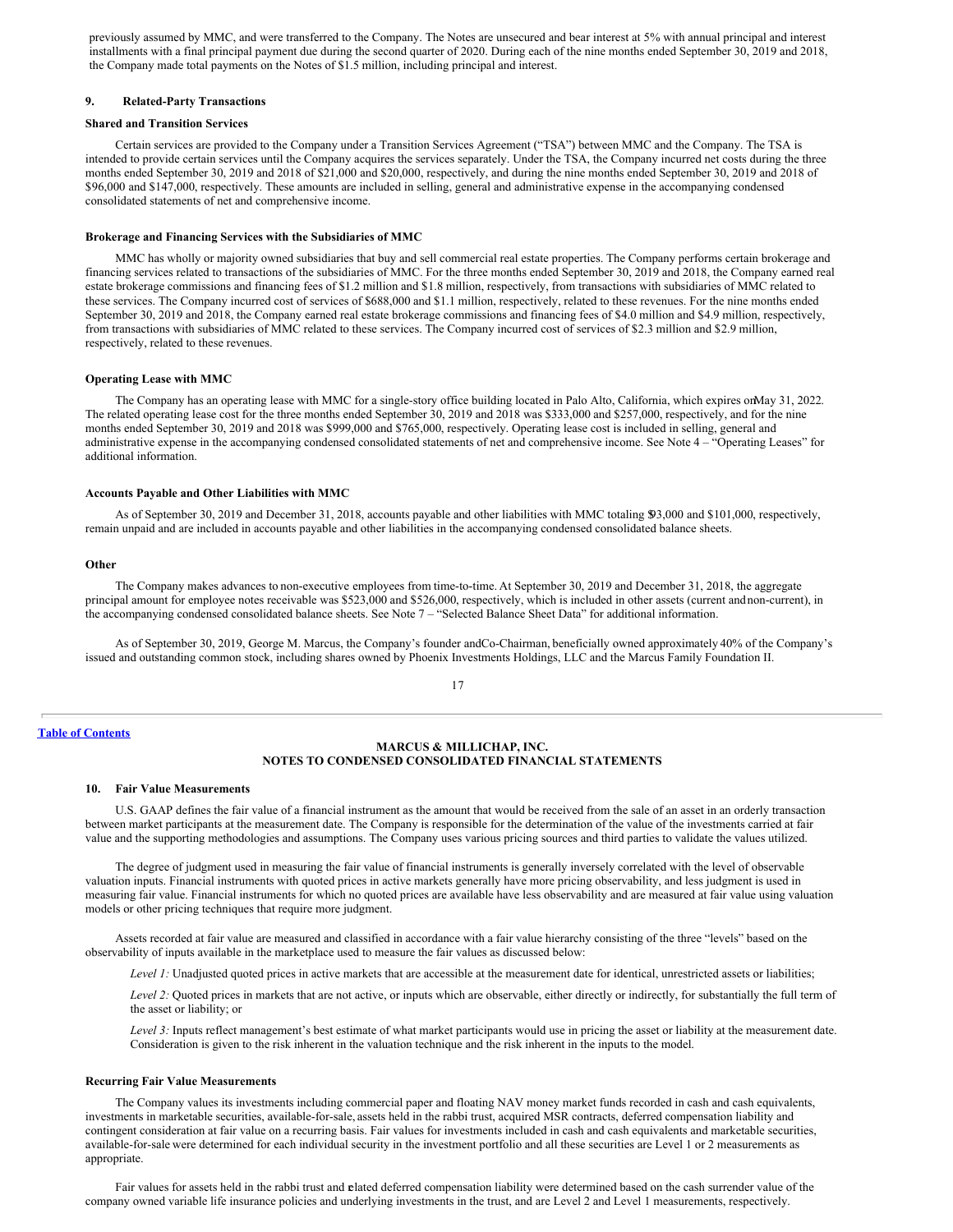Contingent consideration, in connection with acquisitions, is carried at fair value and determined on acontract-by-contract basis, calculated using a probability weighted discounted cash flow model based on the probability of achieving EBITDA and other service requirements, and is a Level 3 measurement.

The Company values MSRs at fair value upon acquisition of a servicing contract. MSRs do not trade in an active, open market with readily observable prices, and are a Level 3 measurement.

#### **Table of [Contents](#page-0-0)**

## **MARCUS & MILLICHAP, INC. NOTES TO CONDENSED CONSOLIDATED FINANCIAL STATEMENTS**

Assets and liabilities carried at fair value on a recurring basis consisted of the following (in thousands):

|                                            | September 30, 2019 |           |             |         | December 31, 2018 |             |            |         |
|--------------------------------------------|--------------------|-----------|-------------|---------|-------------------|-------------|------------|---------|
|                                            | Fair Value         | Level 1   | Level 2     | Level 3 | Fair Value        | Level 1     | Level 2    | Level 3 |
| Assets:                                    |                    |           |             |         |                   |             |            |         |
| Assets held in rabbi trust                 | 9,102<br>S         | S         | 9,102<br>S. |         | 8,268<br>S        | S           | 8,268<br>S |         |
| Cash equivalents $(1)$ :                   |                    |           |             |         |                   |             |            |         |
| Commercial paper and other                 | 12,480             | S.        | \$12,480    |         | S<br>1,599        | 1,599<br>S. |            |         |
| Money market funds                         | 167,321            | 167,321   |             |         | 163,126           | 163,126     |            |         |
|                                            | \$179,801          | \$167,321 | \$12,480    |         | \$164,725         | \$164,725   |            |         |
| Marketable securities, available-for-sale: |                    |           |             |         |                   |             |            |         |
| Short-term investments:                    |                    |           |             |         |                   |             |            |         |
| U.S. treasuries                            | \$109,399          | \$109,399 | S.          |         | \$121,180         | \$121,180   | \$.        |         |
| U.S. government sponsored entities         |                    |           |             |         | 3,505             |             | 3,505      |         |
| Corporate debt securities                  | 15,076             |           | 15,076      |         | 11,951            |             | 11,951     |         |
| Asset-backed securities and other          |                    |           |             |         | 800               |             | 800        |         |
|                                            | \$124,475          | \$109,399 | \$15,076    |         | \$137,436         | \$121,180   | \$16,256   |         |
| Long-term investments:                     |                    |           |             |         |                   |             |            |         |
| U.S. treasuries                            | 30,456<br>S.       | \$ 30,456 |             |         | S<br>45,010       | \$45,010    |            |         |
| U.S. government sponsored entities         | 1,413              |           | 1,413       |         | 1,507             |             | 1,507      |         |
| Corporate debt securities                  | 30,842             |           | 30,842      |         | 31,837            |             | 31,837     |         |
| Asset-backed securities and other          | 8,074              |           | 8,074       |         | 4,855             |             | 4,855      |         |
|                                            | 70,785             | \$ 30,456 | \$40,329    |         | 83,209            | \$45,010    | \$38,199   |         |
| <b>Liabilities:</b>                        |                    |           |             |         |                   |             |            |         |
| Contingent consideration <sup>(2)</sup>    | 2,864              |           |             | 2,864   | 2,875<br>S        |             |            | \$2,875 |
| Deferred compensation liability            | 8,192              | 8,192     |             |         | 7,893             | 7,893       |            |         |

(1) Included in cash and cash equivalents on the accompanying condensed consolidated balance sheets.<br>(2) As of Santamber 30, 2010, contingent consideration has a maximum undiscounted naument of \$1.2 i

As of September 30, 2019, contingent consideration has a maximum undiscounted payment of \$4.2 million. Assuming the achievement of the applicable performance criteria, the Company anticipates these earn-out payments will be made over the next three to seven-year period. A reconciliation of contingent consideration measured at fair value on a recurring basis consisted of the following (in thousands):

|                                                          | September 30,<br>2019 |       | December 31.<br>2018 |
|----------------------------------------------------------|-----------------------|-------|----------------------|
| Beginning balance                                        |                       | 2.875 |                      |
| Contingent consideration in connection with acquisitions |                       |       | 2,674                |
| Change in fair value of contingent consideration         |                       | (11)  | 201                  |
| Payments of contingent consideration                     |                       |       |                      |
| <b>Ending balance</b>                                    |                       | 2.864 | 2.875                |

There were no transfers in or out of Level 1, Level 2 and Level 3 during the nine months ended September 30, 2019.

## 19

## **Table of [Contents](#page-0-0)**

## **MARCUS & MILLICHAP, INC. NOTES TO CONDENSED CONSOLIDATED FINANCIAL STATEMENTS**

#### **Nonrecurring Fair Value Measurements**

The Company reviews the carrying value of MSRs, intangibles, goodwill and other assets for indications of impairment quarterly. When indications of potential impairment are identified, the Company may be required to determine the fair value of those assets and record an adjustment for the carrying amount in excess of the fair value determined. Any fair value determination would be based on valuation approaches, which are appropriate under the circumstances and utilize Level 2 and Level 3 measurements as required. In accordance with U.S. GAAP, from time to time, the Company measures certain assets at fair value on a nonrecurring basis. MSRs are initially recorded at fair value based on internal models and are a Level 3 measurement. The Company's MSRs do not trade in an active, open market with readily observable prices. The Company has elected the amortization method for the subsequent measurement of MSRs. The estimated fair value of the Company's MSRs were developed using discounted cash flow models that calculate the present value of estimated future net servicing income. The model considers contractual provisions and assumptions of market participants including specified servicing fees, prepayment assumptions, delinquency rates, late charges, other ancillary revenue, costs to service and other economic factors. The Company periodically reassesses and adjusts, when necessary, the underlying inputs and assumptions used in the model to reflect observable market conditions and assumptions that a market participant would consider in valuing an MSR asset. MSRs are carried at the lower of amortized cost or fair value. The fair value of the MSRs approximated the carrying value at September 30, 2019 and December 31, 2018. See Note 7 – "Selected Balance Sheet Data – Other Assets – MSRs" for additional information.

## **11. Stockholders' Equity**

## **Common Stock**

As of September 30, 2019 and December 31, 2018, there were39,132,236 and 38,814,464 shares of common stock, \$0.0001 par value, issued and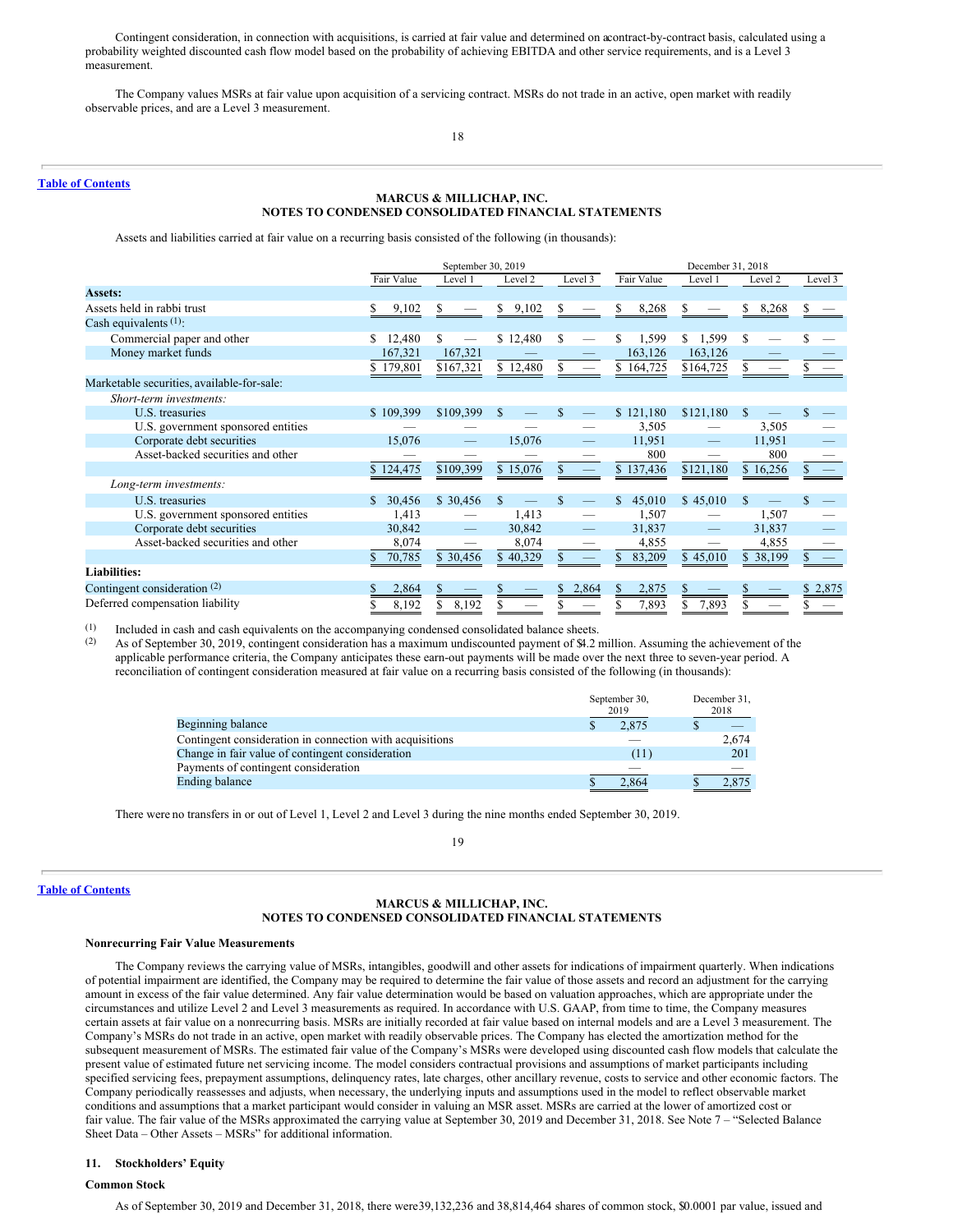outstanding, which include unvested restricted stock awards issued to non-employee directors, respectively. See Note 14 – "Earnings per Share" for additional information.

#### **Preferred Stock**

The Company has 25,000,000 authorized shares of preferred stock with a par value \$0.0001 per share. At September 30, 2019 and December 31, 2018, there were no preferred shares issued or outstanding.

#### **Accumulated Other Comprehensive Income/Loss**

Amounts reclassified from accumulated other comprehensive income/loss are included as a component of other income (expense), net in the condensed consolidated statements of net and comprehensive income. The reclassifications were determined on a specific identification basis.

The Company has not provided for U.S. taxes on unremitted earnings of its foreign subsidiary as it is operating at a loss and hasno earnings and profits to remit. As a result, deferred taxes were not provided related to the cumulative foreign currency translation adjustments.

#### **12. Stock-Based Compensation Plans**

## **2013 Omnibus Equity Incentive Plan**

The Company's board of directors adopted the 2013 Omnibus Equity Incentive Plan (the "2013 Plan"), which became effective upon the Company's IPO. In February 2017, the board of directors amended and restated the 2013 Plan, which was approved by the Company's stockholders inMay 2017. Grants are made from time to time by the compensation committee of the Company's board of directors at its discretion subject to certain restrictions as to the number and value of shares that may be granted to any individual. In addition, non-employee directors receive annual grants under a director compensation policy. As of September 30, 2019, there were 5,272,786 shares available for future grants under the 2013 Plan.

#### *Awards Granted and Settled*

Under the 2013 Plan, the Company has issued restricted stock awards ("RSAs") tonon-employee directors and restricted stock units ("RSUs") to employees and independent contractors. RSAs vest in equal annual installments over a one-year or three-year period from the date of grant. All RSUs vest in equal annual installments over a five-year period from the date of grant or earlier as approved by the compensation committee of the Company's board of directors. Any unvested awards are canceled upon termination as a service provider. Awards accelerate upon death subject to approval by the compensation committee. As of September 30, 2019, there were no issued or outstanding options, SARs, performance units or performance share awards under the 2013 Plan.

20

## **Table of [Contents](#page-0-0)**

## **MARCUS & MILLICHAP, INC. NOTES TO CONDENSED CONSOLIDATED FINANCIAL STATEMENTS**

During the nine months ended September 30, 2019,366,476 shares of RSUs were vested and delivered. Additionally,72,532 shares of common stock were withheld to pay applicable required employee statutory withholding taxes based on the market value of the shares on the vesting date. The shares withheld for taxes were returned to the share reserve and are available for future issuance in accordance with provisions of the 2013 Plan.

#### *Outstanding Awards*

Activity under the 2013 Plan consisted of the following (dollars in thousands, except per share data):

|                                                         |                      |                      |               |            |    | weighted-       |
|---------------------------------------------------------|----------------------|----------------------|---------------|------------|----|-----------------|
|                                                         | <b>RSA</b> Grants to |                      | RSU Grants to |            |    | Average Grant   |
|                                                         | Non-employee         | <b>RSU</b> Grants to | Independent   |            |    | Date Fair Value |
|                                                         | Directors            | Employees            | Contractors   | Total      |    | Per Share       |
| Nonvested shares at December 31, 2018                   | 27,096               | 471,782              | 392,697       | 891.575    | Ъ. | 27.59           |
| Granted                                                 | 12,806               | 241,932              | 76.642        | 331,380    |    | 38.62           |
| Vested                                                  | (22, 422)            | (182, 714)           | (183, 762)    | (388, 898) |    | 24.11           |
| Transferred                                             |                      | (8,136)              | 8,136         |            |    | 29.68           |
| Forfeited/canceled                                      |                      | (8,119)              | (32, 354)     | (40, 473)  |    | 30.99           |
| Nonvested shares at September 30, 2019 <sup>(1)</sup>   | 17,480               | 514,745              | 261,359       | 793,584    |    | 33.73           |
| Unrecognized stock-based compensation expense as of     |                      |                      |               |            |    |                 |
| September 30, 2019 (2)                                  | 397                  | 14,629               | 8,473         | \$23,499   |    |                 |
| Weighted average remaining vesting period (years) as of |                      |                      |               |            |    |                 |
| September 30, 2019                                      | 0.63                 | 3.70                 | 3.45          | 3.56       |    |                 |
|                                                         |                      |                      |               |            |    |                 |

Weighted-

(1) Nonvested RSUs will be settled through the issuance of new shares of common stock.

(2) The total unrecognized compensation expense is expected to be recognized over a weighted-average period of approximately3.56 years.

## **Employee Stock Purchase Plan**

In 2013, the Company adopted the 2013 Employee Stock Purchase Plan ("ESPP"). The ESPPis intended to qualify under Section 423 of the Internal Revenue Code and provides for consecutive, non-overlapping 6-month offering periods. The offering periods generally start on the first trading day on or after May 15 and November 15 of each year. Qualifying employees may purchase shares of the Company stock at a10% discount based on the lower of the market price at the beginning or end of the offering period, subject to IRS limitations. The Company determined that the ESPP was a compensatory plan and is required to expense the fair value of the awards over each 6-month offering period.

The ESPP initially had 366,667 shares of common stock reserved, and 214,872 shares of common stock remain available for issuance at September 30, 2019. The ESPP provides for annual increases in the number of shares available for issuance under the ESPP, equal to the least of (i) 366,667 shares, (ii) 1% of the outstanding shares on such date, or (iii) an amount determined by the compensation committee of the Company's board of directors. Pursuant to the provisions of the ESPP, the board of directors has determined to not provide for any annual increases to date. At September 30, 2019, total unrecognized compensation cost related to the ESPP was \$20,000 and is expected to be recognized over a weighted average period of0.12 years.

#### **SARs and Deferred Stock Units ("DSUs")**

Prior to the IPO, certain employees were granted SARs. As of March 31, 2013, the outstanding SARs were frozen at the liability amount, and will be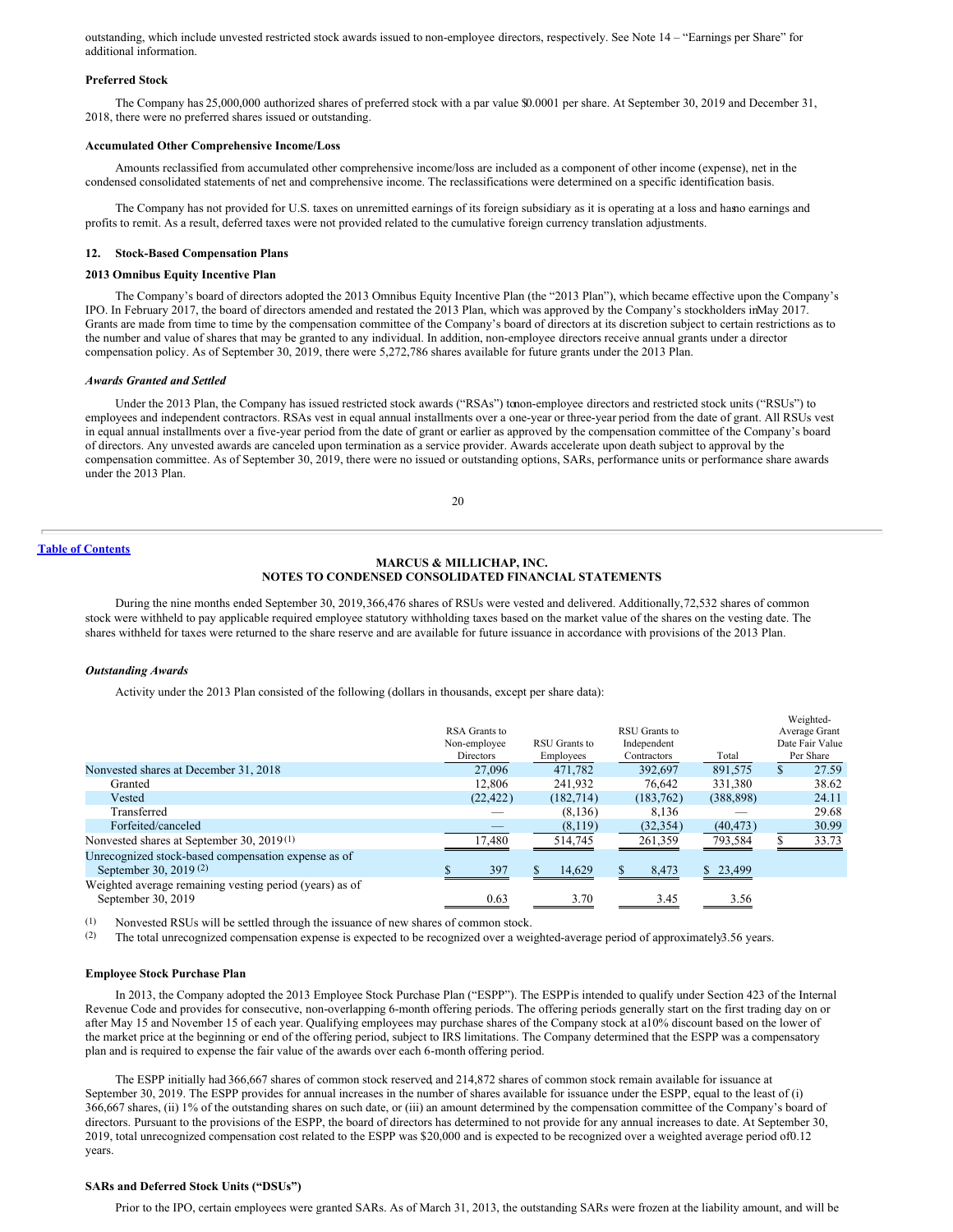paid out to each participant in installments upon retirement or departure under the terms of the revised SARs agreements. To replace beneficial ownership in the SARs, the difference between the book value liability and the fair value of the awards was granted to plan participants in the form of DSUs, which were fully vested upon receipt and were settled in actual stock at a rate of 20% per year if the participant remained employed by the Company during that period (otherwise all unsettled shares of stock upon termination from service will be settled five yearsfrom the termination date, unless otherwise agreed to by the Company). In the event of death or termination of service after reaching the age of 67, 100% of the DSUs will be settled.

## **Table of [Contents](#page-0-0)**

## **MARCUS & MILLICHAP, INC. NOTES TO CONDENSED CONSOLIDATED FINANCIAL STATEMENTS**

Future share settlements of fully vested DSUs by year consisted of the following:

|      | September 30,<br>2019 |
|------|-----------------------|
| 2021 | 60.373                |
|      |                       |
| 2022 | 281,193               |
|      | 341,566               |
|      |                       |

#### **Summary of Stock-Based Compensation**

Components of stock-based compensation are included in selling, general and administrative expense in the condensed consolidated statements of net and comprehensive income and consisted of the following (in thousands):

|                                        |         | Three Months Ended | Nine Months Ended<br>September 30, |           |  |
|----------------------------------------|---------|--------------------|------------------------------------|-----------|--|
|                                        |         | September 30.      |                                    |           |  |
|                                        | 2019    | 2018               |                                    | 2018      |  |
| <b>ESPP</b>                            | 40      |                    | 108                                | 100<br>\$ |  |
| RSAs – non-employee directors          | 157     | 182                | 481                                | 458       |  |
| $RSUs$ – employees $(1)$               | 1.230   | 1.112              | 4.197                              | 3,161     |  |
| $RSUs$ – independent contractors $(2)$ | 687     | 1,816              | 2,254                              | 5,200     |  |
|                                        | \$2,114 | \$3,147            | \$ 7,040                           | \$8,919   |  |
|                                        |         |                    |                                    |           |  |

(1) 2019 includes expense related to the acceleration of vesting of certain RSUs.

(2) The Company grants RSUs to independent contractors (i.e. investment sales and financing professionals), who are considerednon-employees. Prior to the adoption of ASU No. 2018-07 on July 1, 2018, such awards were required to be measured at fair value at the end of each reporting period until settlement. Stock-based compensation expense was therefore impacted by the changes in the Company's common stock price during each reporting period prior to the date of adoption. New awards after the date of adoption are measured based on the grant date closing price of the Company's common stock consistent with awards made to the Company's employees and non-employee directors.

## **13. Income Taxes**

The Company's effective tax rate for the three and nine months ended September 30, 2019 was26.7% and 27.3%, respectively, compared to 28.5% and 27.2% for the three and nine months ended September 30, 2018, respectively. The Company provides for the effects of income taxes in interim financial statements based on the Company's estimate of its annual effective tax rate for the full year, which is based on forecasted income by jurisdiction where the Company operates, adjusted for the tax effects of items that relate discretely to the period, if any.

The provision for income taxes differs from the amount computed by applying the U.S. federal statutory rate to income before provision for income taxes and consisted of the following (dollars in thousands):

| Three Months Ended September 30, |          |          |           | Nine Months Ended September 30, |         |        |                    |
|----------------------------------|----------|----------|-----------|---------------------------------|---------|--------|--------------------|
| 2019                             |          | 2018     |           | 2019                            |         | 2018   |                    |
| Amount                           | Rate     | Amount   | Rate      | Amount                          | Rate    | Amount | Rate               |
| \$5.526                          | $21.0\%$ | \$6.125  | 21.0%     | 16.247<br>S.                    | 21.0%   |        | 21.0%              |
| 1.118                            | $4.2\%$  | .462     | $5.0\%$   | 3.359                           | $4.3\%$ | 3.974  | $4.7\%$            |
| 53                               | $0.2\%$  | (17)     | (0.1)%    | (201)                           |         | (261)  | $(0.3)\%$          |
| 408                              | $.6\%$   | 162      | $0.6\%$   | 874                             | $1.1\%$ | 284    | $0.3\%$            |
| (81)                             |          | 583      | $2.0\%$   | 880                             | $1.1\%$ | 1.176  | $1.5\%$            |
| \$7.024                          | 26.7%    | \$ 8.315 | 28.5%     | \$21.159                        | 27.3%   | 22,772 | $27.2\%$           |
|                                  |          |          | $(0.3)\%$ |                                 |         |        | \$17.599<br>(0.2)% |

(1) Permanent items relate principally to compensation charges, qualified transportation fringe benefits, reversal of uncertain tax positions and meals and entertainment.

## 22

#### **Table of [Contents](#page-0-0)**

## **MARCUS & MILLICHAP, INC. NOTES TO CONDENSED CONSOLIDATED FINANCIAL STATEMENTS**

## **14. Earnings per Share**

Basic and diluted earnings per share for the three and nine months ended September 30, 2019 and 2018, respectively consisted of the following (in thousands, except per share data):

|                                                       | Three Months Ended<br>September 30, |          | Nine Months Ended<br>September 30, |          |
|-------------------------------------------------------|-------------------------------------|----------|------------------------------------|----------|
|                                                       | 2019                                | 2018     | 2019                               | 2018     |
| Numerator (Basic and Diluted):                        |                                     |          |                                    |          |
| Net income                                            | \$19,292                            | \$20,854 | \$56.209                           | \$61,032 |
| Denominator:                                          |                                     |          |                                    |          |
| Basic                                                 |                                     |          |                                    |          |
| Weighted average common shares issued and outstanding | 39.116                              | 38.641   | 39,062                             | 38,598   |
|                                                       |                                     |          |                                    |          |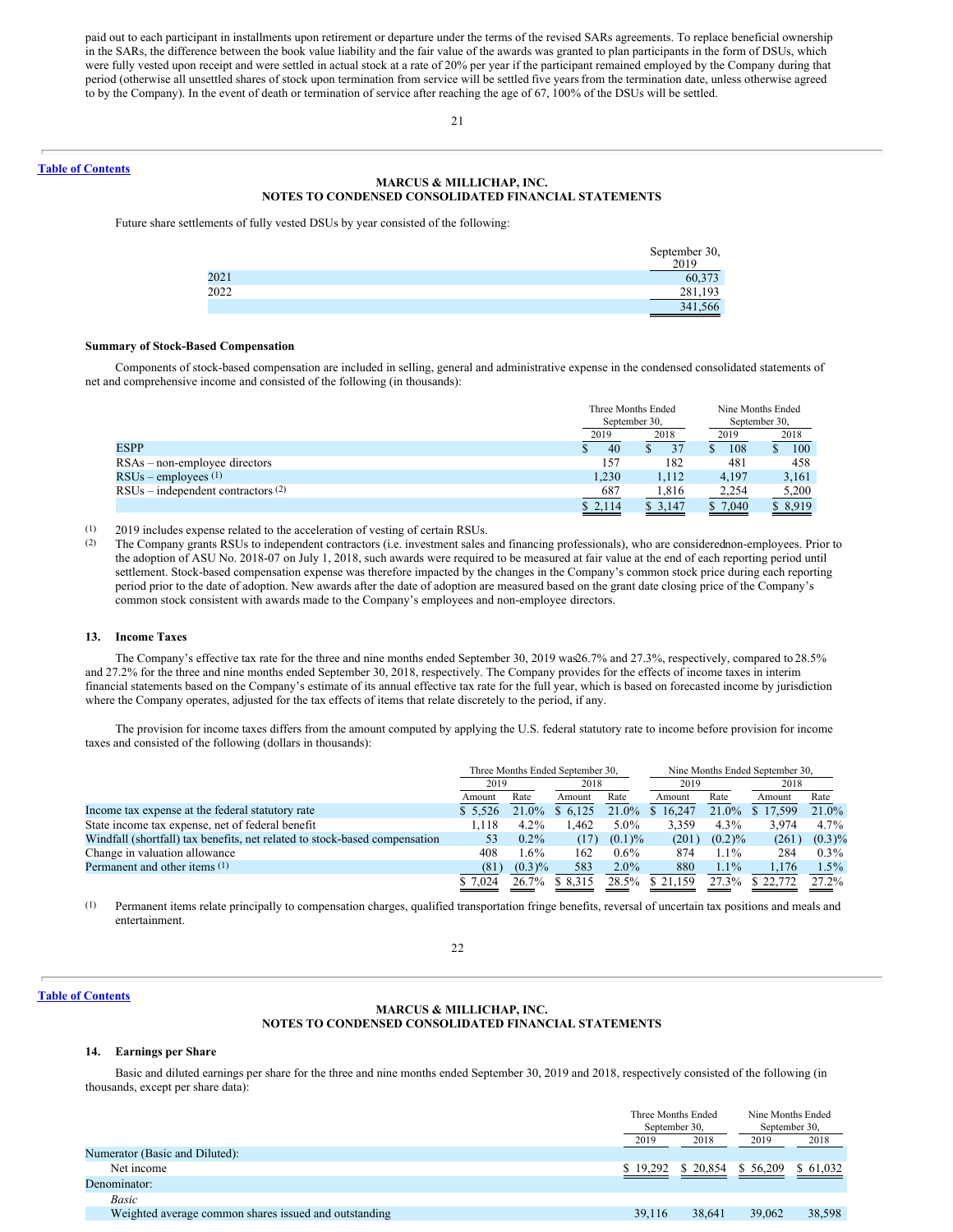| (30)<br>(17<br>(29)<br>(21)                                                                       |
|---------------------------------------------------------------------------------------------------|
| 579<br>342<br>579<br>342                                                                          |
| Weighted Average Common Shares Outstanding<br>39,147<br>39.191<br>39,383<br>39,441                |
| 0.53<br>0.49<br>1.43<br>1.56                                                                      |
|                                                                                                   |
| Weighted Average Common Shares Outstanding from above<br>39,147<br>39.441<br>39.191<br>39.383     |
| Add: Dilutive effect of RSUs, RSAs & ESPP<br>293<br>109<br>144<br>212                             |
| Weighted Average Common Shares Outstanding<br>39,359<br>39.484<br>39,550<br>39.527                |
| 0.53<br>1.55<br>0.49<br>1.42                                                                      |
| Antidilutive shares excluded from diluted earnings per common share(3)<br>425<br>325<br>250<br>76 |
|                                                                                                   |

(1) RSAs were issued and outstanding to thenon-employee directors and have a one-year or three-year vesting term subject to service requirements. See Note 12 – "Stock-Based Compensation Plans" for additional information.

(2) Shares are included in weighted average common shares outstanding as the shares are fully vested but have not yet been delivered. See Note  $12$  – "Stock-Based Compensation Plans" for additional information.

(3) Primarily pertaining to RSU grants to the Company's employees and independent contractors.

## **15. Commitments and Contingencies**

## **Credit Agreement**

On June 18, 2014, the Company entered into a Credit Agreement with Wells Fargo Bank, National Association (the "Bank"), dated as ofJune 1, 2014, which was amended and restated on May 28, 2019 (the "Credit Agreement"). The Credit Agreement provides for a \$60.0 million principal amount senior secured revolving credit facility that is guaranteed by all of the Company's domestic subsidiaries (the "Credit Facility") and matures on June 1, 2022. The Company may borrow, repay and reborrow amounts under the Credit Facility until its maturity date, at which time all amounts outstanding under the Credit Facility must be repaid in full.

Borrowings under the Credit Agreement are available for general corporate purposes and working capital. The Credit Facility includes a \$10.0 million sublimit for the issuance of standby letters of credit of which \$533,000 was utilized at September 30, 2019. Borrowings under theCredit Facility will bear interest, at the Company's option, at either (i) a fluctuating rate per annum 2.00% below the Base Rate (defined as the highest of (a) the Bank's prime rate, (b) one-month LIBOR plus 1.50%, and (c) the federal funds rate plus 1.50%), or (ii) at a fixed rate per annum determined by Bank to be 0.875% above LIBOR. In connection with the amendment of the Credit Agreement, the Company paid bank fees and other expenses, which are being amortized over the remaining term of the Credit Agreement. The Company pays a commitment fee of up to 0.1% per annum, payable quarterly, based on the amount of unutilized commitments under the Credit Facility. The amortization and commitment fee is included in interest expense in the accompanying condensed consolidated statements of net and comprehensive income and was \$20,000 and \$26,000 during the three months ended September 30, 2019 and 2018, respectively; and \$72,000 and \$78,000 during the nine months ended September 30, 2019 and 2018, respectively. As of September 30, 2019 and December 31, 2018, there were no amounts outstanding under the Credit Agreement.

23

## **Table of [Contents](#page-0-0)**

## **MARCUS & MILLICHAP, INC. NOTES TO CONDENSED CONSOLIDATED FINANCIAL STATEMENTS**

The Credit Facility contains customary covenants, including financial and other covenant reporting requirements and events of default. Financial covenants require the Company, on a combined basis with its guarantors, to maintain (i) an EBITDAR Coverage Ratio (as defined in the Credit Agreement) of not less than 1.25:1.0 as of each quarter end, determined on a rolling four-quarter basis, and (ii) total funded debt to EBITDA not greater than 2.0:1.0 as of each quarter end, determined on a rolling four-quarter basis, and also limit investments in foreign entities and cap certain other loans. The Credit Facility is secured by substantially all assets of the Company, including pledges of 100% of the stock or other equity interest of each subsidiary except for the capital stock of a controlled foreign corporation (as defined in the Internal Revenue Code), in which case no such pledge is required. As of September 30, 2019, the Company was in compliance with all financial and non-financial covenants and has not experienced any limitation in its operations as a result of the covenants.

## **Other**

In connection with certain agreements with current and prospective investment sales and financing professionals, the Company has commitments as of September 30, 2019 and December 31, 2018, aggregating \$0.7 million and \$1.0 million, respectively, including amounts committed to through the date these condensed consolidated financial statements were issued. These commitments are subject to various conditions and/or reaching of performance goals.

#### **16. Subsequent Events**

In October 2019, the Company completed the acquisition of a real estate brokerage firm in Canada.

 $24$ 

#### **Table of [Contents](#page-0-0)**

## <span id="page-15-0"></span>**Item 2. Management's Discussion and Analysis of Financial Condition and Results of Operations**

Unless the context requires otherwise, the words "Marcus & Millichap," "we," the "Company," "us" and "our" refer to Marcus & Millichap, Inc., *Marcus & Millichap Real Estate Investment Services, Inc. and its other consolidated subsidiaries.*

## **Forward-Looking Statements**

The following discussion contains forward-looking statements that involve risks and uncertainties. Our actual results could differ materially from those anticipated in these forward-looking statements as a result of many factors. The results of operations for the three and nine months ended September 30, 2019 are not necessarily indicative of the results that may be expected for the full year ending December 31, 2019, or for any other future period. The following discussion should be read in conjunction with the unaudited condensed consolidated financial statements and the notes thereto included in Item 1 of this Form 10-Q and in conjunction with our Annual Report on Form10-K for the year ended December 31, 2018 filed with the SEC on March 1, 2019, including the "Risk Factors" section and the consolidated financial statements and notes included therein.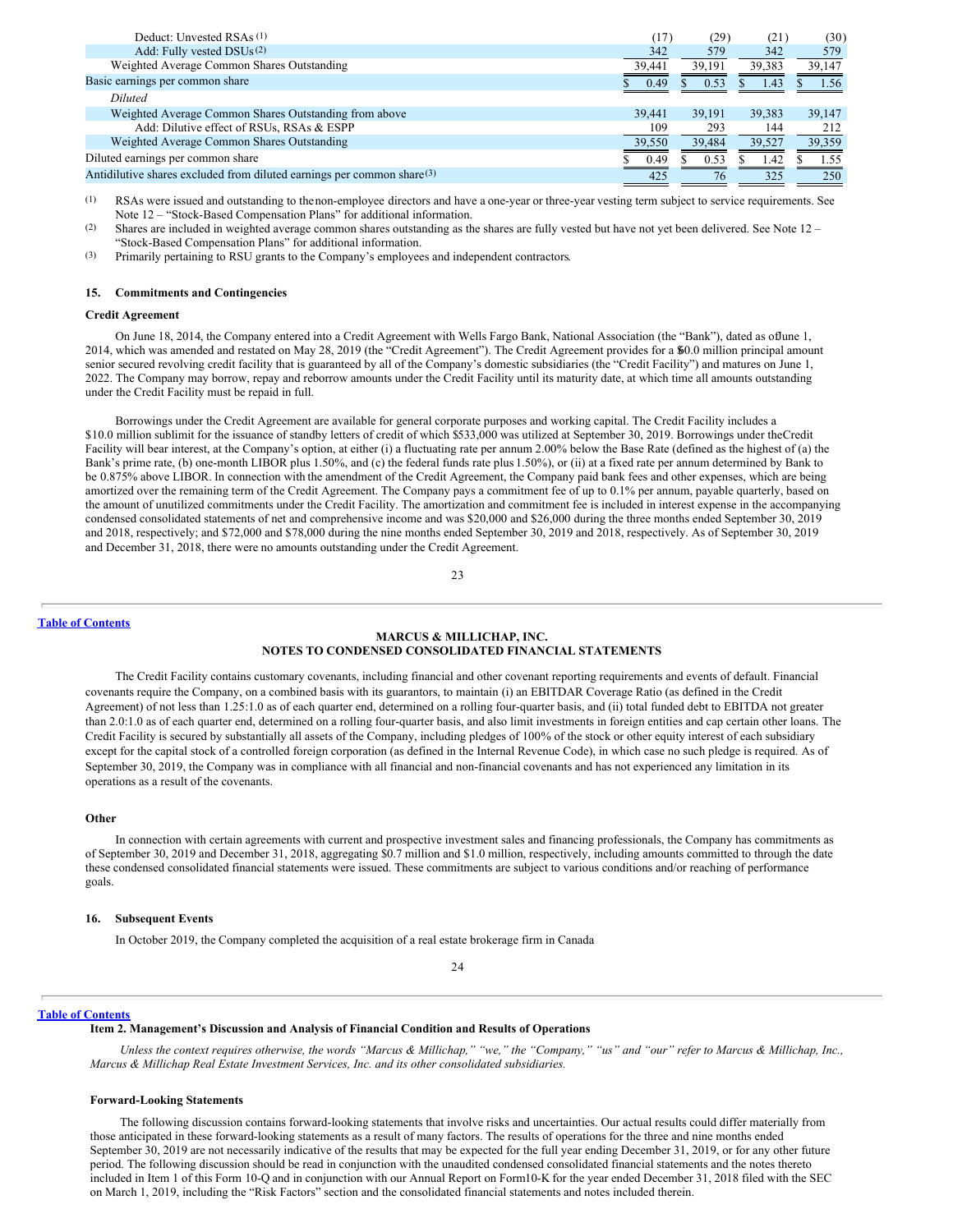#### **Overview**

We are a leading national brokerage firm specializing in commercial real estate investment sales, financing, research and advisory services. We have been the top commercial real estate investment broker in the United States based on the number of investment transactions over the last 10 years.

As of September 30, 2019, we had 1,945 investment sales and financing professionals that are primarily exclusive independent contractors operating in 82 offices, who provide real estate brokerage and financing services to sellers and buyers of commercial real estate. We also offer market research, consulting and advisory services to our clients. During the three and nine months ended September 30, 2019, we closed 2,435 and 6,920 investment sales, financing and other transactions with total volume of approximately \$12.1 billion and \$34.9 billion, respectively. During the year ended December 31, 2018, we closed 9,472 investment sales, financing and other transactions with total sales volume of approximately \$46.4 billion.

We generate revenues by collecting real estate brokerage commissions upon the sale, and fees upon the financing, of commercial properties and by providing consulting and advisory services. Real estate brokerage commissions are typically based upon the value of the property, and financing fees are typically based upon the size of the loan. For the both the three and nine months ended September 30, 2019, approximately 91% of our revenues were generated from real estate brokerage commissions, 8% from financing fees and 1% from other revenues, including consulting and advisory services. During the year ended December 31, 2018, approximately 92% of our revenues were generated from real estate brokerage commissions, 7% from financing fees and 1% from other revenues, including consulting and advisory services.

We divide commercial real estate into four major market segments, characterized by price:

- Properties priced less than \$1 million;
- *Private client market:* properties priced from \$1 million up to \$10 million;
- *Middle market:* properties priced from \$10 million up to \$20 million; and
- *Larger transaction market:* properties priced from \$20 million and above.

Our strength is in serving private clients in the\$1-\$10 million private client market segment, which contributed approximately 67% and 66% of our real estate brokerage commissions during the three months ended September 30, 2019 and 2018, respectively, and approximately 67% and 65% of our real estate brokerage commissions during the nine months ended September 30, 2019 and 2018, respectively. The following tables set forth the number of investment sales transactions, and amount of sales volume and revenues by commercial real estate market segment for real estate brokerage:

| Three Months Ended September 30. |                                               |                              |  |                 |  |                  |        |  |               |  |                |           |               |        |                |          |
|----------------------------------|-----------------------------------------------|------------------------------|--|-----------------|--|------------------|--------|--|---------------|--|----------------|-----------|---------------|--------|----------------|----------|
|                                  |                                               | 2019<br>2018                 |  |                 |  |                  | Change |  |               |  |                |           |               |        |                |          |
| Real Estate Brokerage            |                                               | Volume<br>Number<br>Revenues |  |                 |  | Volume<br>Number |        |  |               |  |                | Revenues  | Number        | Volume |                | Revenues |
|                                  |                                               |                              |  | $(in$ millions) |  | (in thousands)   |        |  | (in millions) |  | (in thousands) |           | (in millions) |        | (in thousands) |          |
|                                  | $\leq$ 1 million                              | 274                          |  | 173.            |  | 7,182            | 268    |  | 166           |  | 7,224          | 6 S       |               |        | (42)           |          |
|                                  | Private client market (\$1 - \$10 million)    | 1,301                        |  | 4,257           |  | 121.228          | .352   |  | 4,382         |  | 125.898        | (51)      | (125)         |        | (4,670)        |          |
|                                  | Middle market $(\geq 10 - $20$ million)       | 109                          |  | 1,466           |  | 25,997           | 119    |  | 1.581         |  | 31,158         | (10)      | (115)         |        | (5,161)        |          |
|                                  | Larger transaction market $(\geq 20$ million) | 69                           |  | 3.675           |  | 25,791           | 70     |  | 3.169         |  | 27,700         |           | 506           |        | (1,909)        |          |
|                                  |                                               | 1,753                        |  | 9.571           |  | 180.198          | 1,809  |  | 9.298         |  | 191.980        | $(56)$ \$ | 273           |        | (11, 782)      |          |
|                                  |                                               |                              |  |                 |  |                  |        |  |               |  |                |           |               |        |                |          |

25

## **Table of [Contents](#page-0-0)**

|                       |                                               | Nine Months Ended September 30, |  |                    |  |                |        |                    |               |  |                |            |               |           |          |                |
|-----------------------|-----------------------------------------------|---------------------------------|--|--------------------|--|----------------|--------|--------------------|---------------|--|----------------|------------|---------------|-----------|----------|----------------|
|                       |                                               | 2019<br>2018                    |  |                    |  |                |        | Change             |               |  |                |            |               |           |          |                |
| Real Estate Brokerage |                                               | Number                          |  | Volume             |  | Revenues       | Number | Volume<br>Revenues |               |  | Number         |            | Volume        |           | Revenues |                |
|                       |                                               |                                 |  | $(in$ millions $)$ |  | (in thousands) |        |                    | (in millions) |  | (in thousands) |            | (in millions) |           |          | (in thousands) |
|                       | $\leq$ 1 million                              | 733                             |  | 474                |  | 19.607         | 764    |                    | 489           |  | 20.819         | $(31)$ \$  |               | $(15)$ \$ |          | (1,212)        |
|                       | Private client market (\$1 - \$10 million)    | 3,753                           |  | 12.160             |  | 345,812        | 3.819  |                    | 12.038        |  | 350,062        | (66)       |               | 122       |          | (4,250)        |
|                       | Middle market $(\geq 10 - $20$ million)       | 312                             |  | 4.234              |  | 76.521         | 350    |                    | 4.789         |  | 85,984         | (38)       |               | (555)     |          | (9, 463)       |
|                       | Larger transaction market $(\geq 20$ million) | 194                             |  | 9.040              |  | 71,875         | 213    |                    | 8.846         |  | 79.280         | (19)       |               | 194       |          | (7, 405)       |
|                       |                                               | 4,992                           |  | 25.908             |  | 513.815        | 5.146  |                    | 26.162        |  | 536,145        | $(154)$ \$ |               | (254)     |          | (22, 330)      |
|                       |                                               |                                 |  |                    |  |                |        |                    |               |  |                |            |               |           |          |                |

We continue to increase our presence in the United States and Canada through execution of our growth strategies by targeting markets based on population, employment, level of commercial real estate sales, inventory and competitive opportunities where we believe the markets will benefit from our business model. In 2018 and in October 2019, we completed acquisitions that expanded our presence in the financing market in the Midwest and in the real estate brokerage market in Canada. In 2018, we also added commercial mortgage servicing to our financing services.

#### *Factors Af ecting Our Business*

Our business and our operating results, financial condition and liquidity are significantly affected by the number and size of commercial real estate investment sales and financing transactions that we close in any period. The number and size of these transactions are affected by our ability to recruit and retain investment sales and financing professionals, identify and contract properties for sale and identify those that need financing and refinancing. We principally monitor the commercial real estate market through four factors, which generally drive our business. The factors are the economy, commercial real estate supply and demand, capital markets and investor sentiment and investment activity.

## *The Economy*

Our business is dependent on economic conditions within the markets in which we operate. Changes in the economy on a global, national, regional or local basis can have a positive or a negative impact on our business. Economic indicators and projections related to job growth, unemployment, interest rates, retail spending and confidence trends can have a positive or a negative impact on our business. Overall market conditions, including global trade, interest rate changes and job creation, can affect investor sentiment and, ultimately, the demand for our services from investors in real estate.

The U.S. economy delivered moderate growth in the third quarter, but its overall momentum has fluctuated. The Federal Reserve cut interest rates two times in the third quarter and committed to purchasing short-term Treasuries to boost market liquidity. This combination ultimately reversed the yield curve inversion, which could help allay fears of an impending recession. Steady job creation, exceptionally low unemployment and rising wages have all supported increased disposable income levels, personal savings rates and the strength of household balance sheets, resulting in strong consumption levels. This momentum has been partially offset by uncertainty surrounding the trade war with China, which has weighed on U.S. manufacturing, agriculture and exports, restraining the economic growth outlook. Rising geopolitical tensions, both internationally and domestically, have also elevated investor caution, leading to a modest reduction in investor activity.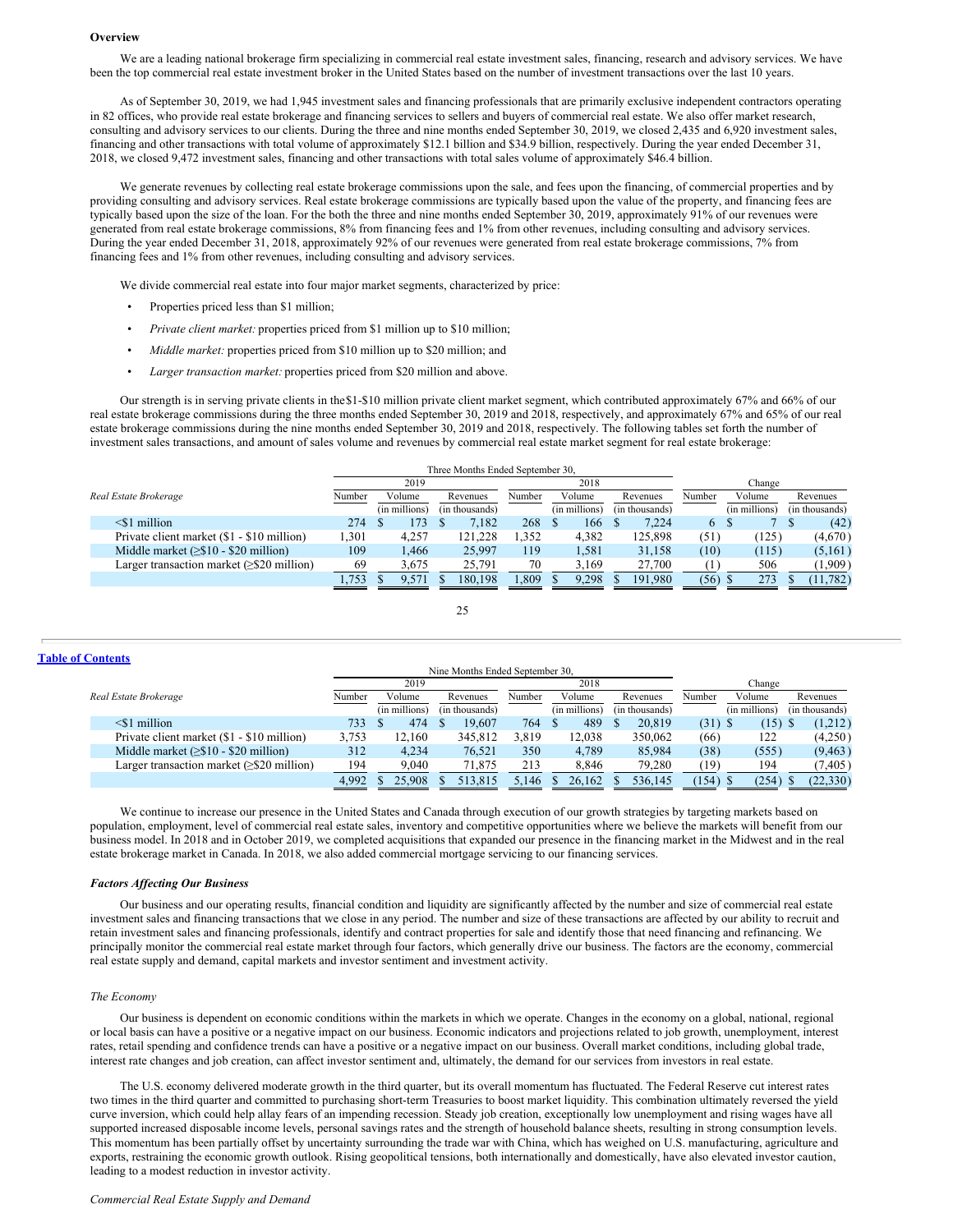Our business is dependent on the willingness of investors to invest in or sell commercial real estate, which is affected by factors beyond our control. These factors include the supply of commercial real estate coupled with user demand for these properties and the performance of real estate assets when compared with other investment alternatives, such as stocks and bonds.

Supported by the tight labor market and the accelerated pace of household formation, apartment housing demand remains strong, delivering the lowest third quarter U.S. vacancy rate in 19 years despite heightened construction levels. Hotel and self-storage space demand has likewise outpaced historical averages. However, retail and industrial demand, which has been more sensitive to risks sparked by the trade war, has tapered in 2019. Increasingly cautious corporate expansion plans, together with tight vacancy levels in the most sought-after locations, have curtailed space absorption. Office properties, which remain favored by limited new supply additions, continued their slow-but-steady performance gains. Looking forward, tightened construction lending and rising development costs should temper the pace of new supply additions.

## **Table of [Contents](#page-0-0)**

## *Capital Markets*

Credit and liquidity issues in the financial markets have a direct impact on the flow of capital to the commercial real estate market. Real estate purchases are often financed with debt and, as a result, credit and liquidity impact transaction activity and prices. Changes in interest rates, as well as steady and protracted movements of interest rates in one direction, whether increases or decreases, could adversely or positively affect the operations and income potential of commercial real estate properties, as well as lender and equity underwriting for real estate investments. These changes influence the demand of investors for commercial real estate investments.

The Federal Reserve's commitment to purchase short-term Treasuries has fueled lower interest rates, driving the10-year Treasury to the 1.7% range. Though this has offered buyers increased positive leverage, it has not generated a substantial boost to activity levels. Market liquidity remains elevated, with a range of capital sources offering favorable lending options, but buyer motivation has been moderate. Sellers continue to price assets at a premium, keeping the bid-ask spread at a widened level and restraining activity. As a result, transaction flow remains dampened compared to the last few years.

#### *Investor Sentiment and Investment Activity*

We rely on investors to buy and sell properties in order to generate commissions. Investors' desires to engage in real estate transactions are dependent on many factors that are beyond our control. The economy, supply and demand for properly positioned properties, available credit and market events impact investor sentiment and, therefore, transaction velocity. In addition, our private clients are often motivated to buy, sell and/or refinance properties due to personal circumstances such as death, divorce, partnership breakups and estate planning.

Lower interest rates and steady yields continue to attract investment to real estate through direct investment as well as a multitude of REITs, equity funds and syndication options. Despite the compelling yield options and strong fundamentals across most property types, buyers remain cautious amid certain economic hints of an impending recession, and in many cases, they are underwriting to a more conservative outlook. Sellers, however, have been slow to reduce asking prices, and a transactional hurdle has emerged. The gap in pricing expectations remains a modest but steady headwind, extending asset marketing and closing timelines.

#### *Seasonality*

Our real estate brokerage commissions and financing fees have tended to be seasonal and, combined with other factors, can affect an investor's ability to compare our financial condition and results of operations on a quarter-by-quarter basis. Historically, this seasonality has generally caused our revenue, operating income, net income and cash flows from operating activities to be lower in the first half of the year and higher in the second half of the year, particularly in the fourth quarter. The concentration of earnings and cash flows in the last six months of the year, particularly in the fourth quarter, is due to an industry-wide focus of clients to complete transactions towards the end of the calendar year. This historical trend can be disrupted both positively and negatively by major economic or political events impacting investor sentiment for a particular property type or location, volatility in financial markets, current and future projections of interest rates, attractiveness of other asset classes, market liquidity and the extent of limitations or availability of capital allocations for larger property buyers, among others. Private client investors may accelerate or delay transactions due to personal or business-related reasons unrelated to economic events. In addition, our operating margins are typically lower during the second half of each year due to our commission structure for some of our senior investment sales and financing professionals. These senior investment sales and financing professionals are on a graduated commission schedule that resets annually, pursuant to which higher commissions are paid for higher sales volumes. Our historical pattern of seasonality may or may not continue to the same degree experienced in prior years.

#### *Operating Segments*

We follow the guidance for segment reporting, which requires reporting information on operating segments in interim and annual financial statements. Substantially all of our operations involve the delivery of commercial real estate services to our customers including real estate investment sales, financing and consulting and advisory services. Management makes operating decisions, assesses performance and allocates resources based on an ongoing review of these integrated operations, which constitute only one operating segment for financial reporting purposes.

#### **Key Financial Measures and Indicators**

## *Revenues*

Our revenues are primarily generated from our real estate investment sales business. In addition to real estate brokerage commissions, we generate revenues from financing fees and from other revenues, which are primarily comprised of consulting and advisory fees.

## **Table of [Contents](#page-0-0)**

Because our business is transaction oriented, we rely on investment sales and financing professionals to continually develop leads, identify properties to sell, market those properties and close the sale timely to generate a consistent flow of revenue. While our sales volume is impacted by seasonality factors, the timing of closings is also dependent on many market and personal factors unique to a particular client or transaction, particularly clients transacting in the \$1-\$10 million private client market segment. These factors can cause transactions to be accelerated or delayed beyond our control. Further, commission rates earned are generally inversely related to the value of the property sold. As a result of our expansion into the middle and larger transaction market segments, we have seen our overall commission rates fluctuate from period-to-period as a result of changes in the relative mix of the number and volume of investment sales transactions closed in the middle and larger transaction market segments as compared to the \$1-\$10 million private client market segment. These factors may result in period-to-period variations in our revenues that differ from historical patterns.

A small percentage of our transactions include retainer fees and/or breakage fees. Retainer fees are credited against a success-based fee paid upon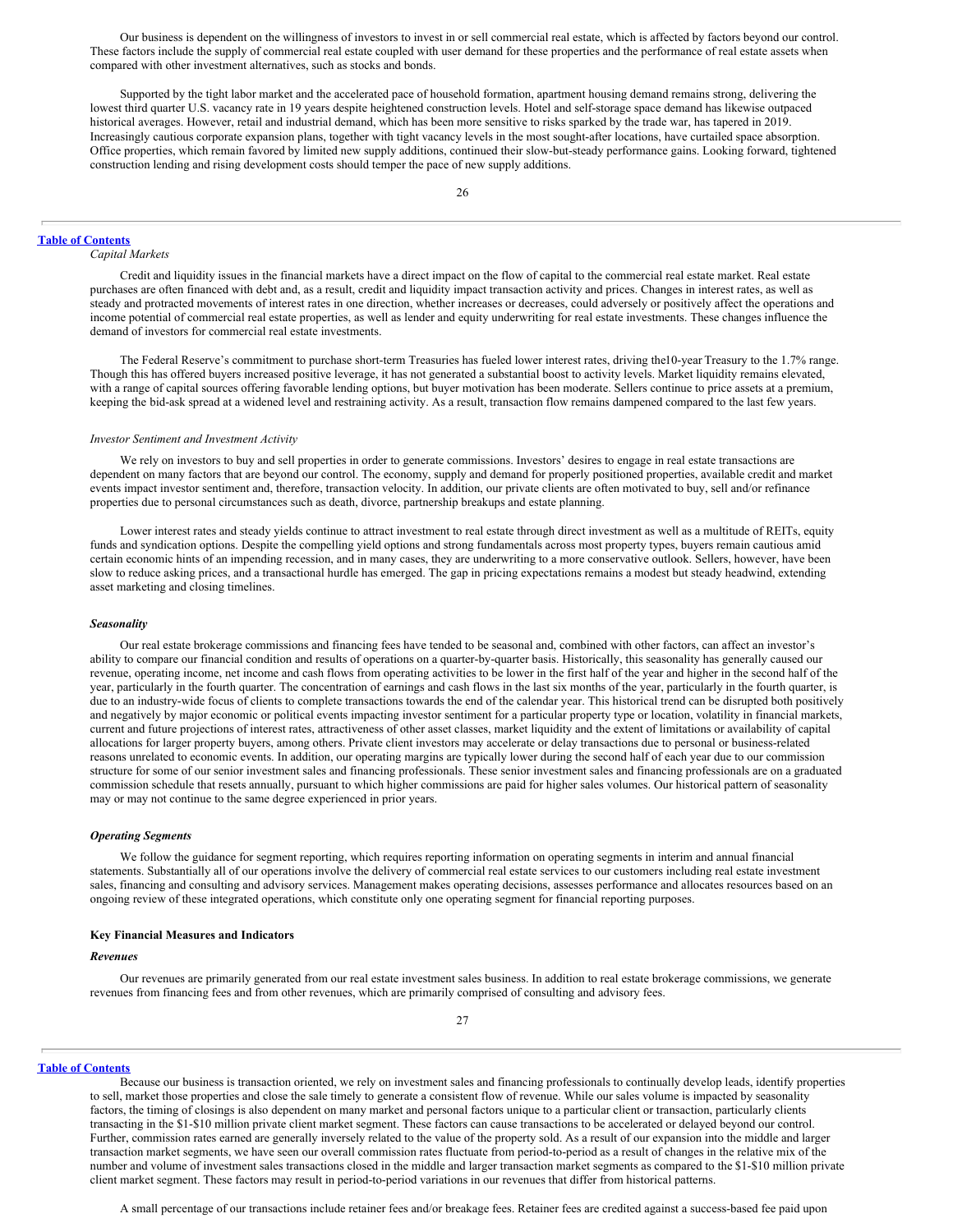the closing of a transaction or a breakage fee. Transactions that are terminated before completion will sometimes generate breakage fees, which are usually calculated as a set amount or a percentage of the fee that we would have received had the transaction closed.

#### *Real Estate Brokerage Commissions*

We earn real estate brokerage commissions by acting as a broker for commercial real estate owners seeking to sell or investors seeking to buy properties. Revenues from real estate brokerage commissions are typically recognized at the close of escrow.

## *Financing Fees*

We earn financing fees by securing financing on purchase transactions or by securing refinancing of our clients' existing mortgage debt. We recognize financing fee revenues at the time the loan closes and we have no remaining significant obligations for performance in connection with the transaction. To a lesser extent, we also earn mortgage servicing revenue, mortgage servicing fees and ancillary fees associated with financing activities. We recognize mortgage servicing revenues upon the acquisition of a servicing obligation. We generate mortgage servicing fees through the provision of collection, remittance, recordkeeping, reporting and other related mortgage servicing functions, activities and services.

#### *Other Revenues*

Other revenues include fees generated from consulting and advisory services performed by our investment sales professionals, as well as referral fees from other real estate brokers. Revenues from these services are recognized as they are performed and completed.

#### *Operating Expenses*

Our operating expenses consist of cost of services, selling, general and administrative expenses and depreciation and amortization. The significant components of our expenses are further described below.

## *Cost of Services*

The majority of our cost of services expense is variable commissions paid to our investment sales professionals and compensation-related costs related to our financing activities. Commission expenses are directly attributable to providing services to our clients for investment sales and financing services. Most of our investment sales and financing professionals are independent contractors and are paid commissions; however, because there are some who are initially paid a salary and certain of our financing professionals are employees, costs of services also include employee-related compensation, employer taxes and benefits for those employees. The commission rates we pay to our investment sales and financing professionals vary based on individual contracts negotiated and are generally higher for the more experienced professionals. Some of our most senior investment sales and financing professionals also have the ability to earn additional commissions after meeting certain annual revenue thresholds. These additional commissions are recognized as cost of services in the period in which they are earned. Payment of a portion of these additional commissions are generally deferred for a period of three years, at our election, and paid at the beginning of the fourth calendar year. Cost of services also includes referral fees paid to other real estate brokers where we are the principal service provider. Cost of services, therefore, can vary based on the commission structure of the independent contractors that closed transactions in any particular period.

28

## **Table of [Contents](#page-0-0)**

## *Selling, General and Administrative Expenses*

The largest expense component within selling, general and administrative expenses is personnel expenses for our management team and sales and support staff. In addition, these costs include facilities costs (excluding depreciation and amortization), staff related expenses, sales, marketing, legal, telecommunication, network, data sources, transaction costs related to acquisitions, changes in fair value for contingent consideration and other administrative expenses. Also included in selling, general and administrative are expenses for stock-based compensation to non-employee directors, employees and independent contractors (i.e. investment sales and financing professionals) under the Amended and Restated 2013 Omnibus Equity Incentive Plan ("2013 Plan") and the 2013 Employee Stock Purchase Plan ("ESPP").

#### *Depreciation and Amortization Expense*

Depreciation expense consists of depreciation recorded on our computer software and hardware and furniture, fixture and equipment. Depreciation is provided over estimated useful lives ranging from three to seven years for owned assets. Amortization expense consists of (i) amortization recorded on our mortgage servicing rights ("MSRs") using the interest method over the period that servicing income is expected to be received and (ii) amortization recorded on intangible assets amortized on a straight-line basis using a useful life between one and six years.

#### *Other Income (Expense), Net*

Other income (expense), net primarily consists of interest income, net gains or losses on our deferred compensation plan assets, realized gains and losses on our marketable securities, available-for-sale, foreign currency gains and losses and other non-operating gains and losses.

#### *Interest Expense*

Interest expense primarily consists of interest expense associated with the stock appreciation rights ("SARs") liability, notes payable to former stockholders and our credit agreement.

## *Provision for Income Taxes*

We are subject to U.S. and Canadian federal taxes and individual state and local taxes based on the income generated in the jurisdictions in which we operate. Our effective tax rate fluctuates as a result of the change in the mix of our activities in the jurisdictions we operate due to differing tax rates in those jurisdictions and other permanent items. Our provision for income taxes includes the windfall tax benefits, net, from shares issued in connection with our 2013 Plan and ESPP.

We record deferred taxes, net based on the tax rate expected to be in effect at the time those items are expected to be recognized for tax purposes.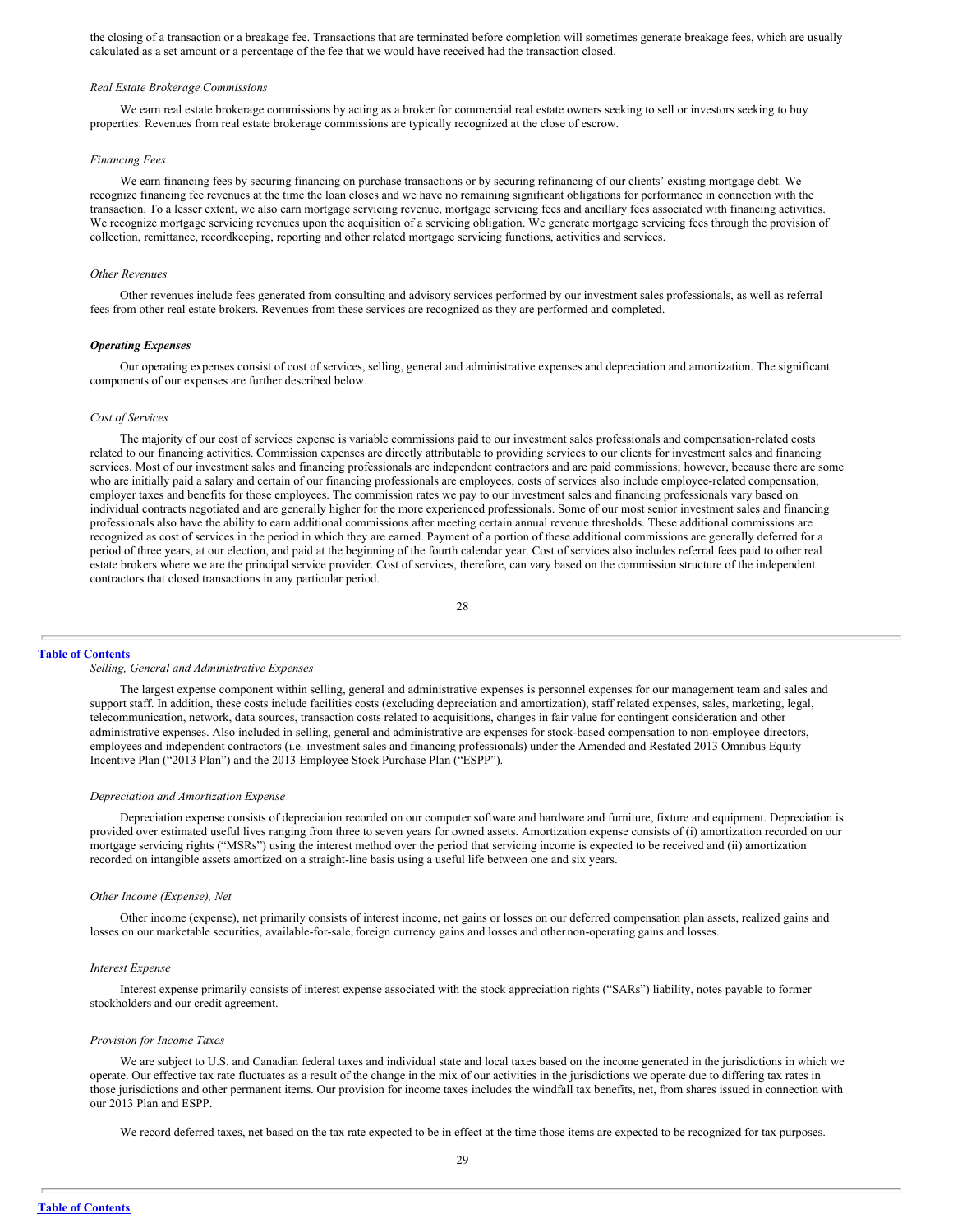#### **Results of Operations**

Following is a discussion of our results of operations for the three and nine months ended September 30, 2019 and 2018. The tables included in the period comparisons below provide summaries of our results of operations. The period-to-period comparisons of financial results are not necessarily indicative of future results.

## *Key Operating Metrics*

We regularly review a number of key metrics to evaluate our business, measure our performance, identify trends affecting our business, formulate financial projections and make strategic decisions. During both the three months ended September 30, 2019 and 2018, we closed more than 2,400 investment sales, financing and other transactions with total sales volume of approximately \$12.1 billion and \$12.0 billion, respectively. During the nine months ended September 30, 2019 and 2018, we closed more than 6,900 and 6,800 investment sales, financing and other transactions, respectively, with total sales volume of approximately \$34.9 billion and \$33.1 billion, respectively. Such key metrics for real estate brokerage and financing activities (excluding other transactions) are as follows:

|                                                                  | Three Months Ended<br>September 30, |           | Nine Months Ended |             |
|------------------------------------------------------------------|-------------------------------------|-----------|-------------------|-------------|
|                                                                  |                                     |           | September 30,     |             |
| Real Estate Brokerage                                            | 2019                                | 2018      | 2019              | 2018        |
| Average Number of Investment Sales Professionals                 | 1.837                               | 1.738     | 1.829             | 1,701       |
| Average Number of Transactions per Investment Sales Professional | 0.95                                | 1.04      | 2.73              | 3.03        |
| Average Commission per Transaction                               | \$102,794                           | \$106,125 | \$102,928         | \$104,187   |
| <b>Average Commission Rate</b>                                   | 1.88%                               | $2.06\%$  | 1.98%             | $2.05\%$    |
| Average Transaction Size (in thousands)                          | 5.460<br>S.                         | \$5,140   | \$5,190           | 5,084<br>S. |
| <b>Total Number of Transactions</b>                              | 1.753                               | 1.809     | 4.992             | 5.146       |
| Total Sales Volume (in millions)                                 | \$9.571                             | \$9.298   | \$25.908          | \$26.162    |

|                                                           | Three Months Ended<br>September 30, |          | Nine Months Ended<br>September 30, |             |
|-----------------------------------------------------------|-------------------------------------|----------|------------------------------------|-------------|
| Financing $(1)$                                           | 2019                                | 2018     | 2019                               | 2018        |
| Average Number of Financing Professionals                 | 98                                  | 104      | 103                                | 97          |
| Average Number of Transactions per Financing Professional | 5.01                                | 4.17     | 13.23                              | 12.28       |
| Average Fee per Transaction                               | \$ 31,203                           | \$34,733 | \$33.361                           | \$33,326    |
| Average Fee Rate                                          | $0.90\%$                            | $0.84\%$ | $0.91\%$                           | $0.90\%$    |
| Average Transaction Size (in thousands)                   | 3.460<br>S.                         | \$4.112  | 3.685<br>S.                        | 3,717<br>S. |
| <b>Total Number of Transactions</b>                       | 491                                 | 434      | 1.363                              | 1,191       |
| Total Financing Volume (in millions)                      | 1.699                               | 1.785    | 5.023                              | 4.427       |

(1) Operating metrics calculated excluding certain financing fees not directly associated with transactions.

#### **Table of [Contents](#page-0-0)**

## *Comparison of Three Months Ended September 30, 2019 and 2018*

Below are key operating results for the three months ended September 30, 2019 compared to the three months ended September 30, 2018 (dollar and share amounts in thousands, except per share amounts):

|                                             | Three Months<br>Ended<br>September 30, | Percentage<br>of |              | Three Months<br>Ended<br>September 30, | Percentage<br>of | Change     |            |
|---------------------------------------------|----------------------------------------|------------------|--------------|----------------------------------------|------------------|------------|------------|
|                                             | 2019                                   | Revenue          |              | 2018                                   | Revenue          | Dollar     | Percentage |
| Revenues:                                   |                                        |                  |              |                                        |                  |            |            |
| Real estate brokerage commissions           | \$<br>180,198                          | 90.9%            | \$           | 191,980                                | 91.2%            | \$(11,782) | $(6.1)\%$  |
| Financing fees                              | 16,013                                 | 8.1              |              | 15,947                                 | 7.6              | 66         | $0.4\%$    |
| Other revenues                              | 2,009                                  | 1.0              |              | 2,663                                  | 1.2              | (654)      | $(24.6)\%$ |
| <b>Total revenues</b>                       | 198,220                                | 100.0            |              | 210,590                                | 100.0            | (12,370)   | $(5.9)\%$  |
| Operating expenses:                         |                                        |                  |              |                                        |                  |            |            |
| Cost of services                            | 124,147                                | 62.6             |              | 132,896                                | 63.1             | (8,749)    | $(6.6)\%$  |
| Selling, general and administrative expense | 48,091                                 | 24.3             |              | 48,659                                 | 23.1             | (568)      | $(1.2)\%$  |
| Depreciation and amortization expense       | 1.910                                  | 1.0              |              | 1,651                                  | 0.8              | 259        | 15.7%      |
| Total operating expenses                    | 174,148                                | 87.9             |              | 183,206                                | 87.0             | (9,058)    | $(4.9)\%$  |
| Operating income                            | 24,072                                 | 12.1             |              | 27,384                                 | 13.0             | (3,312)    | $(12.1)\%$ |
| Other income (expense), net                 | 2,573                                  | 1.4              |              | 2,127                                  | 1.0              | 446        | 21.0%      |
| Interest expense                            | (329)                                  | (0.2)            |              | (342)                                  | (0.2)            | 13         | $(3.8)\%$  |
| Income before provision for income taxes    | 26,316                                 | 13.3             |              | 29,169                                 | 13.8             | (2,853)    | $(9.8)\%$  |
| Provision for income taxes                  | 7,024                                  | 3.6              |              | 8,315                                  | 3.9              | (1,291)    | $(15.5)\%$ |
| Net income                                  | 19,292                                 | $9.7\%$          | S            | 20,854                                 | 9.9%             | \$(1,562)  | $(7.5)\%$  |
| Adjusted EBITDA (1)                         | 27,865                                 | 14.1%            |              | 32,155                                 | 15.3%            | \$(4,290)  | $(13.3)\%$ |
| Earnings per share:                         |                                        |                  |              |                                        |                  |            |            |
| <b>Basic</b>                                | \$<br>0.49                             |                  | $\mathbb{S}$ | 0.53                                   |                  |            |            |
| Diluted                                     | \$<br>0.49                             |                  | \$           | 0.53                                   |                  |            |            |
| Weighted average common shares outstanding: |                                        |                  |              |                                        |                  |            |            |
| <b>Basic</b>                                | 39,441                                 |                  |              | 39,191                                 |                  |            |            |
| Diluted                                     | 39,550                                 |                  |              | 39.484                                 |                  |            |            |

(1) Adjusted EBITDA is not a measurement of our financial performance under U.S. generally accepted accounting principles ("U.S. GAAP") and should not be considered as an alternative to net income, operating income or any other measures derived in accordance with U.S. GAAP. For a definition of Adjusted EBITDA and a reconciliation of Adjusted EBITDA to net income, see "Non-GAAP Financial Measure."

#### *Revenues*

Our total revenues were \$198.2 million for the three months ended September 30, 2019 compared to \$210.6 million for the same period in 2018, a decrease of \$12.4 million, or 5.9%. Total revenues decreased as a result of decreases in real estate brokerage commissions and other revenues, partially offset by an increase in financing fees, as described below.

*Real estate brokerage commissions.* Revenues from real estate brokerage commissions decreased to \$180.2 million for the three months ended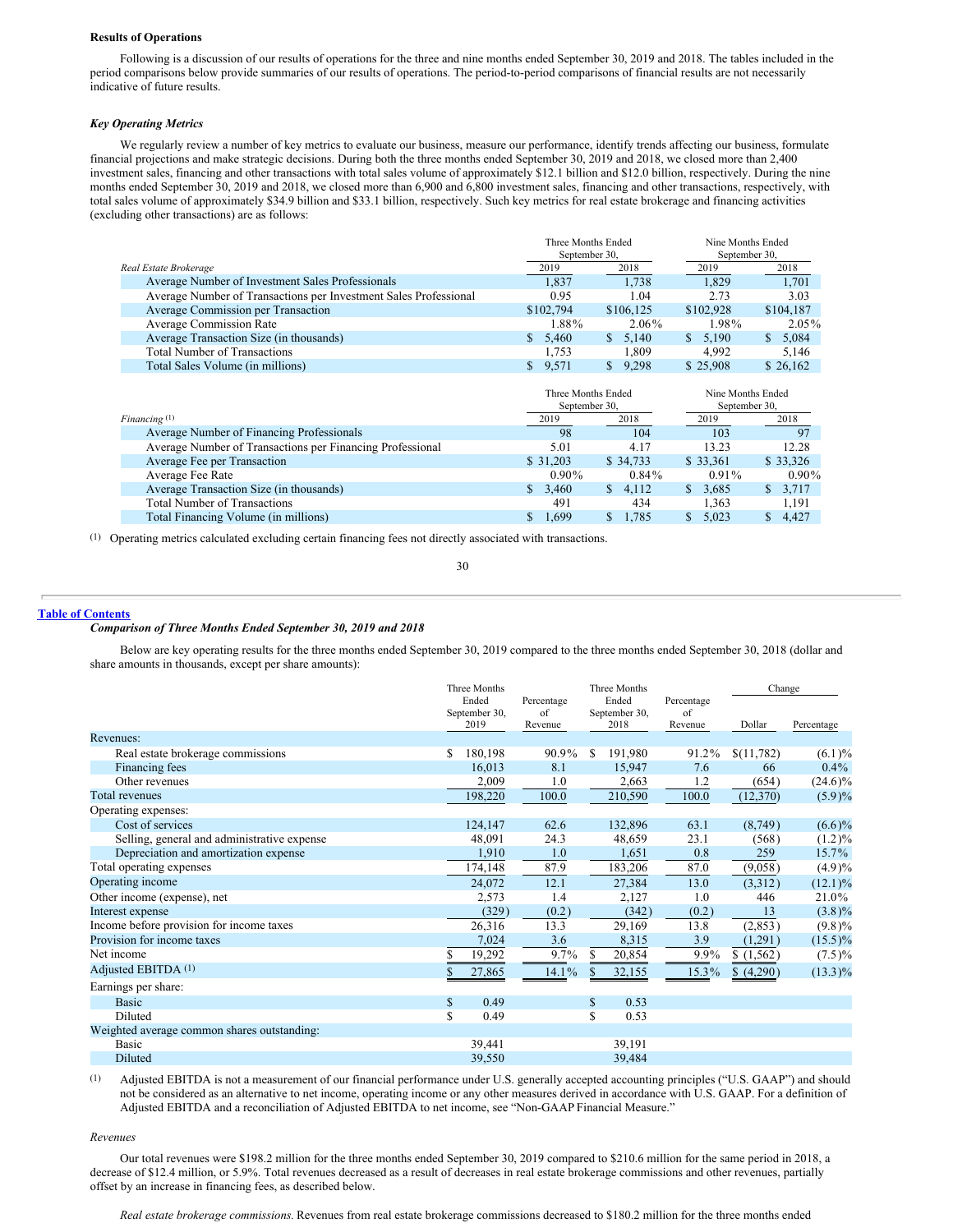September 30, 2019 from \$192.0 million for the same period in 2018, a decrease of \$11.8 million, or 6.1%. The decrease was primarily due to decreases in the number of investment sales transactions (3.1%) and average commission rates (18 basis points), primarily due to decreases in average commission rates in the middle market and larger transaction market segments. These decreases were partially offset by an increase in sales volume (2.9%) driven by the larger transaction market segment, relative to a 6% decline in sales volume in the broader market as reported by Real Capital Analytics.

*Financing fees.* Revenues from financing fees were \$16.0 million for the three months ended September 30, 2019, which was comparable to \$15.9 million for the same period in 2018. There were increases in the number of financing transactions (13.1%), in part due to an increase in refinancing activity, and in average fee rates (6 basis points). The effect of these increases were partially offset by a decrease in the average transaction size (15.9%). The increase in number of financing transactions and the decrease in average transaction size resulted in a decrease in financing volume (4.8%).

#### **Table of [Contents](#page-0-0)**

*Other revenues.* Other revenues decreased to \$2.0 million for the three months ended September 30, 2019 from \$2.7 million for the same period in 2018, a decrease of \$0.7 million, or 24.6%. The decrease was primarily driven by decreases in consulting and advisory services during the three months ended September 30, 2019 compared to the same period in 2018.

## *Total Operating Expenses*

Our total operating expenses were \$174.1 million for the three months ended September 30, 2019 compared to \$183.2 million for the same period in 2018, a decrease of \$9.1 million, or 4.9%. The decrease was primarily due to a decrease in cost of services, which are variable commissions paid to our investment sales professionals and compensation related costs in connection with our financing activities, and a decrease in selling, general and administrative costs, partially offset by an increase in depreciation and amortization expense, as described below.

*Cost of services.* Cost of services decreased to \$124.1 million for the three months ended September 30, 2019 from \$132.9 million for the same period in 2018, a decrease of \$8.7 million, or 6.6%. The decrease was primarily due to decreased commission expenses driven by the related decreased revenues noted above. Cost of services as a percent of total revenues decreased to 62.6% compared to 63.1% for the same period in 2018 primarily due to transaction size, mix and brokerage compensation.

*Selling, general and administrative expense.* Selling, general and administrative expense decreased to \$48.1 million for the three months ended September 30, 2019 from \$48.7 million for the same period in 2018, a decrease of \$0.6 million, or 1.2%. The decrease was primarily due to (i) a \$2.8 million decrease in compensation related costs, including salaries and related benefits and management performance compensation, primarily driven by the reduction in management performance compensation; (ii) a \$1.0 million decrease in stock-based compensation; and (iii) a \$0.5 million decrease in legal costs. These decreases were partially offset by increases driven by our growth plans and investments in technology, sales and marketing tools and marketing and expansion of our services supporting our investment sales and financing professionals, which include (i) a \$1.8 million increase in sales operation support and promotional marketing expenses; (ii) a \$1.2 million increase in facilities expenses due to expansion of existing offices; and (iii) a \$0.7 million increase in net other expense categories, primarily driven by an increase in certain licensing fees.

*Depreciation and amortization expense.* Depreciation and amortization expense increased to \$1.9 million for the three months ended September 30, 2019 from \$1.7 million for the same period in 2018, an increase of \$0.3 million, or 15.7%. The increase was primarily driven by capital expenditures due to our expansion and the amortization of intangible assets.

#### *Other Income (Expense), Net*

Other income (expense), net increased to \$2.6 million for the three months ended September 30, 2019 from \$2.1 million for the same period in 2018. The increase was primarily driven by increases in interest income on our investments in marketable securities, available-for-sale, partially offset by decreases in the value of our deferred compensation plan assets and foreign currency gains (losses).

#### *Interest Expense*

There were no significant changes in interest expense for the three months ended September 30, 2019 compared to the same period in 2018.

#### *Provision for Income Taxes*

The provision for income taxes was \$7.0 million for the three months ended September 30, 2019 compared to \$8.3 million in the same period in 2018, a decrease of \$1.3 million, or 15.5%. The effective income tax rate for the three months ended September 30, 2019 was 26.7% compared to 28.5% for the same period in 2018. The effective income tax rate decreased primarily due to a partial reversal of a reserve of uncertain tax positions, a decrease in the blended state tax rate and an increase in state tax exempt interest. These decreases were partially offset by an increase in the valuation allowance with respect to our Canadian operations.

## **Table of [Contents](#page-0-0)**

## *Comparison of Nine Months Ended September 30, 2019 and 2018*

Below are key operating results for the nine months ended September 30, 2019 compared to the nine months ended September 30, 2018 (dollar and share amounts in thousands, except per share amounts):

|                                              | Nine Months<br>Ended |                  | Nine Months<br>Ended |                  | Change     |            |
|----------------------------------------------|----------------------|------------------|----------------------|------------------|------------|------------|
|                                              | September 30,        | Percentage<br>of | September 30,        | Percentage<br>of |            |            |
|                                              | 2019                 | Revenue          | 2018                 | Revenue          | Dollar     | Percentage |
| Revenues:                                    |                      |                  |                      |                  |            |            |
| Real estate brokerage commissions            | 513.815<br>S.        | 90.4%            | 536.145<br>S         | 91.7%            | \$(22,330) | $(4.2)\%$  |
| Financing fees                               | 47.487               | 8.4              | 41.234               | 7.1              | 6,253      | $15.2\%$   |
| Other revenues                               | 7,218                | 1.2              | 7,154                | 1.2              | 64         | $0.9\%$    |
| Total revenues                               | 568,520              | 100.0            | 584,533              | 100.0            | (16,013)   | $(2.7)\%$  |
| Operating expenses:                          |                      |                  |                      |                  |            |            |
| Cost of services                             | 343.682              | 60.5             | 354,414              | 60.6             | (10, 732)  | $(3.0)\%$  |
| Selling, general, and administrative expense | 149.845              | 26.3             | 145.792              | 24.9             | 4,053      | 2.8%       |
| Depreciation and amortization expense        | 5,674                | 1.0              | 4,529                | 0.8              | 1,145      | $25.3\%$   |
| Total operating expenses                     | 499,201              | 87.8             | 504,735              | 86.3             | (5, 534)   | (1.1)%     |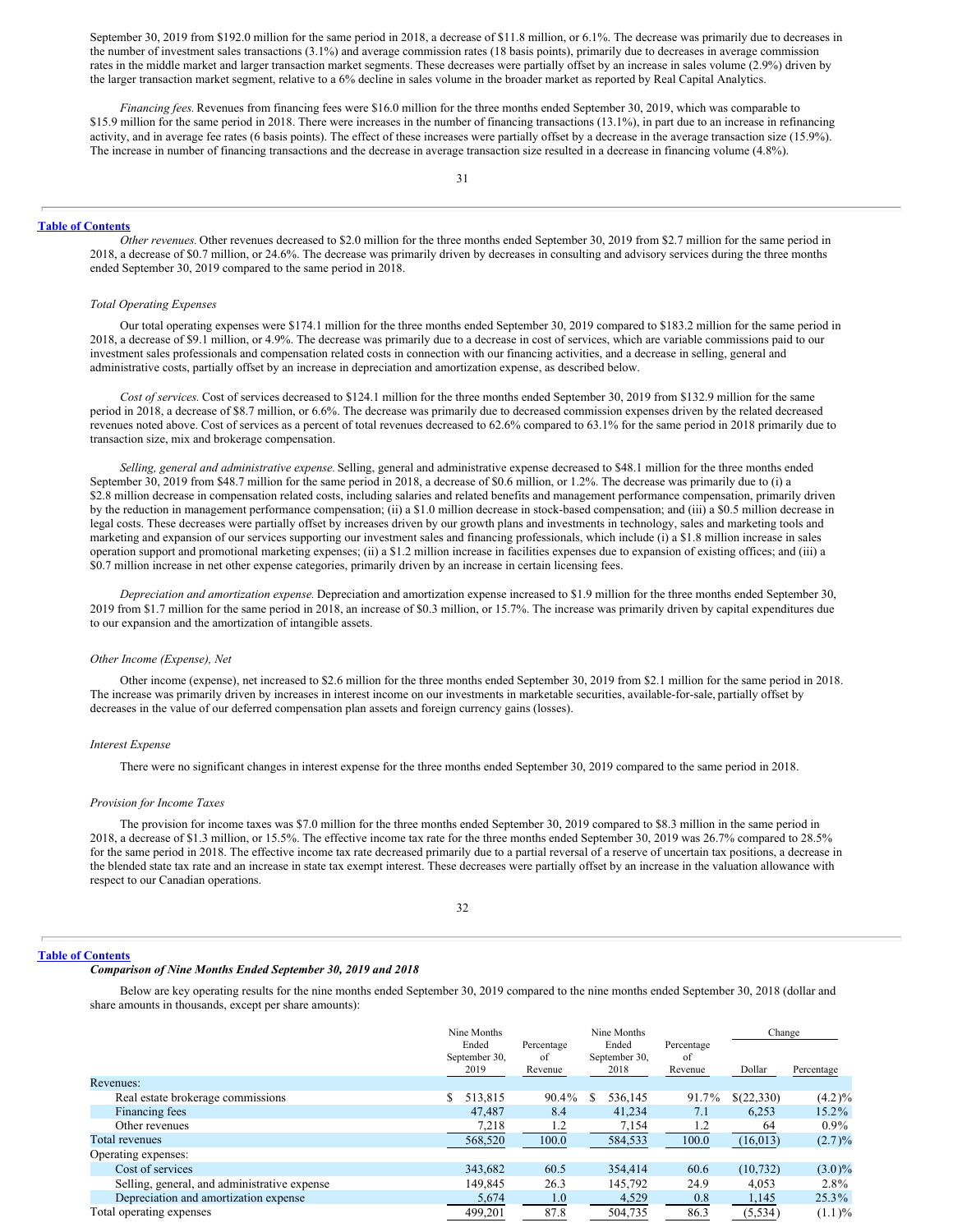| 69,319  | 12.2  |    | 79,798           | 13.7     | (10, 479)  | $(13.1)\%$ |
|---------|-------|----|------------------|----------|------------|------------|
| 9.067   | 1.6   |    | 5,060            | 0.8      | 4,007      | 79.2%      |
| (1,018) | (0.2) |    | (1,054)          | (0.2)    | 36         | $(3.4)\%$  |
| 77,368  | 13.6  |    | 83,804           | 14.3     | (6, 436)   | $(7.7) \%$ |
| 21,159  | 3.7   |    | 22,772           | 3.9      | (1,613)    | $(7.1)\%$  |
| 56,209  |       |    | 61,032           | $10.4\%$ | \$(4,823)  | $(7.9)\%$  |
| 83,040  |       | ъ. | 93,309           | $16.0\%$ | \$(10,269) | $(11.0)\%$ |
|         |       |    |                  |          |            |            |
| 1.43    |       |    | 1.56             |          |            |            |
| 1.42    |       |    | 1.55             |          |            |            |
|         |       |    |                  |          |            |            |
| 39,383  |       |    | 39.147           |          |            |            |
| 39,527  |       |    | 39,359           |          |            |            |
|         |       |    | $9.9\%$<br>14.6% |          |            |            |

(1) Adjusted EBITDA is not a measurement of our financial performance under U.S. GAAP and should not be considered as an alternative to net income, operating income or any other measures derived in accordance with U.S. GAAP. For a definition of Adjusted EBITDA and a reconciliation of Adjusted EBITDA to net income, see "Non-GAAP Financial Measure."

#### *Revenues*

Our total revenues were \$568.5 million for the nine months ended September 30, 2019 compared to \$584.5 million for the same period in 2018, a decrease of \$16.0 million, or 2.7%. Total revenues decreased as a result of decreased real estate brokerage commissions, partially offset by an increase in financing fees, as described below.

*Real estate brokerage commissions.* Revenues from real estate brokerage commissions decreased to \$513.8 million for the nine months ended September 30, 2019 from \$536.1 million for the same period in 2018, a decrease of \$22.3 million, or 4.2%. The decrease was primarily driven by decreases in the number of investment sales transactions (3.0%) relative to a 5% investment sales transaction decline in the broader market as reported by Real Capital Analytics and average commission per transaction (1.2%). These factors combined generated decreases in sales volume (1.0%) and average commission rates (7 basis points) due to lower average commission rates in the private client market and larger transaction market segments. This decrease was partially offset by an increase in the average transaction size  $(2.1\%)$ .

*Financing fees.* Revenues from financing fees increased to \$47.5 million for the nine months ended September 30, 2019 from \$41.2 million for the same period in 2018, an increase of \$6.3 million, or 15.2% in part spurred by growth from acquisitions during 2018. The increase was primarily driven by an increase in financing volume (13.5%), in part due to an increase in refinancing activity, as the average fee rate was comparable. Financing volume was impacted by an increase in the number of financing transactions (14.4%) and a decrease in average transaction size (0.9%).

*Other revenues.* Other revenues were \$7.2 million for both the nine months ended September 30, 2019 and 2018.

## 33

#### **Table of [Contents](#page-0-0)**

## *Total operating expenses*

Our total operating expenses were \$499.2 million for the nine months ended September 30, 2019 compared to \$504.7 million for the same period in 2018, a decrease of \$5.5 million, or 1.1%. The decrease was primarily due to a decrease in costs of services, which are variable commissions paid to our investment sales professionals and compensation related costs in connection with our financing activities, partially offset by increases in selling, general and administrative costs and depreciation and amortization expense, as described below.

*Cost of services.* Cost of services decreased to \$343.7 million for the nine months ended September 30, 2019 from \$354.4 million for the same period in 2018, a decrease of \$10.7 million, or 3.0%. The decrease was primarily due to decreased commission expenses driven by the related decreased revenues noted above. Cost of services as a percent of total revenues slightly decreased to 60.5% for the nine months ended September 30, 2019 compared to 60.6% for the same period in 2018 primarily due to transaction size, mix and brokerage compensation.

*Selling, general and administrative expense.* Selling, general and administrative expense increased to \$149.8 million for the nine months ended September 30, 2019 from \$145.8 million for the same period in 2018, an increase of \$4.1 million, or 2.8%. Increases in our selling, general and administrative expense have been driven by our growth plans and investments in technology, sales and marketing tools and marketing and expansion of our services supporting our investment sales and financing professionals. These initiatives have primarily driven (i) a \$4.8 million increase in sales operations support and promotional marketing expenses; (ii) a \$2.6 million increase in net other expense categories, primarily driven by an increase in certain licensing fees; and (iii) a \$2.4 million increase in facilities expenses due to expansion of existing offices. These increases were partially offset by (i) a \$2.0 million decrease in legal costs; (ii) a \$1.9 million decrease in stock-based compensation; and (iii) a \$1.8 million decrease in compensation related costs, including salaries and related benefits and management performance compensation, primarily driven by the reduction in management performance compensation.

*Depreciation and amortization expense.* Depreciation and amortization expense increased to \$5.7 million for the nine months ended September 30, 2019 from \$4.5 million for the same period in 2018, an increase of \$1.1 million, or 25.3%. The increase was primarily driven by capital expenditures due to our expansion and growth and the amortization of intangible assets and MSRs.

#### *Other income (expense), net*

Other income (expense), net increased to \$9.1 million for the nine months ended September 30, 2019 from \$5.1 million for the same period in 2018. The increase was primarily driven by increases in interest income on our investments in marketable securities, available-for-sale, an increase in the value of our deferred compensation plan assets and foreign currency gains (losses).

## *Interest expense*

There were no significant changes in interest expense for the nine months ended September 30, 2019 compared to the same period in 2018.

#### *Provision for income taxes*

The provision for income taxes was \$21.2 million for the nine months ended September 30, 2019 compared to \$22.8 million in the same period in 2018, a decrease of \$1.6 million, or 7.1%. The effective income tax rate for the nine months ended September 30, 2019 was 27.3% compared to 27.2% for the same period in 2018. The effective income tax rate increased slightly primarily due to an increase in the valuation allowance with respect to our Canadian operations, partially offset by a decrease in the blended state tax rate.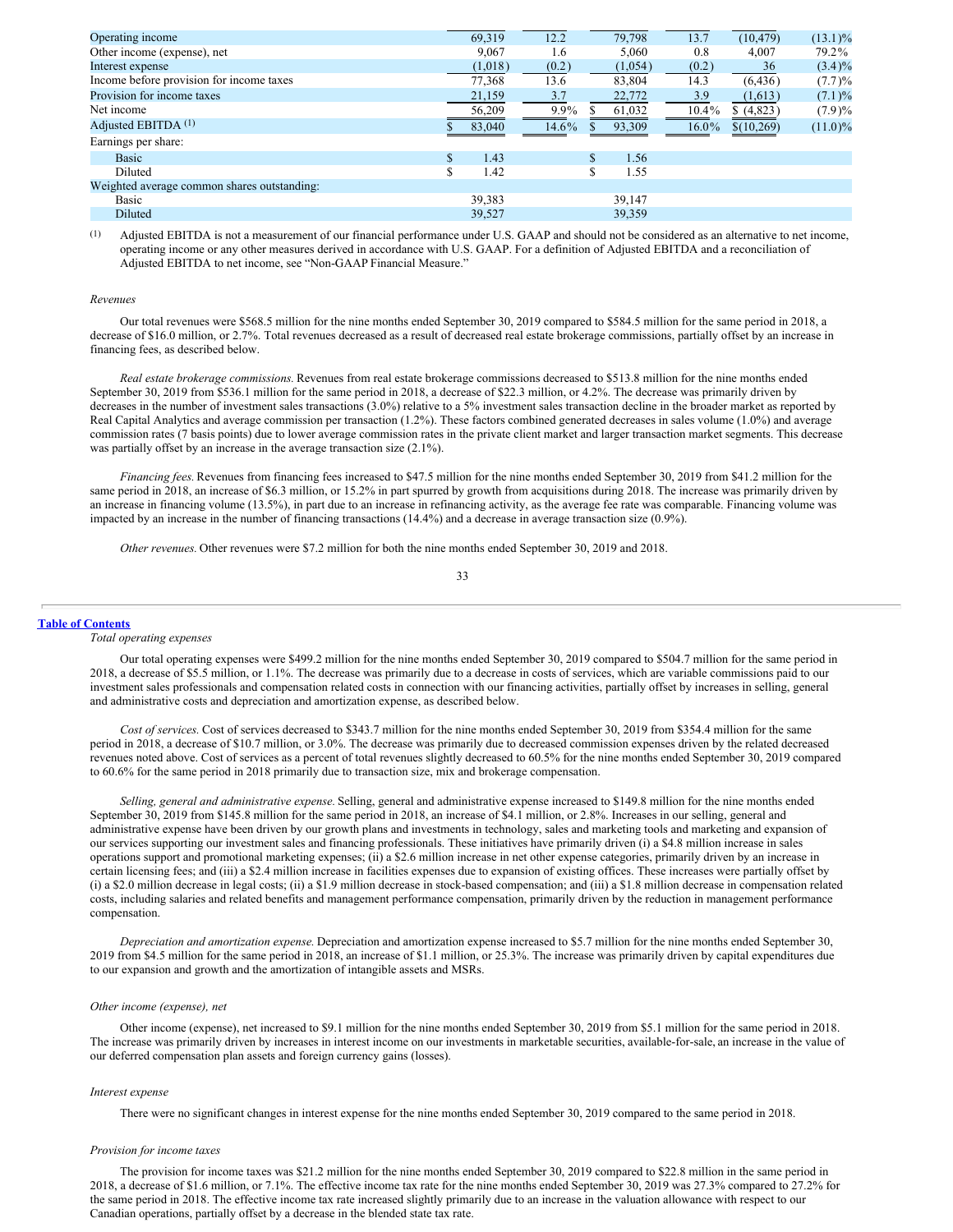## **Table of [Contents](#page-0-0)**

## **Non-GAAP Financial Measure**

In this quarterly report on Form 10-Q, we include a non-GAAP financial measure, adjusted earnings before interest income/expense, taxes, depreciation and amortization and stock-based compensation, or Adjusted EBITDA. We define Adjusted EBITDA as net income before (i) interest income and other, including net realized gains (losses) on marketable securities, available-for-sale and cash and cash equivalents, (ii) interest expense, (iii) provision for income taxes, (iv) depreciation and amortization, (v) stock-based compensation expense and (vi) non-cash MSR activity. We use Adjusted EBITDA in our business operations to evaluate the performance of our business, develop budgets and measure our performance against those budgets, among other things. We also believe that analysts and investors use Adjusted EBITDA as a supplemental measure to evaluate our overall operating performance. However, Adjusted EBITDA has material limitations as an analytical tool and should not be considered in isolation, or as a substitute for analysis of our results as reported under U.S. GAAP. We find Adjusted EBITDA to be a useful tool to assist in evaluating performance because Adjusted EBITDA eliminates items related to capital structure, taxes and non-cash items. In light of the foregoing limitations, we do not rely solely on Adjusted EBITDA as a performance measure and also consider our U.S. GAAP results. Adjusted EBITDA is not a measurement of our financial performance under U.S. GAAP and should not be considered as an alternative to net income, operating income or any other measures calculated in accordance with U.S. GAAP. Because Adjusted EBITDA is not calculated in the same manner by all companies, it may not be comparable to other similarly titled measures used by other companies.

A reconciliation of the most directly comparable U.S. GAAP financial measure, net income, to Adjusted EBITDA is as follows (in thousands):

|                                 | Three Months Ended<br>September 30, |          | Nine Months Ended<br>September 30, |          |
|---------------------------------|-------------------------------------|----------|------------------------------------|----------|
|                                 | 2019                                | 2018     | 2019                               | 2018     |
| Net income                      | \$19,292                            | \$20,854 | \$56,209                           | \$61,032 |
| Adjustments:                    |                                     |          |                                    |          |
| Interest income and other $(1)$ | (2, 725)                            | (1,824)  | (7,828)                            | (4,626)  |
| Interest expense                | 329                                 | 342      | 1.018                              | 1,054    |
| Provision for income taxes      | 7.024                               | 8,315    | 21,159                             | 22,772   |
| Depreciation and amortization   | 1.910                               | 1.651    | 5.674                              | 4,529    |
| Stock-based compensation        | 2.114                               | 3.147    | 7.040                              | 8.919    |
| Non-cash MSR activity (2)       | (79)                                | (330)    | (232)                              | (371)    |
| Adjusted EBITDA (3)             | \$27,865                            | \$32,155 | \$83,040                           | \$93,309 |

(1) Other for the three and nine months ended September 30, 2019 and 2018 includes net realized gains (losses) on marketable securities, available-for-sale.

(2) Non-cash MSR activity relates to the assumption of servicing obligations.

(3) The decrease in Adjusted EBITDA for the three and nine months ended September 30, 2019 compared to the same periods in 2018 is primarily due to lower total revenues and a higher proportion of operating expenses compared to total revenues.

#### **Liquidity and Capital Resources**

Our primary sources of liquidity are cash and cash equivalents, cash flows from operations, marketable securities,available-for-sale and, if necessary, borrowings under our credit agreement. In order to enhance yield to us, we have invested a portion of our cash in money market funds and in fixed and variable income debt securities, in accordance with our investment policy approved by the board of directors. Certain of our investments in money market funds may not maintain a stable net asset value and may impose fees on redemptions and/or gate fees. Although we have historically funded our operations through operating cash flows, there can be no assurance that we can continue to meet our cash requirements entirely through our operations, cash and cash equivalents, proceeds from the sale of marketable securities, available-for-sale or availability under our credit agreement.

## **Table of [Contents](#page-0-0)**

## *Cash Flows*

Our total cash and cash equivalents balance increased by \$11.4 million to \$226.1 million at September 30, 2019 compared to \$214.7 million at December 31, 2018. The following table sets forth our summary cash flows for the nine months ended September 30, 2019 and 2018 (in thousands):

|                                                      | Nine Months Ended<br>September 30, |           |
|------------------------------------------------------|------------------------------------|-----------|
|                                                      | 2019                               | 2018      |
| Net cash (used in) provided by operating activities  | \$ (6,053)                         | \$55,013  |
| Net cash provided by (used in) investing activities  | 21,079                             | (92, 323) |
| Net cash used in financing activities                | (3,628)                            | (2,456)   |
| Net increase (decrease) in cash and cash equivalents | 11,398                             | (39,766)  |
| Cash and cash equivalents at beginning of period     | 214,683                            | 220,786   |
| Cash and cash equivalents at end of period           | \$226,081                          | \$181,020 |

## *Operating Activities*

Cash flows used in operating activities were \$6.1 million for the nine months ended September 30, 2019 compared to cash flows provided by operating activities of \$55.0 million for the same period in 2018. Net cash (used in) provided by operating activities is driven by our net income adjusted for non-cash items and changes in operating assets and liabilities. The \$61.1 million increased usage in operating cash flows for the nine months ended September 30, 2019 compared to the same period in 2018 was primarily due to a decrease in our real estate brokerage revenue and a higher proportion of operating expenses compared to total revenues, differences in timing of certain payments and receipts, an increase in advances to our investment sales and financing professionals, an increase in bonus payments in 2019 related to the 2018 bonuses and a reduction in the discretionary deferral of certain commissions.

#### *Investing Activities*

Cash flows provided by investing activities were \$21.1 million for the nine months ended September 30, 2019 compared to cash flows used in investing activities of \$92.3 million for the same period in 2018. The \$113.4 million decreased usage in investing cash flows for the nine months ended September 30, 2019 compared to the same period in 2018 was primarily due to a \$27.9 million in net proceeds from sales and maturities of marketable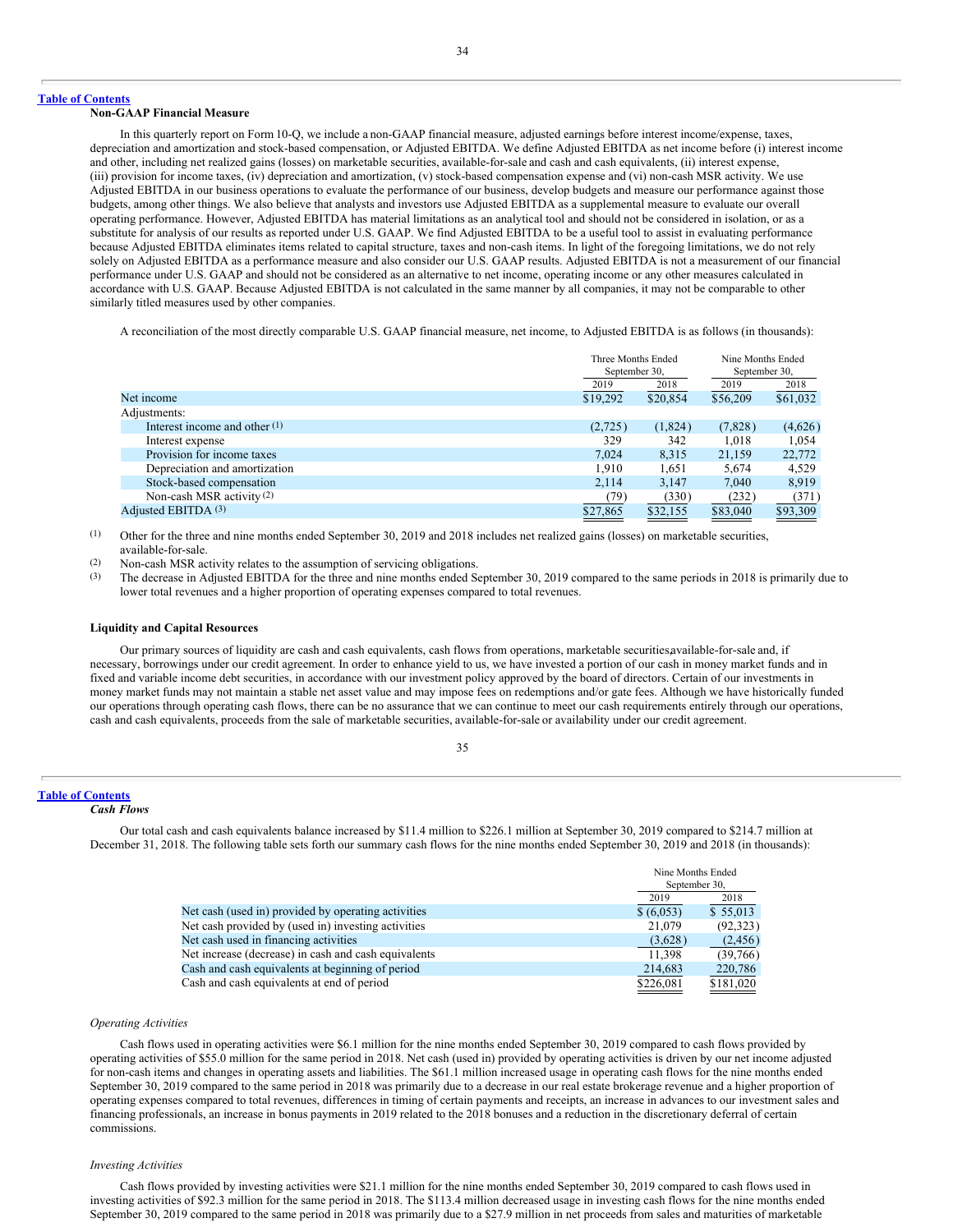securities, available-for-sale for the nine months ended September 30, 2019 compared to a \$80.6 million in net purchases of marketable securities, available-for-sale for the same period in 2018 and a net \$7.0 million of outflow for acquisitions during the nine months ended September 30, 2018 with no comparable outflow for the same period in 2019.

#### *Financing Activities*

Cash flows used in financing activities were \$3.6 million for the nine months ended September 30, 2019 compared to \$2.5 million for the same period in 2018. The change in cash flows used in financing activities for the nine months ended September 30, 2019 compared to the same period in 2018 was primarily impacted by taxes paid related to net share settlement of stock-based awards. See Note 12 – "Stock-Based Compensation Plans" of our Notes to Condensed Consolidated Financial Statements for additional information.

## *Liquidity*

We believe that our existing balances of cash and cash equivalents, cash flows expected to be generated from our operations, proceeds from the sale of marketable securities, available-for-sale and borrowings available under the Credit Agreement (defined below) will be sufficient to satisfy our operating requirements for the foreseeable future. If we need to raise additional capital through public or private debt or equity financings, strategic relationships or other arrangements, this capital might not be available to us in a timely manner, on acceptable terms, or at all. Our failure to raise sufficient capital when needed could prevent us from, among other factors, to fund acquisitions or to otherwise finance our growth or operations. In addition, our notes payable to former stockholders and SARs agreements have provisions, which could accelerate repayment of outstanding principal and accrued interest and adversely impact our liquidity.

## *Credit Agreement*

We have a Credit Agreement with Wells Fargo Bank, National Association for a \$60.0 million principal amount senior secured revolving credit facility that is guaranteed by all of our domestic subsidiaries and matures on June 1, 2022 (the "Credit Agreement"). See Note 15 – "Commitments and Contingencies" of our Notes to Condensed Consolidated Financial Statements for additional information on the Credit Agreement.

36

## **Table of [Contents](#page-0-0)**

## **Contractual Obligations and Commitments**

There have been no material changes in our commitments under contractual obligations, as disclosed in our Annual Report on Form10-K for the year ended December 31, 2018 through the date the condensed consolidated financial statements were issued other than an increase of operating lease obligations of \$5.1 million due to new or extended leases.

#### **Off Balance Sheet Arrangements**

We do not have any off balance sheet arrangements.

#### **Inflation**

Our commissions and other variable costs related to revenue are primarily affected by real estate market supply and demand, which may be affected by general economic conditions including inflation. However, to date, we do not believe that general inflation has had a material impact upon our operations.

#### **Critical Accounting Policies; Use of Estimates**

We prepare our financial statements in accordance with U.S. GAAP. In applying many of these accounting principles, we make assumptions, estimates and/or judgments that affect the reported amounts of assets, liabilities, revenues and expenses in our condensed consolidated financial statements. We base our estimates and judgments on historical experience and other assumptions that we believe are reasonable under the circumstances. These assumptions, estimates and/or judgments, however, are often subjective and our actual results may change based on changing circumstances or changes in our analyses. If actual amounts are ultimately different from our estimates, the revisions are included in our results of operations for the period in which the actual amounts become known. There were no material changes in our critical accounting policies, as disclosed in our Annual Report on Form 10-K for the year ended December 31, 2018 except for the following:

## *Leases*

We utilize operating leases for all our facilities and autos. We determine if an arrangement is a lease at inception.Right-of-use assets ("ROU assets") represent our right to use an underlying asset for the lease term and lease liabilities represent our contractual obligation to make lease payments under the lease. Operating leases are included in the operating lease ROU assets, non-current, and operating lease liabilities, current and non-current, captions in the condensed consolidated balance sheets.

Operating lease ROU assets and liabilities are recognized on the commencement date based on the present value of lease payments over the lease term. Lease agreements may contain periods of free rent or reduced rent, predetermined fixed increases in the minimum rent and renewal or termination options, all of which impact the determination of the lease term and lease payments to be used in calculating the lease liability. Certain facility leases provide for rental escalations related to increases in the lessors' direct operating expenses. We use the implicit rate in the lease when determinable. As most of our leases do not have a determinable implicit rate, we use a derived incremental borrowing rate based on borrowing options under our credit agreement. We apply a spread over treasury rates for the indicated term of the lease based on the information available on the commencement date of the lease. We typically lease general purpose built-out office space, which reverts to the lessor upon termination of the lease. Any payments for completed improvements, determined to be owed by the lessor, net of incentives received, are recorded as an increase to the ROU asset and considered in the determination of the lease cost.

We have lease agreements with lease and non-lease components, which are accounted for as a single lease component. Lease cost is recognized on a straight-line basis over the lease term. Variable lease payments consist of common area costs, insurance, taxes and other lease related costs, which are determined principally based on billings from landlords.

#### **Recent Accounting Pronouncements**

For information regarding recent accounting pronouncements, see Note 2 – "Accounting Policies and Recent Accounting Pronouncements" of our Notes to Condensed Consolidated Financial Statements. The accounting pronouncement related to leases had a material impact on our condensed consolidated balance sheets but did not have a material impact on our condensed consolidated statements of net and comprehensive income. Although we do not believe any of the other accounting pronouncements listed in that note will have a significant impact on our business, we are still in the process of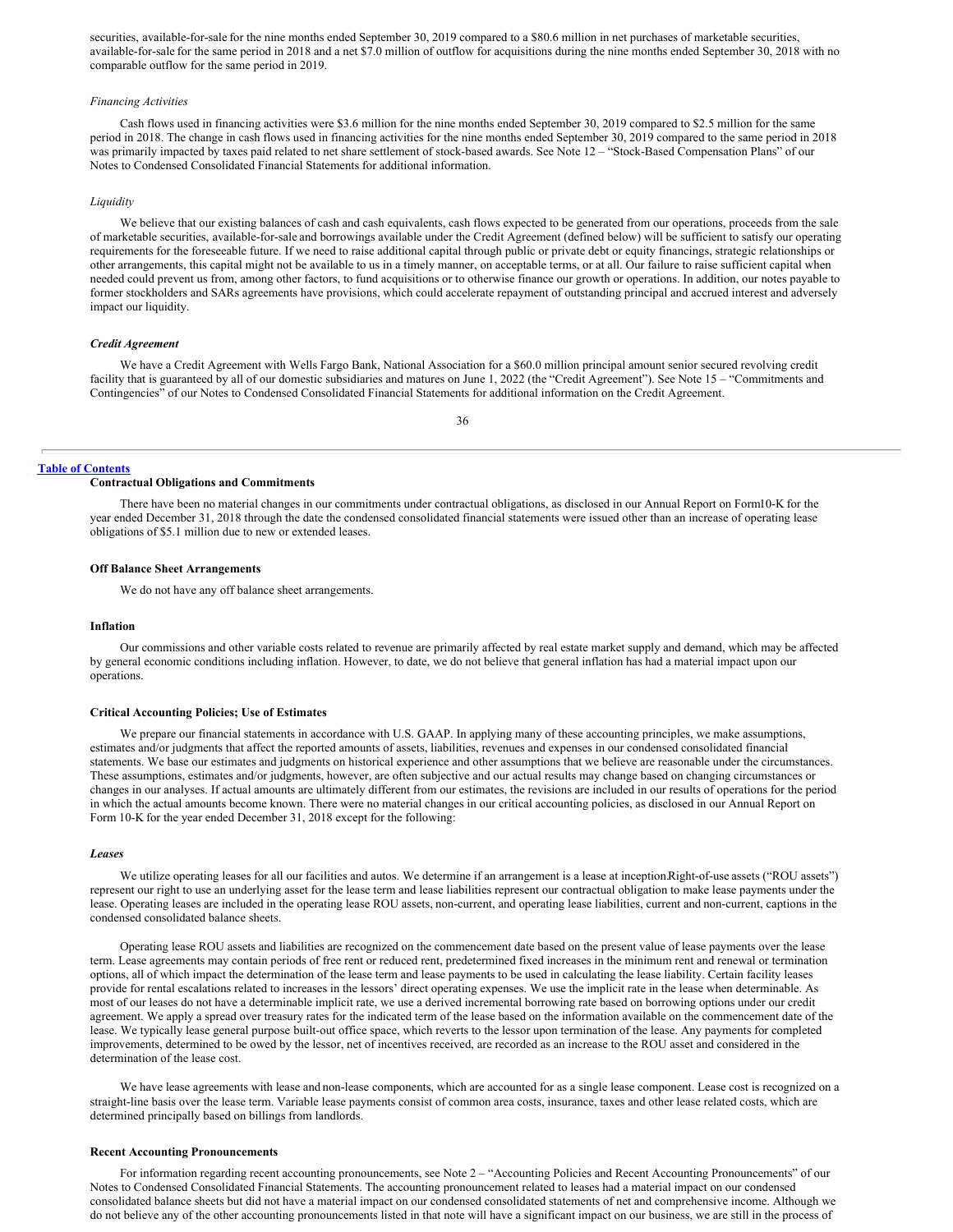## **Table of [Contents](#page-0-0)**

## <span id="page-24-0"></span>**Item 3. Quantitative and Qualitative Disclosures About Market Risk**

We maintain a portfolio of investments in a variety of fixed and variable debt rate securities, including U.S. government and federal agency securities, corporate debt securities, asset backed securities and other. As of September 30, 2019, the fair value of investments in marketable securities, available-for-sale was \$195.3 million. The primary objective of our investment activity is to maintain the safety of principal, and to provide for future liquidity requirements while maximizing yields without significantly increasing risk. While some investments may be securities of companies in foreign countries, all investments are denominated and payable in U.S. Dollars. We do not enter into investments for trading or speculative purposes. While our intent is not to sell these investment securities prior to their stated maturities, we may choose to sell any of the securities for strategic reasons including, but not limited to, anticipated capital requirements, anticipation of credit deterioration, duration management and because a security no longer meets the criteria of our investment policy. We do not use derivatives or similar instruments to manage our interest rate risk. We seek to invest in high quality investments. The weighted average rating (exclusive of cash and cash equivalents) was AA+ as of September 30, 2019. Maturities are maintained consistent with our short-, medium- and long-term liquidity objectives.

Currently, our portfolio of investments predominantly consists of fixed interest rate debt securities; however, a portion of our investment portfolio may consist of variable interest rate debt securities. Our investments in fixed interest rate debt securities are subject to market risk. Changes in prevailing interest rates may adversely or positively impact their fair market value should interest rates generally rise or fall. Accordingly, we also may have interest rate risk with variable interest rate debt securities as the income produced may decrease if interest rates fall. The following table sets forth the impact on the fair value of our investments as of September 30, 2019 from changes in interest rates based on the weighted average duration of the securities in our portfolio (in thousands):

|                          | Approximate Change in     |
|--------------------------|---------------------------|
|                          | Fair Value of Investments |
| Change in Interest Rates | Increase (Decrease)       |
| 2% Decrease              | 4.587                     |
| 1% Decrease              | 2.404                     |
| 1% Increase              | (2, 404)                  |
| 2% Increase              | (4,807)                   |

Due to the nature of our business and the manner in which we conduct our operations, we believe we do not face any material interest rate risk with respect to other assets and liabilities, equity price risk or other market risks. The functional currency of our Canadian operations is the Canadian dollar. We are exposed to foreign currency exchange rate risk for the settlement of transactions of the Canadian operations as well as unrealized translation adjustments. To date, realized foreign currency exchange rate gains and losses have not been material.

## <span id="page-24-1"></span>**Item 4. Controls and Procedures**

#### **Evaluation of Disclosure Controls and Procedures**

As of September 30, 2019, our management, with the participation of our Chief Executive Officer and Chief Financial Officer, evaluated the effectiveness of our disclosure controls and procedures defined in Rules 13a-15(e) and 15d-15(e) under the Exchange Act. Based upon that evaluation, our Chief Executive Officer and Chief Financial Officer concluded that, as of September 30, 2019, our disclosure controls and procedures were effective in ensuring that material information required to be disclosed by us in the reports that we file or submit under the Exchange Act is recorded, processed, summarized and reported within the time periods specified in the Securities and Exchange Commission's rules and forms, including ensuring that such material information is accumulated by and communicated to our management, including our Chief Executive Officer and Chief Financial Officer, as appropriate to allow timely decisions regarding required disclosure.

The design of any system of control is based upon certain assumptions about the likelihood of future events, and there can be no assurance that any design will succeed in achieving its stated objectives under all future events, no matter how remote, or that the degree of compliance with the policies or procedures may not deteriorate. Because of its inherent limitations, disclosure controls and procedures may not prevent or detect all misstatements. Accordingly, even effective disclosure controls and procedures can only provide reasonable assurance of achieving their control objectives.

#### **Changes in Internal Control over Financial Reporting**

There were no changes in our internal control over financial reporting during the quarter ended September 30, 2019 that have materially affected, or are reasonably likely to materially affect, our internal control over financial reporting.

38

## **Table of [Contents](#page-0-0)**

## **PART II. OTHER INFORMATION**

## <span id="page-24-3"></span><span id="page-24-2"></span>**Item 1. Legal Proceedings**

We are involved in claims and legal actions arising in the ordinary course of our business, some of which involve claims for damages that are substantial in amount. Most of these litigation matters are covered by our insurance policies, which contain deductibles, exclusions, claim limits and aggregate policy limits. Such litigation and other proceedings may include, but are not limited to, actions relating to commercial relationships, standard brokerage disputes like the alleged failure to disclose physical or environmental defects or property expenses or contracts, the alleged inadequate disclosure of matters relating to the transaction like the relationships among the parties to the transaction, potential claims or losses pertaining to the asset, vicarious liability based upon conduct of individuals or entities outside of our control, general fraud claims, conflicts of interest claims, employment law claims, including claims challenging the classification of our sales professionals as independent contractors, claims alleging violations of state consumer fraud statutes and intellectual property. While the ultimate liability for these legal proceedings cannot be determined, we review the need for our accrual for loss contingencies quarterly and record an accrual for litigation related losses where the likelihood of loss is both probable and estimable. We do not believe, based on information currently available to us, that the final outcome of these proceedings will have a material adverse effect on our consolidated financial position, results of operations or cash flows.

## <span id="page-24-4"></span>**Item 1A. Risk Factors**

There have been no material changes from the risk factors described in our Annual Report on Form10-K for the year ended December 31, 2018.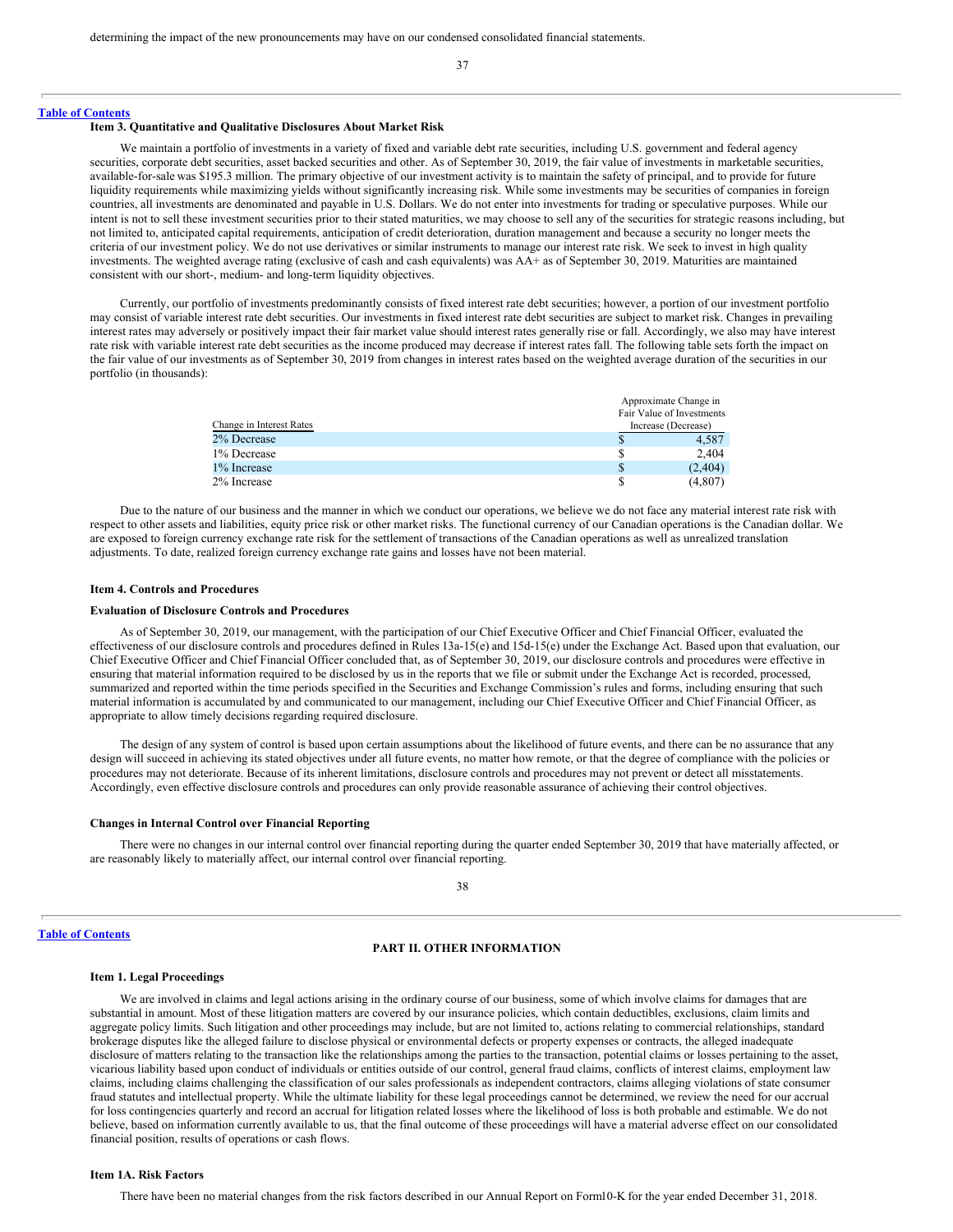## <span id="page-25-0"></span>**Item 2. Unregistered Sales of Equity Securities and Use of Proceeds**

None.

## <span id="page-25-1"></span>**Item 3. Defaults Upon Senior Securities**

None.

## <span id="page-25-2"></span>**Item 4. Mine Safety Disclosures**

Not Applicable.

## <span id="page-25-3"></span>**Item 5. Other Information**

None.

39

## **Table of [Contents](#page-0-0)**

<span id="page-25-4"></span>

| Item 6. Exhibits                              |                                                                                                                                                                                                                                                                                                                                                                                                                                                                                                                                |
|-----------------------------------------------|--------------------------------------------------------------------------------------------------------------------------------------------------------------------------------------------------------------------------------------------------------------------------------------------------------------------------------------------------------------------------------------------------------------------------------------------------------------------------------------------------------------------------------|
| Exhibit No.                                   | Description                                                                                                                                                                                                                                                                                                                                                                                                                                                                                                                    |
| $31.1*$                                       | Certification of Chief Executive Officer pursuant to Rule 13a-14(a) under the Exchange Act, as adopted pursuant to Section 302 of<br>the Sarbanes-Oxley Act of 2002.                                                                                                                                                                                                                                                                                                                                                           |
| $31.2*$                                       | Certification of Chief Financial Officer pursuant to Rule 13a-14(a) under the Exchange Act, as adopted pursuant to Section 302 of<br>the Sarbanes-Oxley Act of 2002.                                                                                                                                                                                                                                                                                                                                                           |
| $32.1**$                                      | Certifications of Chief Executive Officer and Chief Financial Officer pursuant to Rule 13a-14(b) under the Exchange Act and 18<br>U.S.C. Section 1350, as adopted pursuant to Section 906 of the Sarbanes-Oxley Act of 2002.                                                                                                                                                                                                                                                                                                   |
| 101                                           | The following financial statements from the Company's Quarterly Report on Form 10-Q for the quarter ended September 30, 2019,<br>formatted in Inline XBRL: (i) Condensed Consolidated Balance Sheets, (ii) Condensed Consolidated Statements of Net and<br>Comprehensive Income, (iii) Condensed Consolidated Statements of Stockholders' Equity, (iv) Condensed Consolidated Statements<br>of Cash Flows, and (v) Notes to Condensed Consolidated Financial Statements, tagged as blocks of text and including detailed tags. |
| 104                                           | Cover Page Interactive Data File (formatted as Inline XBRL and contained in Exhibit 101)                                                                                                                                                                                                                                                                                                                                                                                                                                       |
| * Filed herewith.<br>** Furnished, not filed. |                                                                                                                                                                                                                                                                                                                                                                                                                                                                                                                                |

40

## **Table of [Contents](#page-0-0)**

## **SIGNATURES**

<span id="page-25-5"></span>Pursuant to the requirements of the Securities Exchange Act of 1934, the registrant has duly caused this report to be signed on its behalf by the undersigned thereunto duly authorized.

**Marcus & Millichap, Inc.**

Date: November 8, 2019 By: /s/ Hessam Nadji

Hessam Nadji President and Chief Executive Officer (Principal Executive Officer)

Date: November 8, 2019 By: /s/ Martin E. Louie

Martin E. Louie Chief Financial Officer (Principal Financial Officer)

41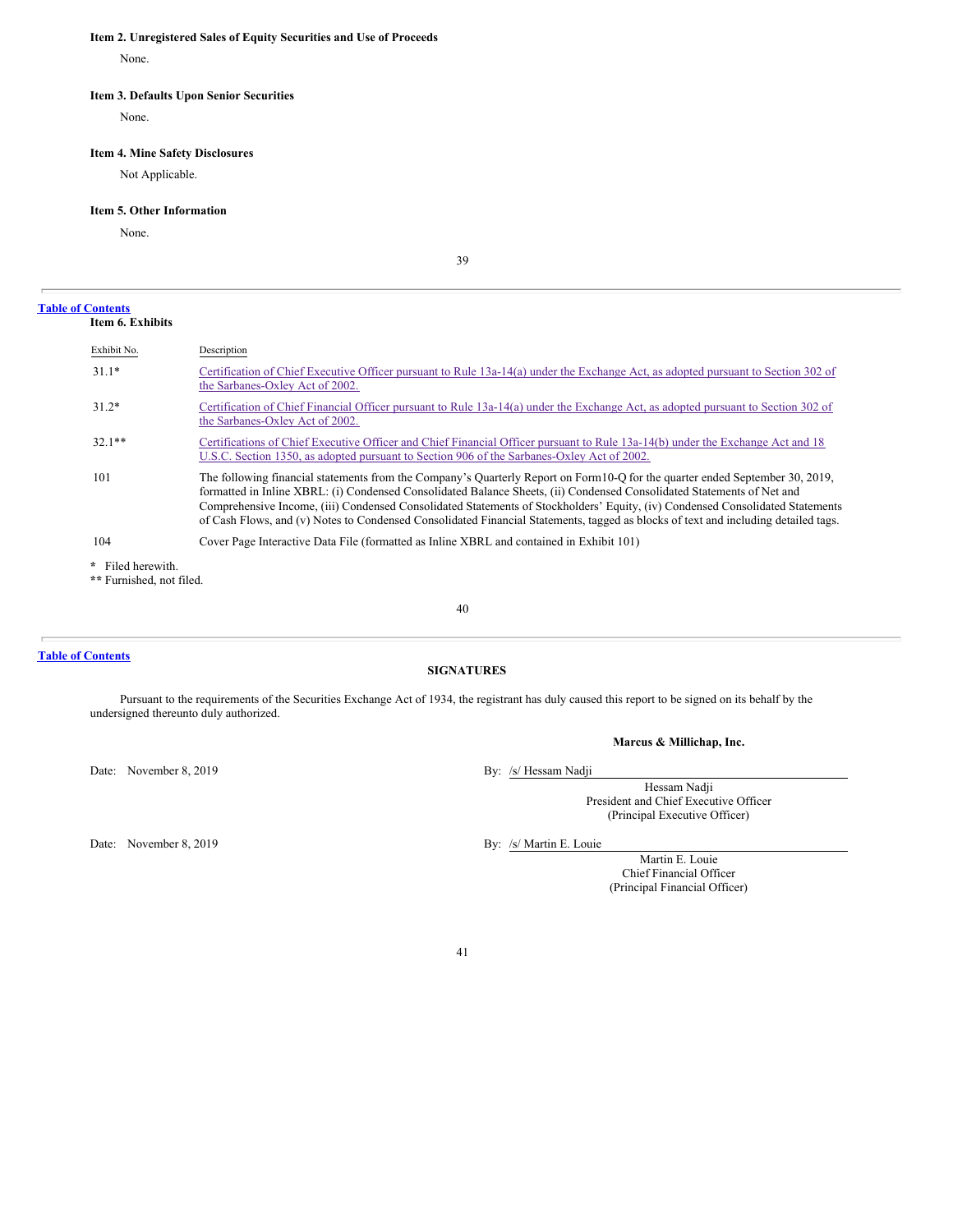## **Certification of Chief Executive Officer of Marcus & Millichap, Inc. pursuant to Rule 13a-14(a) under the Exchange Act, as adopted pursuant to Section 302 of the Sarbanes-Oxley Act of 2002**

<span id="page-26-0"></span>I, Hessam Nadji, certify that:

- 1. I have reviewed this quarterly report on Form10-Q of Marcus & Millichap, Inc.;
- 2. Based on my knowledge, this report does not contain any untrue statement of a material fact or omit to state a material fact necessary to make the statements made, in light of the circumstances under which such statements were made, not misleading with respect to the period covered by this report;
- 3. Based on my knowledge, the financial statements, and other financial information included in this report, fairly present in all material respects the financial condition, results of operations and cash flows of the registrant as of, and for, the periods presented in this report;
- 4. The registrant's other certifying officer(s) and I are responsible for establishing and maintaining disclosure controls and procedures (as defined in Exchange Act Rules 13a-15(e) and 15d-15(e)) and internal control over financial reporting (as defined in Exchange Act Rules13a-15(f) and 15d-15(f)) for the registrant and have:
	- a) Designed such disclosure controls and procedures, or caused such disclosure controls and procedures to be designed under our supervision, to ensure that material information relating to the registrant, including its consolidated subsidiaries, is made known to us by others within those entities, particularly during the period in which this report is being prepared;
	- b) Designed such internal control over financial reporting, or caused such internal control over financial reporting to be designed under our supervision, to provide reasonable assurance regarding the reliability of financial reporting and the preparation of financial statements for external purposes in accordance with generally accepted accounting principles;
	- c) Evaluated the effectiveness of the registrant's disclosure controls and procedures and presented in this report our conclusions about the effectiveness of the disclosure controls and procedures, as of the end of the period covered by this report based on such evaluation; and
	- d) Disclosed in this report any change in the registrant's internal control over financial reporting that occurred during the registrant's most recent fiscal quarter (the registrant's fourth fiscal quarter in the case of an annual report) that has materially affected, or is reasonably likely to materially affect, the registrant's internal control over financial reporting; and
- 5. The registrant's other certifying officer(s) and I have disclosed, based on our most recent evaluation of internal control over financial reporting, to the registrant's auditors and the audit committee of the registrant's board of directors (or persons performing the equivalent functions):
	- a) All significant deficiencies and material weaknesses in the design or operation of internal control over financial reporting which are reasonably likely to adversely affect the registrant's ability to record, process, summarize and report financial information; and
	- b) Any fraud, whether or not material, that involves management or other employees who have a significant role in the registrant's internal control over financial reporting.

Date: November 8, 2019 /s/ Hessam Nadji

Hessam Nadji President and Chief Executive Officer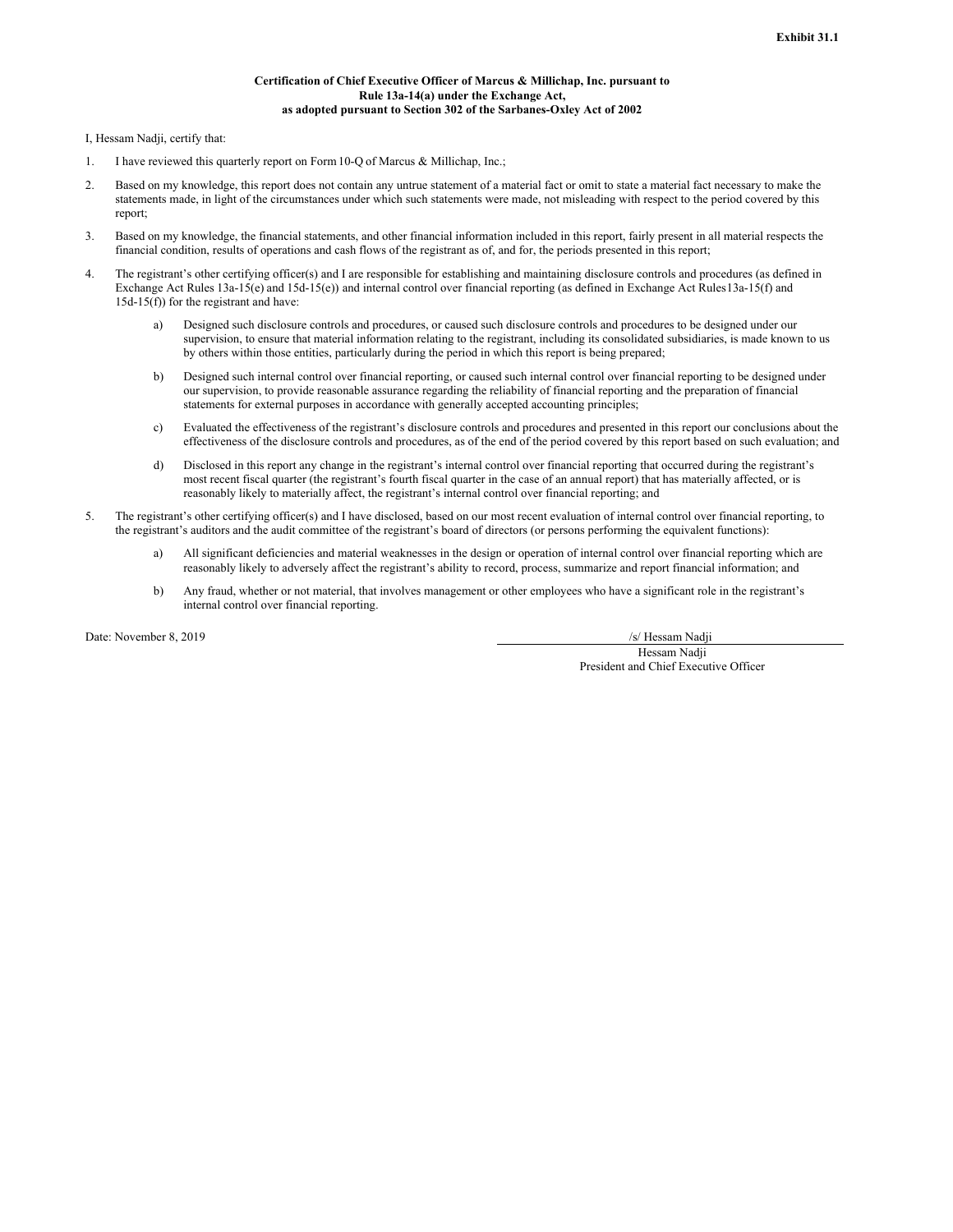## **Certification of Chief Financial Officer of Marcus & Millichap, Inc. pursuant to Rule 13a-14(a) under the Exchange Act, as adopted pursuant to Section 302 of the Sarbanes-Oxley Act of 2002**

<span id="page-27-0"></span>I, Martin E. Louie, certify that:

- 1. I have reviewed this quarterly report on Form10-Q of Marcus & Millichap, Inc.;
- 2. Based on my knowledge, this report does not contain any untrue statement of a material fact or omit to state a material fact necessary to make the statements made, in light of the circumstances under which such statements were made, not misleading with respect to the period covered by this report;
- 3. Based on my knowledge, the financial statements, and other financial information included in this report, fairly present in all material respects the financial condition, results of operations and cash flows of the registrant as of, and for, the periods presented in this report;
- 4. The registrant's other certifying officer(s) and I are responsible for establishing and maintaining disclosure controls and procedures (as defined in Exchange Act Rules 13a-15(e) and 15d-15(e)) and internal control over financial reporting (as defined in Exchange Act Rules13a-15(f) and 15d-15(f)) for the registrant and have:
	- a) Designed such disclosure controls and procedures, or caused such disclosure controls and procedures to be designed under our supervision, to ensure that material information relating to the registrant, including its consolidated subsidiaries, is made known to us by others within those entities, particularly during the period in which this report is being prepared;
	- b) Designed such internal control over financial reporting, or caused such internal control over financial reporting to be designed under our supervision, to provide reasonable assurance regarding the reliability of financial reporting and the preparation of financial statements for external purposes in accordance with generally accepted accounting principles;
	- c) Evaluated the effectiveness of the registrant's disclosure controls and procedures and presented in this report our conclusions about the effectiveness of the disclosure controls and procedures, as of the end of the period covered by this report based on such evaluation; and
	- d) Disclosed in this report any change in the registrant's internal control over financial reporting that occurred during the registrant's most recent fiscal quarter (the registrant's fourth fiscal quarter in the case of an annual report) that has materially affected, or is reasonably likely to materially affect, the registrant's internal control over financial reporting; and
- 5. The registrant's other certifying officer(s) and I have disclosed, based on our most recent evaluation of internal control over financial reporting, to the registrant's auditors and the audit committee of the registrant's board of directors (or persons performing the equivalent functions):
	- a) All significant deficiencies and material weaknesses in the design or operation of internal control over financial reporting which are reasonably likely to adversely affect the registrant's ability to record, process, summarize and report financial information; and
	- b) Any fraud, whether or not material, that involves management or other employees who have a significant role in the registrant's internal control over financial reporting.

Date: November 8, 2019 /s/ Martin E. Louie

Martin E. Louie

Chief Financial Officer